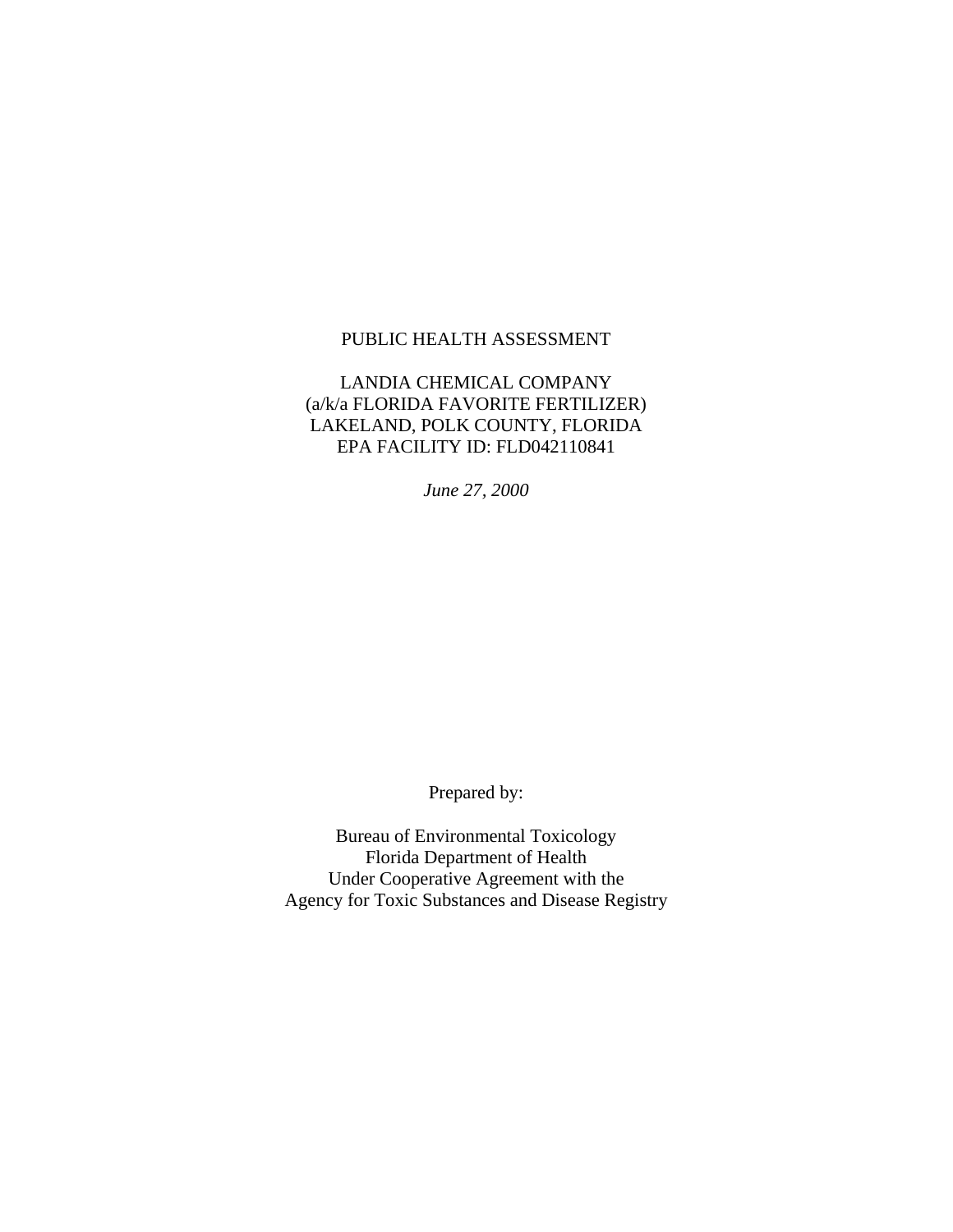#### **TABLE OF CONTENTS**

#### 1.0 SUMMARY

#### 2.0 PURPOSE AND HEALTH ISSUES

3.0 BACKGROUND

3.1 Site History 3.2 Site Description 3.3 Site Visits

4.0 DISCUSSION

4.1 Environmental Contamination 4.2 Physical Hazards 4.3 Pathways Analyses 4.4 Public Health Implications 4.5 Children and Other Unusually Susceptible Populations

#### 5.0 COMMUNITY HEALTH CONCERNS

6.0 CONCLUSIONS

7.0 RECOMMENDATIONS

8.0 PUBLIC HEALTH ACTION PLAN

9.0 SITE TEAM/AUTHORS

10.0 REFERENCES

APPENDIX A. FIGURES

APPENDIX B. TABLES

APPENDIX C. RISK OF ILLNESS, DOSE RESPONSE/THRESHOLD, AND UNCERTAINTY IN PUBLIC HEALTH ASSESSMENTS

APPENDIX D. JULY 8, 1999 CONTAMINATED GROUND WATER ADVISORY

**CERTIFICATION**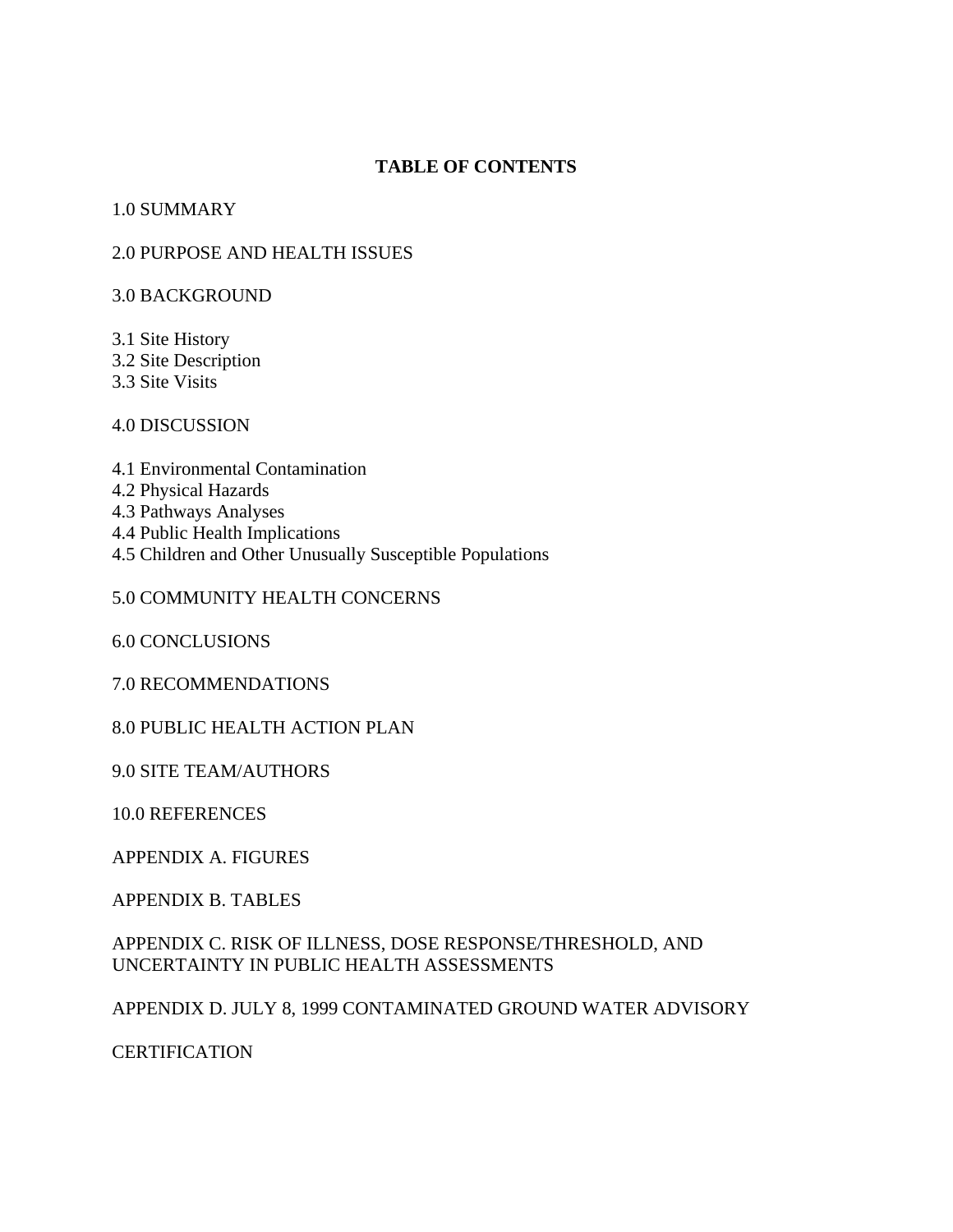#### 1**.0 SUMMARY**

This 12-acre site is in Lakeland, Polk County, Florida. Until 1987, Landia Chemical Company operated a pesticide storage, blending, and manufacturing business on half the site. The Florida Favorite Fertilizer Company continues to operate a fertilizer storage, mixing, and distribution business on the other half. In 1983, nearby residents complained that smoke from a fire at Landia caused chest pains and difficulty breathing. They also complained that pesticide odors from the ditch that receives stormwater runoff from the site were causing nausea, headaches, dizziness, and eye and respiratory irritation. Because of an investigation by the Florida Department of Environmental Protection (DEP), Landia removed contaminated sediment from the ditch in 1983.

Since 1983 DEP, the U.S. Environmental Protection Agency (EPA), and consultants for Landia Chemical Company/Florida Favorite Fertilizer Company have collected and analyzed many soil, surface water, sediment, and ground water samples. Data collected suggest that nearby residents could have been exposed in the past to contaminants from this site by breathing contaminated air, by touching contaminated water/sediments, or by accidentally eating small amounts of contaminated soil. Nearby residents could be exposed in the future to contaminants from this site if they go on the site or use contaminated ground water.

The Florida Department of Health classifies this site as an indeterminate public health hazard for past exposures. Assessing the probability of illness from past inhalation of contaminated dust or vapors is not possible because of the lack of air monitoring data. Currently there is no apparent public health hazard for nearby residents. Site access is restricted and there is no current use of the contaminated ground water. This site, however, may be a public health hazard in the future. If in the future people are exposures to on-site surface soil, ground water, or contaminated dust, they will likely become ill. If in the future, children accidentally eat small amounts of arseniccontaminated surface soil from on the site or drink contaminated ground water they are likely to suffer serious illness. Likewise, adults who accidentally eat small amounts of arseniccontaminated surface soil from the site or drink contaminated ground water over a lifetime will likely develop cancer.

First, we recommend nearby residents not have access to on-site surface soil. Second, we recommend contaminated ground water not be used as a drinking water supply. Third, we recommend collection and analysis of off-site air samples. Fourth, we recommend control of dust generation and intensive air monitoring during any future cleanup that disturbs on-site soil.

The Florida Department of Health (DOH) has warned nearby residents of the risk of using contaminated ground water. Florida DOH will test fish from a nearby stormwater pond will review area cancer rates.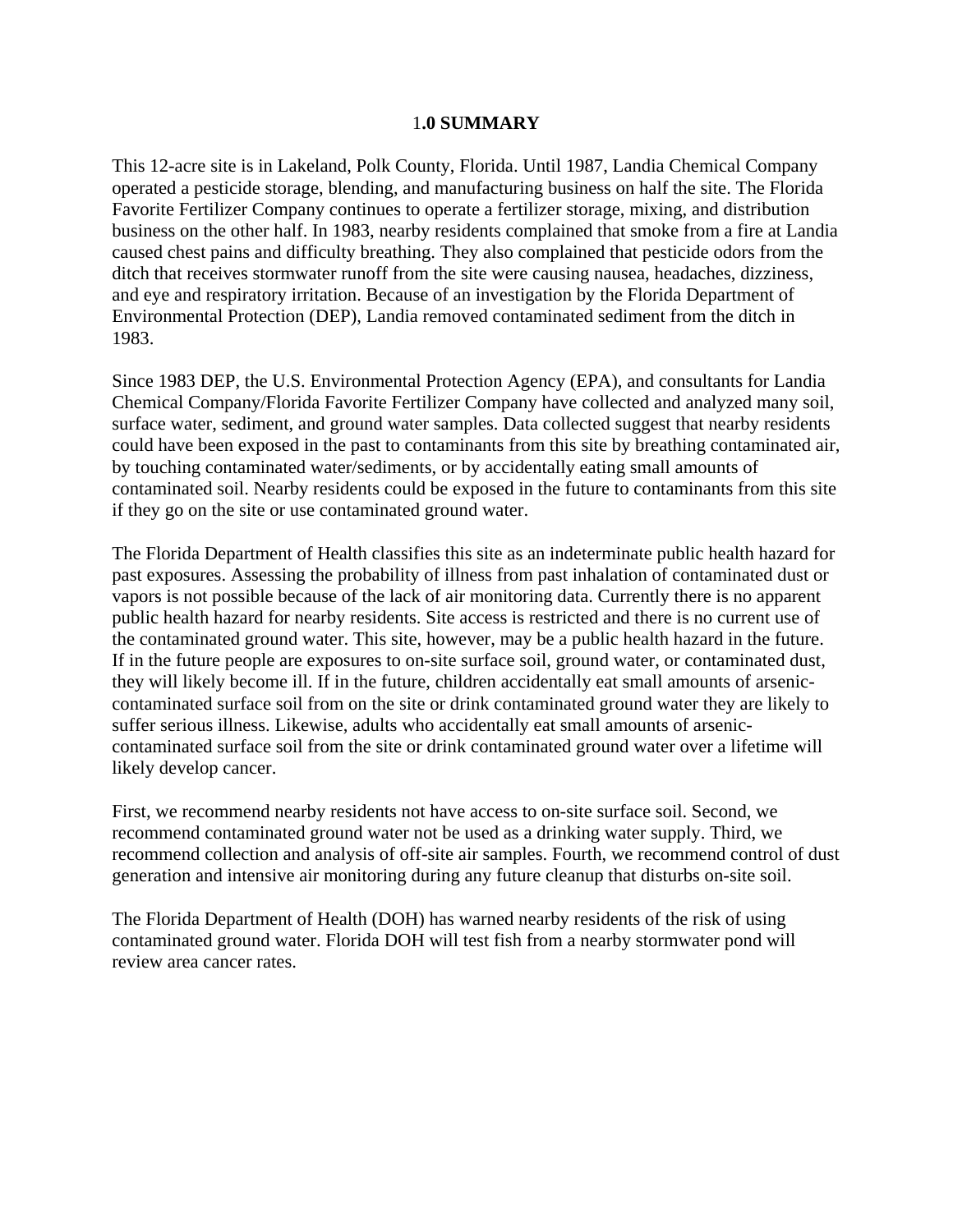#### **2.0 PURPOSE AND HEALTH ISSUES**

On June 15, 1998, the Florida Department of Environmental Protection (DEP) requested assistance from the Florida Department of Health and the Polk County Health Department (CHD). DEP requested an investigation of the area surrounding the Landia Chemical Company/Florida Favorite Fertilizer Company hazardous waste site in Lakeland, Florida (Gerard 1998). DEP based this request on the severity of the contamination, the large areal extent of the contamination, and the length of time the contamination has existed. The Florida Department of Health (DOH), Bureau of Environmental Toxicology agreed to assess the public health threat at this site. This is the first assessment of this site by either DOH or the federal Agency for Toxic Substances and Disease Registry (ATSDR).

In this report, DOH assesses the past, current, and future public health threat from exposure to chemicals in the environment at and around the Landia Chemical Company/Florida Favorite Fertilizer Company hazardous waste site. Identification of a contaminant of concern does not necessarily mean that exposure will cause illness. Identification serves to narrow the focus of this report to those contaminants most important to public health. DOH estimates which groups of people may have been exposed in the past, are currently being exposed, or may be exposed in the future. DOH estimates if these exposures are likely to have caused illness in the past, are likely to be causing illness now, or may likely cause illness in the future.

DOH conducted this public health assessment under a cooperative agreement with the federal ATSDR. The Comprehensive Environmental Response, Compensation, and Liability Act of 1980 (CERCLA or Superfund) authorizes ATSDR to conduct public health assessments at hazardous waste sites. ATSDR, in Atlanta, Georgia, is a federal agency within the U.S. Department of Health and Human Services.

# **3.0 BACKGROUND**

3.1 Site History

3.1.1 Landia Chemical Company - Standard Spray and Chemical owned and operated a pesticide storage, blending, and manufacturing business at this site between October 1945 and November 1976. Agrico Chemical company owned the site between November 1976 and November 1977. The Landia Chemical Company (Landia) purchased the site in November 1977 and operated a pesticide storage, blending, and manufacturing business until 1987. Landia handled these groups of pesticides: organophosphate, organochlorine, sulphur, and metal-containing. Landia also used solvents such as various alcohols, methylene chloride, various glycols, and sulfuric acid (CH2MHill 1988).

In May 1983, the Lakeland Fire Department received about 200 telephone calls from nearby residents. They complained of chest pains and difficulty breathing. The fire department attributed these complaints to a fire in a vat at Landia containing the pesticide azinphos-methyl (LFD 1983).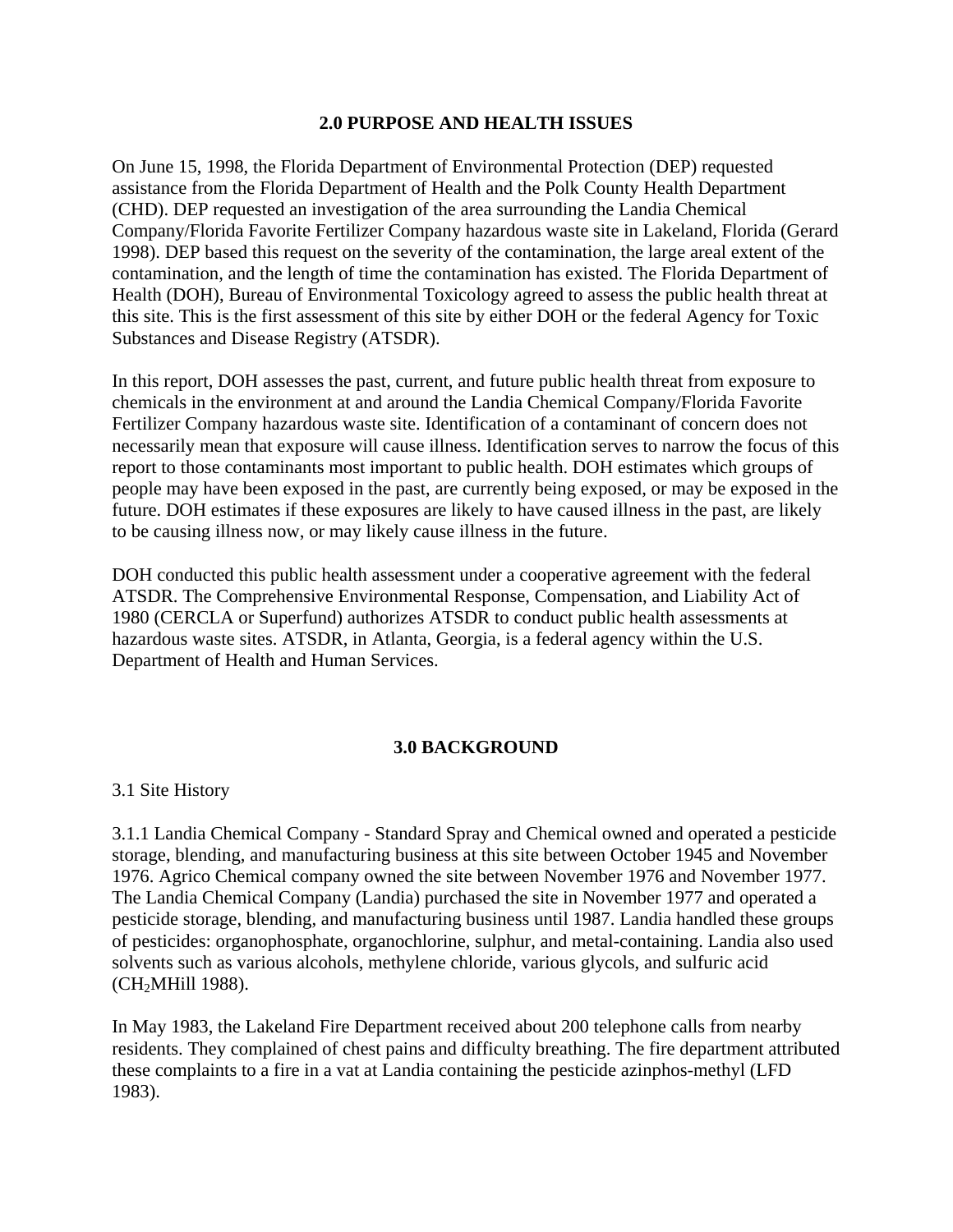In September 1983, residents along Wayman Street, south of the site, complained about a strong, obnoxious, "rotten cabbage" pesticide odor coming from the ditch behind their houses. These residents reported milky, yellow-colored water in this ditch, which receives runoff from the Landia site. DEP (formerly Department of Environmental Regulation) investigated. DEP found extremely high concentrations of toxaphene and other pesticides in the water and sediments in the unlined, north-south ditch, west of Beech Avenue, that drains the site (DEP 1983a). Simultaneously, DEP investigated a fish kill in the nearby Itchepackesassa Creek about two miles west of the site and found the same pesticides they found at Landia. DEP concluded that the fish kill in Itchepackesassa Creek was caused by pesticides from Landia (DEP 1983a). DEP advised anyone who had contact with the water or sediments in the drainage ditch to contact their physician. The Polk County Health Department posted temporary warning signs along the banks of this drainage ditch. In November 1983, under the direction of DEP, Landia removed pesticidecontaminated sediments from the first 1,000 feet of this ditch south of Olive Street. Landia disposed of the pesticide-contaminated ditch sediments (about 140 tons) at the Emile, Alabama hazardous waste landfill (DEP 1983b).

On May 17, 1984, Lakeland General Hospital treated two Landia workers for organophosphate pesticide poisoning. The federal Occupational Safety and Health Administration investigated and fined Landia \$490 for not providing dust resistant coveralls (Harry 1985).

Landia ceased operations in 1987. On April 27, 1992, an underground pipeline along the railroad tracks, on the north side of the site, ruptured. The pipeline spilled about 6,200 gallons of Jet-A fuel on the ground along the border between Landia and Florida Favorite Fertilizer. The pipeline owners, Central Florida Pipeline, recovered about 4,500 gallons of the jet fuel and removed about 10 cubic yards of contaminated soil (Delta 1994).

On July 8, 1999, the Polk County Health Department distributed a contaminated ground water advisory flyer to all of the homes in a ten-block area south of the site (Appendix D).

Landia currently leases an office building on the southern part of the site to a pump supply business.

3.1.2 Florida Favorite Fertilizer Company - The Florida Favorite Fertilizer Company (FFF) currently operates a fertilizer storage, mixing, and distribution business. FFF's handling of fertilizer has resulted in soil and ground water contamination. Leaking underground fuel tanks have also contaminated soil and ground water. In 1989, FFF removed one 2,000-gallon gasoline and two 3,000-gallon diesel underground storage tanks. In 1991, FFF removed two 10,000 gallon aboveground fuel tanks (Missimer 1992). Also in 1991, a nearby plant nursery owner complained that dust from FFF caused respiratory irritation and had killed about 100 plants (DEP 1991). FFF still operates a fertilizer storage, mixing, and distribution business at this site.

#### 3.2 Site Description

The Landia Chemical/Florida Favorite Fertilizer site is about 12 acres: Landia owns about five acres on the east side and Florida Favorite Fertilizer owns about seven acres on the west side (Figures 1 and 2, Appendix A). Except for a shallow depression in the southwest corner, most of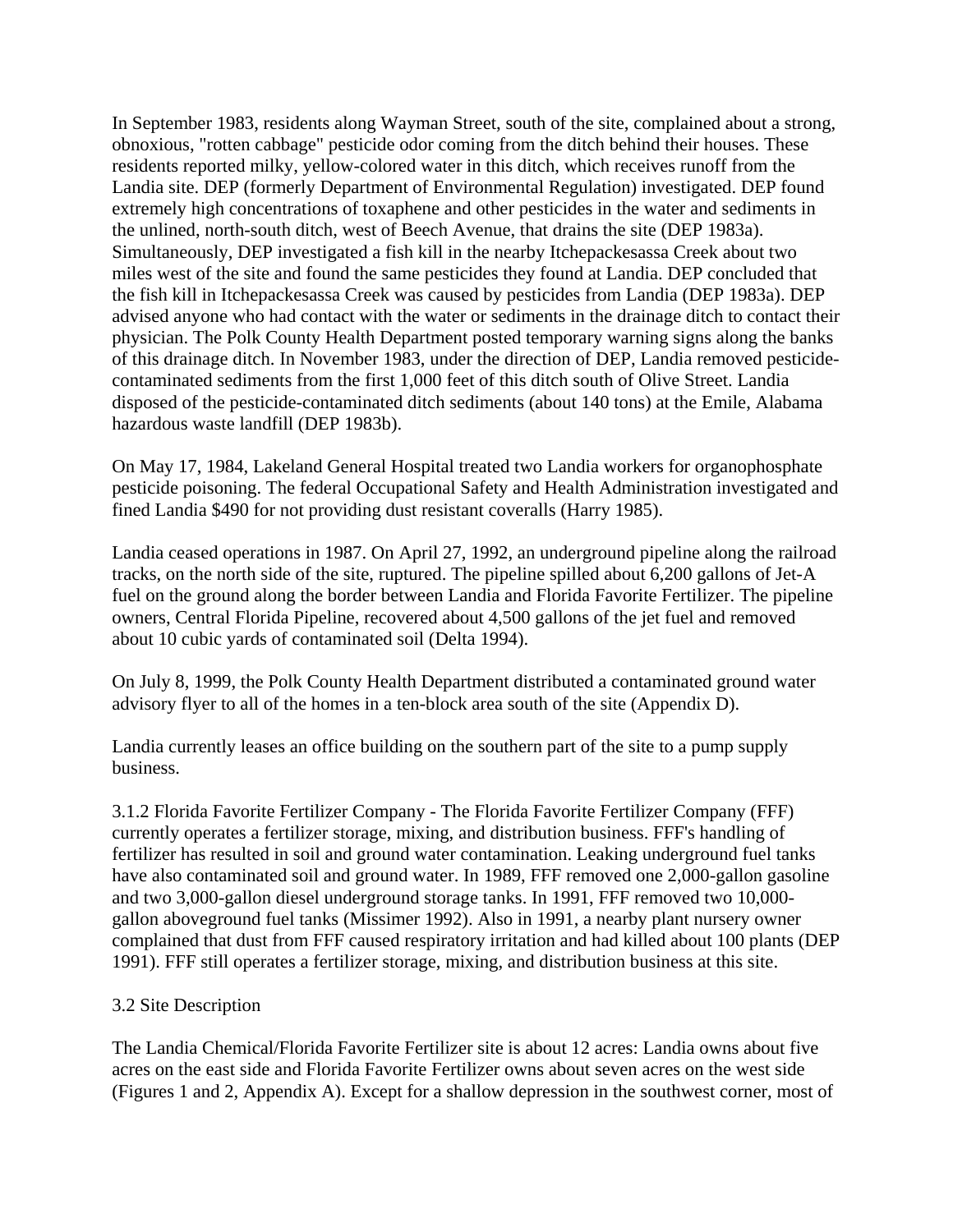the Landia property is either covered by buildings or paved. The western part of the Florida Favorite Fertilizer property is paved; the eastern part along the border with Landia is not paved. Both the Landia and Lakeland Fertilizer properties are fenced but site access is not strictly controlled.

3.2.1 Demographics - The site is along the northern boundary of U.S. Census Bureau's tract #109 for Polk County. This one-square-mile census tract is bounded on the north by the Seaboard Coastline railroad tracks, on the east by Central Avenue, on the south by Ariana Street, and on the west by Wabash Avenue (Figure 1, Appendix A). In 1990, 3867 people lived in census tract #109. Twenty-seven percent were under the age of 18. Of the total population, 79% were white, 18% were black, 2% were Hispanic, and 1% were from other racial/ethnic groups (Florida Legislature 1991).

3.2.2 Land Use - The site is in a mixed industrial/commercial/residential area of west Lakeland (Figure 3, Appendix A). The land within 250 feet south of the site, along Olive Street, is commercial. The land between 250 feet and 2,000 feet south of the site is residential. Land use west of the site is industrial/warehouse. North of the site are tracks of the Seaboard Coast Line railroad. Land use northwest of the railroad tracks is open space (golf course). Land use northeast of the railroad tracks is industrial/warehouse. Land use east of the site is residential (CH2MHill 1988).

3.2.3 Natural Resource Use - The area surrounding the site is within the service area of the municipal water supply. Individual wells in the area primarily are used for lawn or garden irrigation. In November 1983, DEP found nine wells within one mile of the site. Only one well 0.5 mile south of the site was used for drinking water (DEP 1983c). In 1987 the Southwest Florida Water Management District had records for 60 wells within one mile of the site. Most of these wells were monitor wells, abandoned wells, or irrigation and agricultural wells. Contractors for Landia found no domestic wells less than 0.5 mile hydraulically down gradient (generally southwest) of the site  $(CH<sub>2</sub>MHill 1988)$ .

Stormwater runoff from the site flows south then west through a series of ditches to a stormwater pond about 1.5 miles west-southwest of the site. This stormwater pond is on the north side of Highland Street between Jensen and Lebanon Roads (Figure 4, Appendix A). People reportedly eat fish caught in this stormwater pond. Discharge from this pond then flows through a series of ditches to Itchepackesassa Creek which discharges into Hillsborough Bay.

Lake Bonnet is about 0.5 miles north of the site, Lake Beulah is about 0.5 miles east of the site, and Lake Hunter is about 0.75 miles southeast of the site. These lakes are used for boating and recreational fishing. Because shallow ground water flow at this site is generally toward the southwest, water quality in these lakes likely has not been affected.

# 3.3 Site Visits

On July 16, 1998, Randy Merchant with the DOH Bureau of Environmental Toxicology, visited the site. He was accompanied by Tom McNally of the Polk County Health Department. They observed Landia and Florida Favorite Fertilizer on the north side of Olive Street between Beech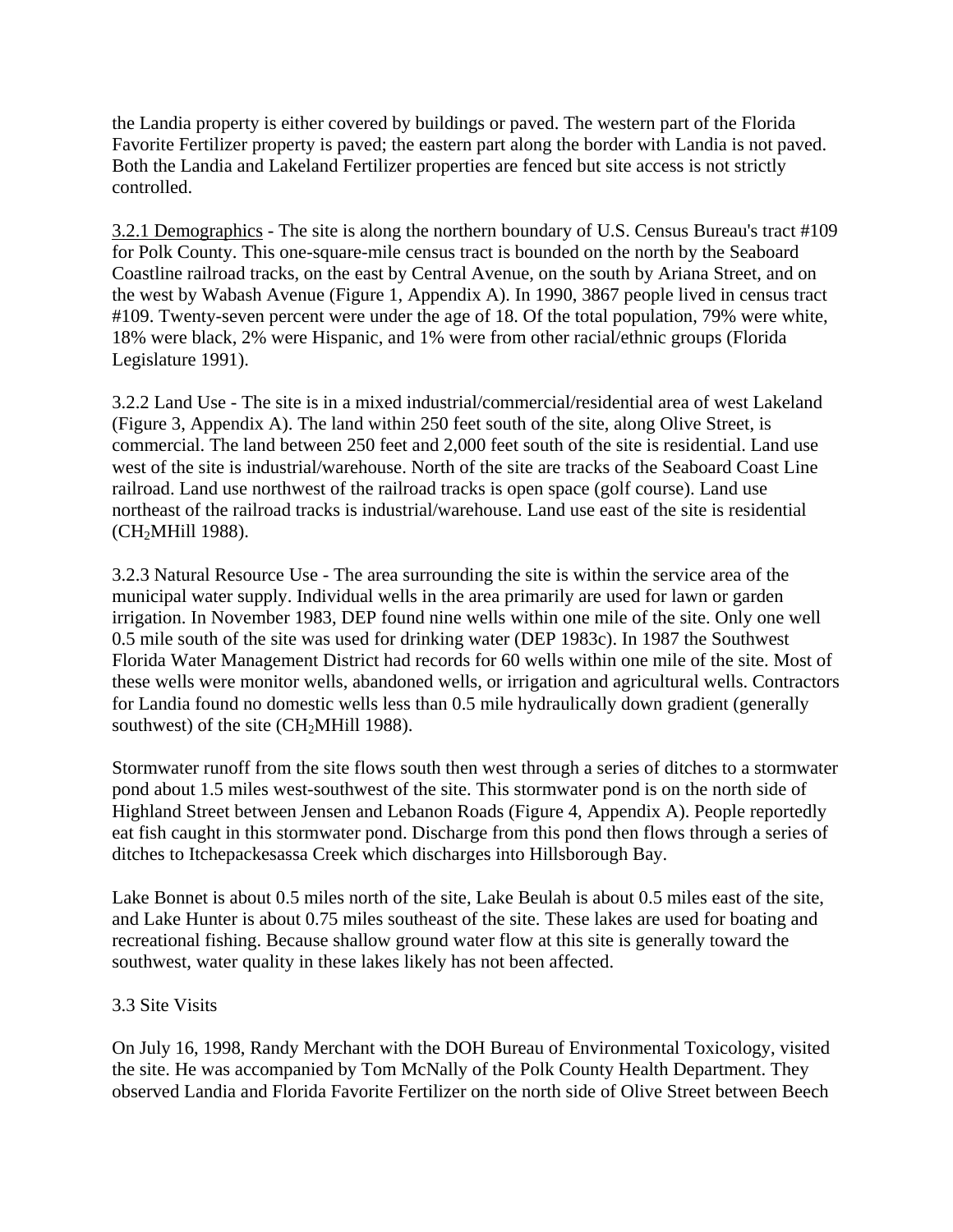and Westgate Avenues. Landia is no longer in business. J-line Pumps and another business lease buildings on the southern portion of the Landia property. They observed a chain-link fence and a two-foot high earthen berm separating Landia and Florida Favorite Fertilizer. Recent rains left standing water on either side of the berm. Runoff from the west side of the Landia site seemed contained on-site but runoff from the east side appeared to flow under Olive Street into the unlined ditch.

Mr. Merchant and Mr. McNally observed a working-class neighborhood south of Olive Street (Figure 2, Appendix A). The population was a mixture of both black and white residents. They did not observe any vegetable gardens. The back yards of the houses on Beech Avenue border the north-south unlined ditch that receives stormwater runoff from the Landia Chemical property. They observed evidence of children playing in these back yards (bicycles, tricycles, wading pools, etc.). Few fences or other barriers prevent access to this ditch. The ditch is about 10 feet wide and three feet deep. It had rained recently and the ditch had about two or three inches of water in it. The vegetation in the ditch was about one foot high.

Mr. Merchant and Mr. McNally viewed the east-west, concrete-lined drainage ditch south of Wayman Street (Appendix D). They spoke with one resident on Wayman Street. This resident had noticed a pesticide smell and odd colors in the ditch behind his house when he moved there in 1982. This resident reported moving his family temporarily to a motel a couple of times in 1983 because of the strong pesticide odor. He did not attribute any illnesses to those pesticide odors.

Later on July 16, 1998, Mr. Merchant met with DEP and Polk County Health Department staff in Bartow, Florida to discuss DEP's request for assistance.

On August 5, 1999, Randy Merchant and Beth Copeland of the DOH Bureau of Environmental Toxicology visited the site. Following an afternoon rain, they observed standing water on-site behind the berm on both sides of the border between Landia and Florida Favorite Fertilizer. Stormwater runoff also accumulated on both sides of Olive Street near the border between the two properties. Starting at Olive Street and ending at Southern Avenue, they observed warning signs along the ditch draining the site. About 1.5 miles west-southwest of the site, on the north side of Highland Street between Jensen and Lebanon Roads, they observed the two-acre pond that receives stormwater runoff from the site (Figure 4).

Later on August 5, Mr. Merchant and Ms. Copeland drove through the working-class neighborhood south of the site. They met with about 65 nearby residents in a home on Wayman Street. They provided each resident at this meeting with a copy of this draft public health assessment, a summary fact sheet, the ground water advisory, and other background information. Mr. Merchant gave a brief presentation stressing that the DOH assesses the public health hazard and makes recommendations to protect public health. He stressed that the US Environmental Protection Agency (EPA) ensures the responsible parties test and clean up the site. Most residents questioned whether their illnesses were site related. Some complained that the contamination had existed for years, no clean up had occurred, and no one had kept them informed. One resident reported that children eat fish they catch from the stormwater pond north of Highland Street between Jensen and Lebanon Roads.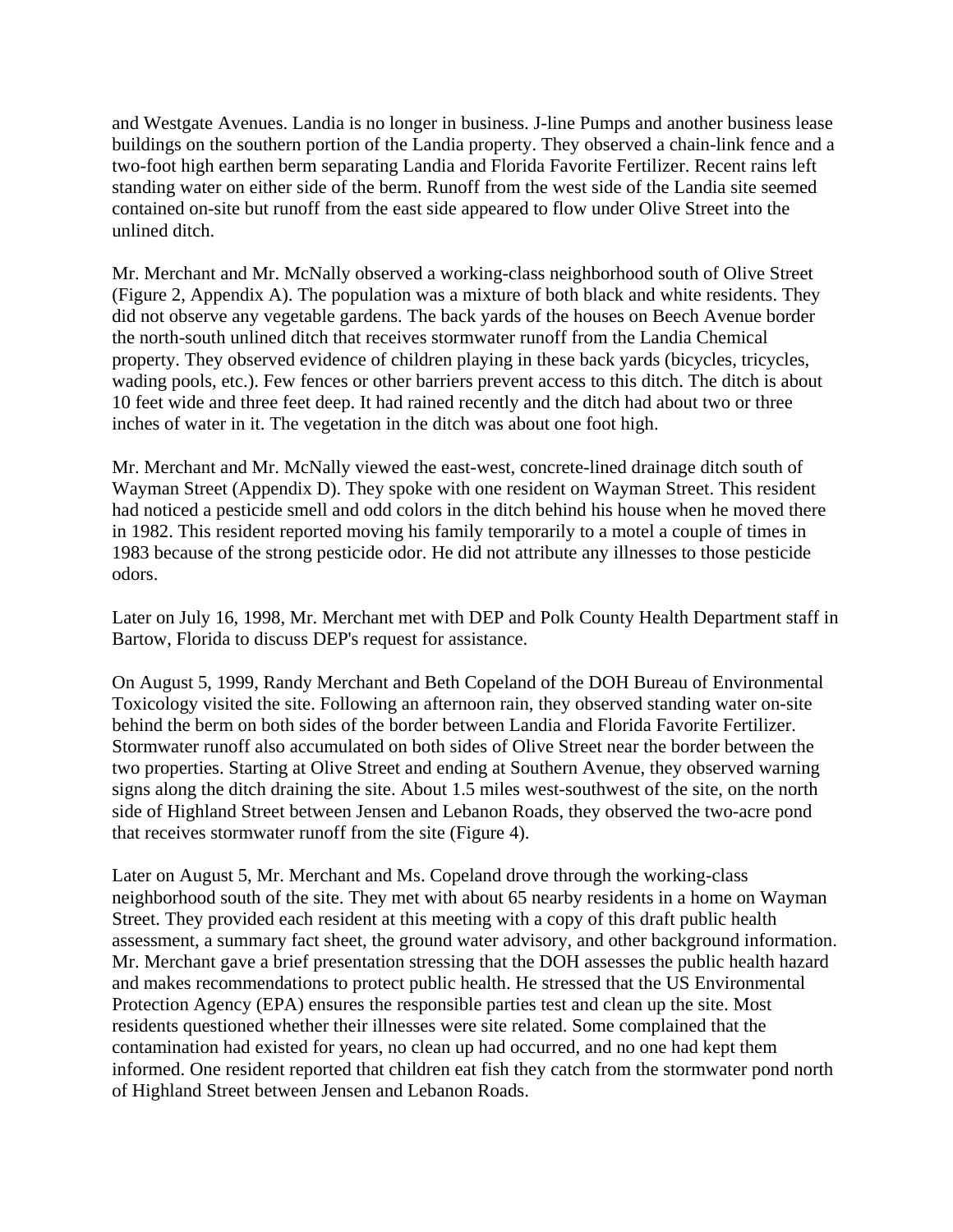On September 16, 1999, Mr. Merchant again visited the site. The site appeared similar to his last visit on August 5. He also visited the stormwater pond north of Highland Street between Jensen and Lebanon Roads. He observed trailers on both sides of the pond and no barriers to access. He observed tricycles, bicycles, and other evidence of young children living in the neighborhood. From 3:00 to 8:00 p.m. Mr. Merchant attended an open house at the Lakeland Center. About 150 residents from near the site attended and some asked if their illnesses were site related.

On October 19, 1999, Randy Merchant and Davis Daiker with the DOH Bureau of Environmental Toxicology visited the site and the stormwater pond north of Highland Street between Jensen and Lebanon Roads. They observed one small warning sign along the east bank of the stormwater pond.

#### **4.0 DISCUSSION**

Uncertainties are inherent in the public health assessment process. These uncertainties fall into four categories: 1) science is never 100% certain, 2) the inexactness of the risk assessment process, 3) the incompleteness of the information collected thus far, and 4) differences in opinion as to the implications of the information (NJDEP 1990). Scientists and public health officials incorporate uncertainties into public health assessments by using health protective assumptions when estimating or interpreting health risks. They also incorporate uncertainties by using wide safety margins when setting health-related threshold values. The assumptions, interpretations, and recommendations in this public health assessment err in the direction of protecting public health.

#### 4.1 Environmental Contamination

This section reviews the environmental data collected at the site, evaluates sampling adequacy, and selects contaminants of concern. Also this section lists the maximum concentration and detection frequency for the contaminants of concern in the various media (that is, water, soil, and air). Contaminants of concern are selected based on the following factors:

- 1. Concentrations of contaminants on and off the site. Although background concentrations are useful in determining if contaminants are site-related, we only eliminate contaminants from further consideration if both the background and on-site concentrations are below standard comparison values. This is necessary to assess the public health risk of all contaminants detected, whether site related or not.
- 2. Field data quality, laboratory data quality, and sample design.
- 3. Community health concerns.
- 4. For complete and potential exposure pathways, comparison of maximum concentrations with published ATSDR comparison values. ATSDR comparison values are mediaspecific (air, water, soil, etc.) concentrations used to select contaminants for further evaluation. Comparison values are not used to predict health effects or to set clean up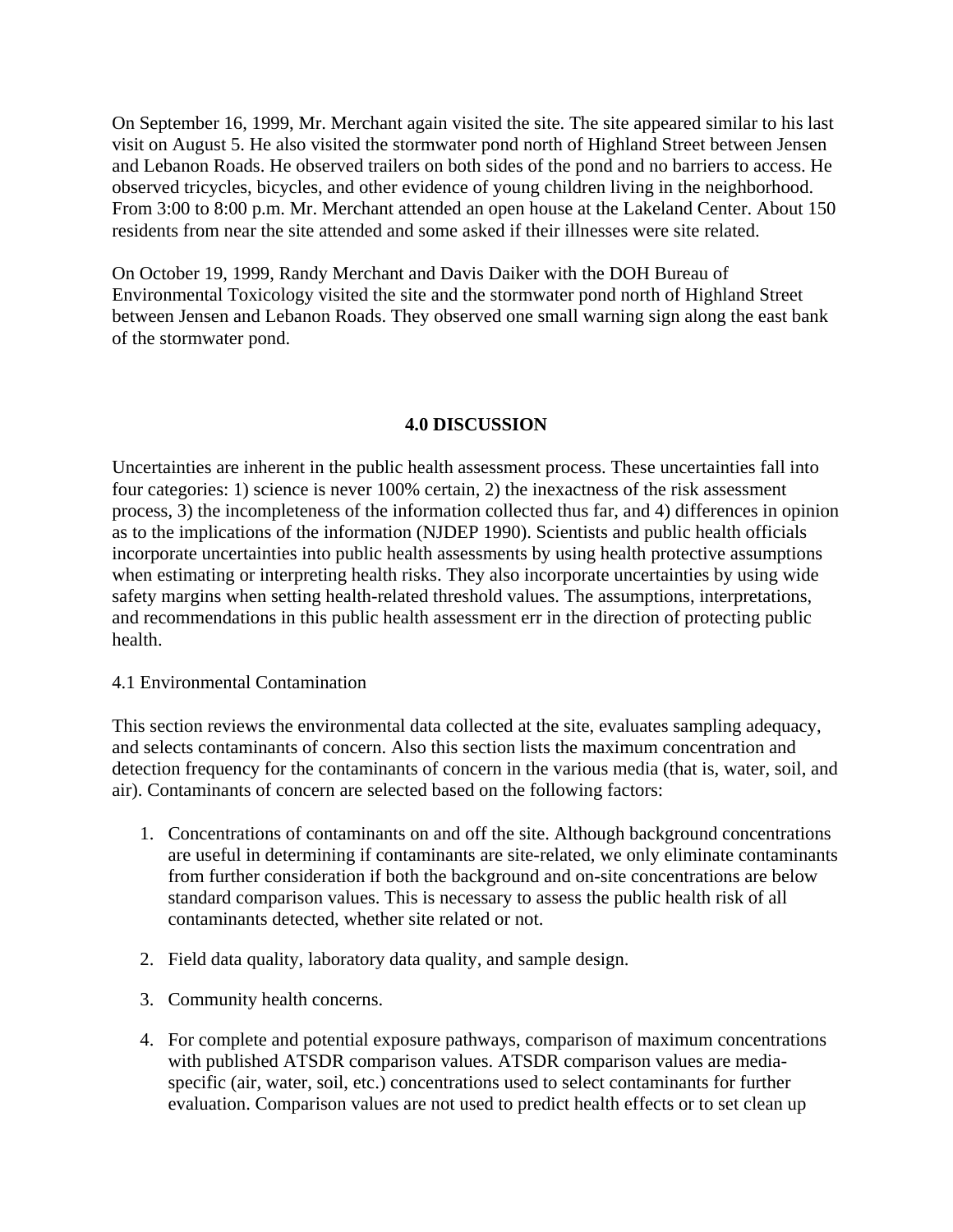levels. Contaminants with concentrations above an ATSDR comparison value do not necessarily represent a health threat, but are selected for further evaluation. Likewise, contaminants with media concentrations below an ATSDR comparison value are unlikely to be associated with illness and are not evaluated further, unless there is a specific community concern about the contaminant.

5. For complete and potential exposure pathways, comparison of maximum concentrations with toxicological information published in ATSDR toxicological profiles documents. These profiles are chemical specific and summarize toxicological information found in scientific literature.

We used the following ATSDR standard comparison values (ATSDR 1992) to select contaminants of concern:

- 1. EMEG-Environmental Media Evaluation Guide--is derived from the ATSDR's Minimal Risk Level (MRL) using standard exposure assumptions, such as ingestion of two liters of water per day and body weight of 70 kg for adults. MRLs are estimates of daily human exposure to a chemical (generally for a year or longer) likely to be without an appreciable risk of noncancerous illnesses.
- 2. CREG-Cancer Risk Evaluation Guide--is calculated from the EPA's cancer slope factors and is the contaminant concentration estimated to result in no more than one excess cancer over a lifetime per one million persons exposed.
- 3. RMEG-Reference Dose Media Evaluation Guide--is derived from the EPA's Reference Dose (RfD) using standard exposure assumptions. RfDs are estimates of daily human exposure to a chemical (generally for a year or longer) likely to be without an appreciable risk of noncancerous illness.
- 4. LTHA-Lifetime Health Advisory for Drinking Water--is the EPA's estimate of the concentration of a drinking-water contaminant at which illnesses are not expected to occur even over lifetime exposure. LTHAs provide a safety margin to protect sensitive members of the population.

Using the methodology described above, we narrowed our focus to 12 contaminants of concern. We only use ATSDR comparison values to select contaminants of concern for further consideration. Identification of a contaminant of concern in this section does not necessarily mean that exposure will cause illness. Identification serves to narrow the focus of the public health assessment to those contaminants most important to public health. When we selected a contaminant of concern in one medium, we also reported that contaminant in all other media. We evaluate the contaminants of concern in subsequent sections and estimate whether exposure is likely to cause illness.

In this public health assessment, we first discuss the contamination that exists **on** the site and then the contamination that occurs **off** the site.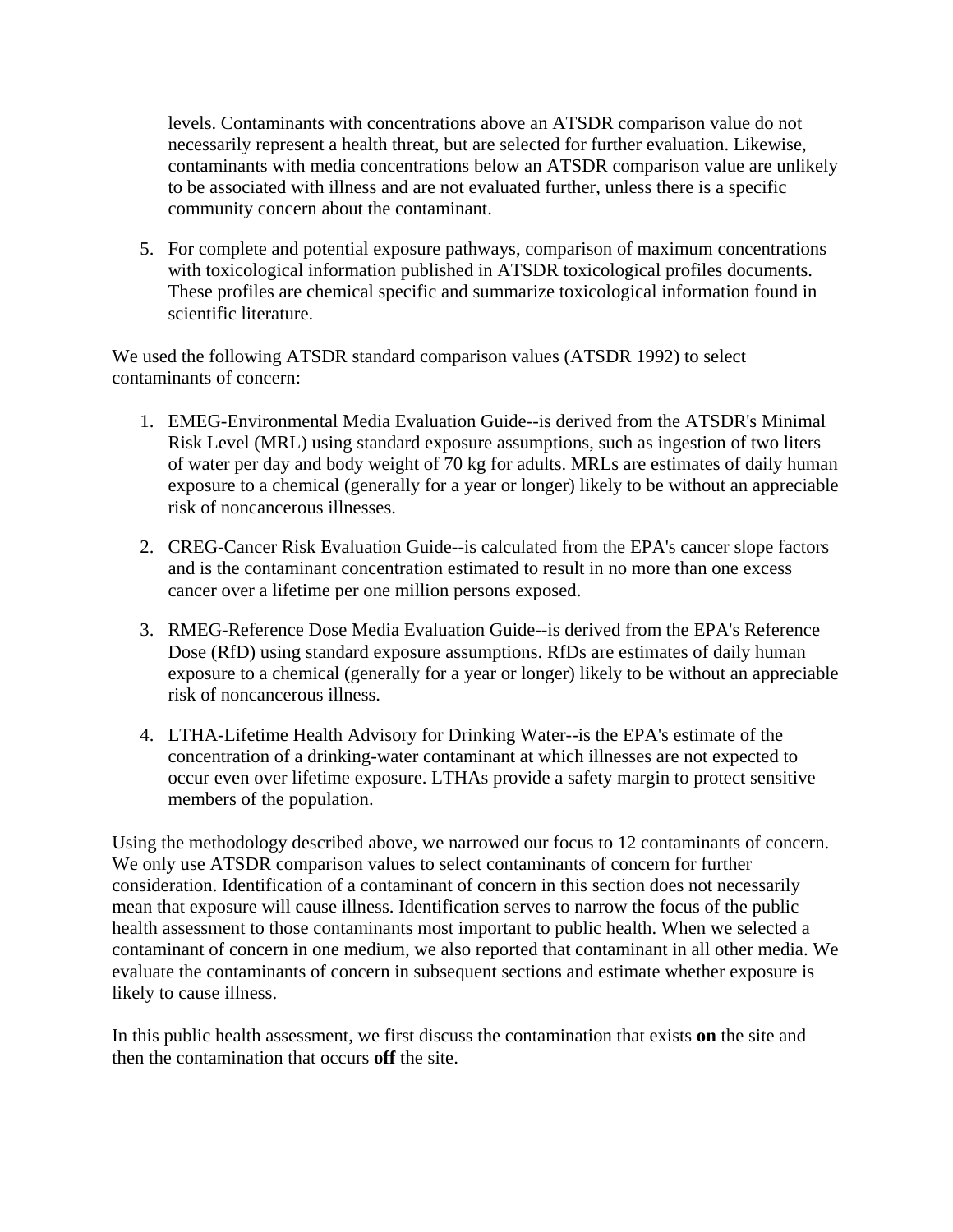4.1.1 On-Site Contamination - For this public health assessment, we define "on-site" as the area within the Landia Chemical Company and the Florida Favorite Fertilizer Company property boundaries as shown in Figure 2, Appendix A.

4.1.1.1 On-Site Surface Soil - Between October 1983 and July 1999, EPA, DEP, DEP consultants, and consultants for Landia and FFF collected about 100 on-site surface soil samples (OH Materials 1983, DEP 1986, CH2MHill 1988, BBL 1997, IT 1999, TTEM 1999). We consider soil 0-12 inches deep as "surface soil." We did not include soil samples from deeper than 12 inches or soil from unspecified depths (Missimer 1992, Delta 1994, ViroGroup 1994). Various laboratories analyzed these surface soil samples for solvents, pesticides, and metals. We summarize the results for the on-site surface soil analyses in Table 1, Appendix B. For this public health assessment, on-site surface soil quality has been adequately tested.

4.1.1.2 On-Site Ground Water - Between February 1984 and November 1997, consultants for DEP, Landia, and FFF collected more than 100 on-site ground water samples (PELA 1984a, PELA 1984b, PELA 1984c, CH2MHill 1988, Missimer 1992, Delta 1994, BBL 1997, IT 1999). We considered ground water samples from all depths together. Various laboratories analyzed these samples for solvents, pesticides, and metals. We summarize the results for the on-site ground water analyses in Table 2, Appendix B. For this public health assessment, on-site ground water quality has been adequately tested.

4.1.1.3 On-Site Air - We are unaware of any on-site air monitoring data. Therefore, on-site air quality has not been adequately tested.

4.1.2 Off-Site Contamination - For this public health assessment we define "off-site" as the area outside the Landia Chemical Company and the Florida Favorite Fertilizer Company property boundaries as shown in Figure 2, Appendix A.

4.1.2.1 Off-Site Surface Soil - On February 20, 1984, contractors for Landia collected five offsite surface soil samples east, west, and south of the site and analyzed for pesticides (PELA 1984a). In July 1994 consultants for the Landia Group collected two off-site surface soil samples along the banks of the stormwater ditch just south of the site and analyzed for solvents, pesticides, and metals (BBL 1997). In April and November 1997, consultants for DEP collected 17 off-site surface soil samples and analyzed for solvents, pesticides, and metals (IT 1999). Most of these samples were in the industrial area west of the site. Only three of these samples were in the residential area south of the site. In July 1999, EPA consultants collected one off-site surface soil sample and analyzed for pesticides and metals (TTEM 1999). We summarize the results from the off-site surface soil analyses in Table 3, Appendix B.

Most of these off-site surface soil samples were collected from the industrial areas north and west of the site. Only a few were collected in the residential area south of the site. Therefore, for this public health assessment, off-site surface soil quality has not been adequately tested.

4.1.2.2 Off-Site Ground Water - Between April 1985 and March 1999, Landia consultants, DEP, and their consultants collected 39 off-site ground water samples (PELA 1985, CH2MHill 1988, BBL 1997, IT 1999, DEP 1999). Most of these ground water samples were within 200 feet of the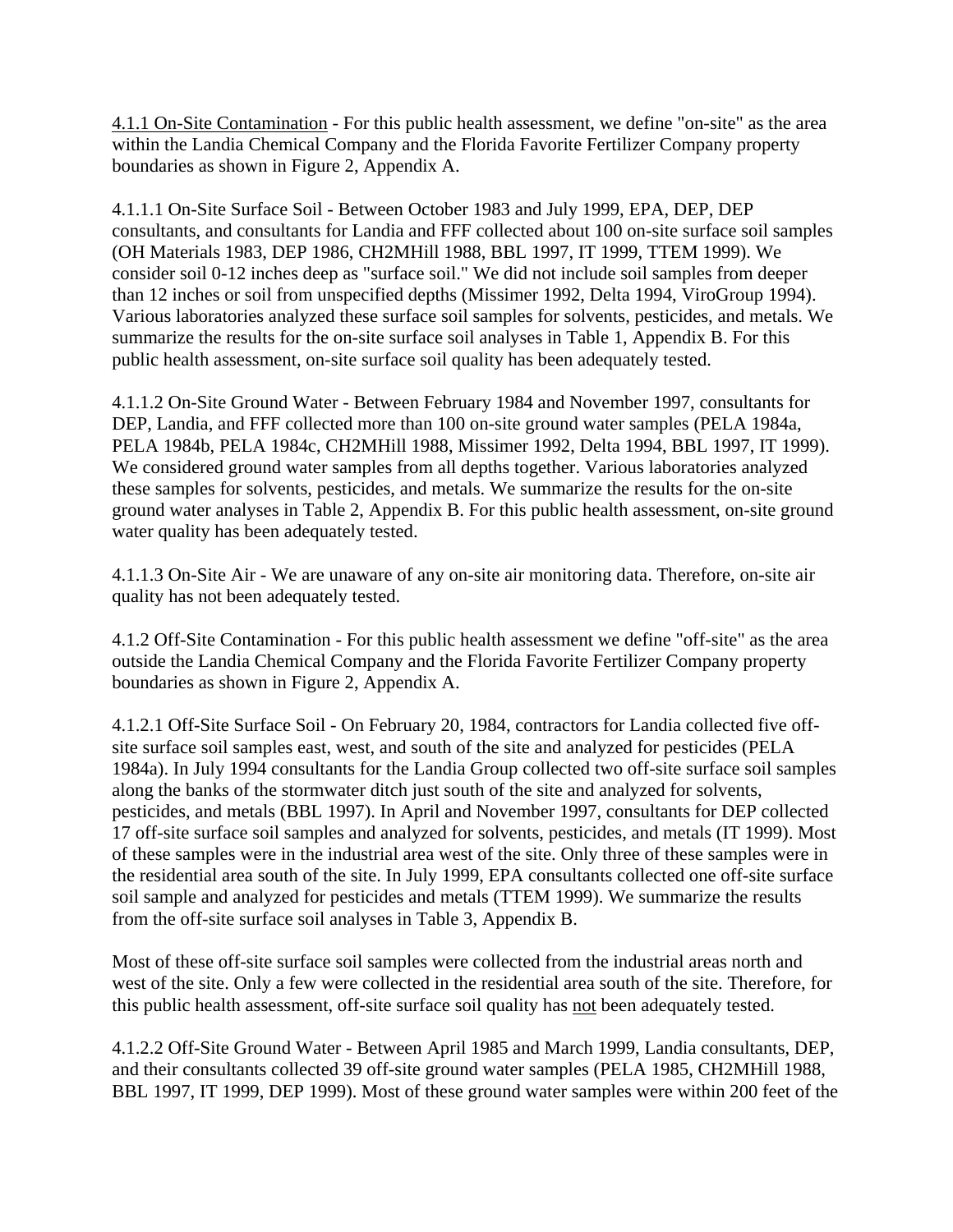site. Various laboratories analyzed these samples for solvents, pesticides, and metals. We summarize the results from the off-site ground water analyses in Table 4, Appendix B. The offsite boundary of the ground water contamination has not been determined. This is especially true for highly soluble contaminants such as nitrate. Elevated concentrations of nitrate have been found in private wells as far south as Wayman Street. For this public health assessment, off-site ground water quality has not been adequately tested. Additional testing is necessary to determine the extent of the off-site ground water contamination.

4.1.2.3 Off-Site Drainage Ditch Water (Before November 1983 Sediment Removal) - On September 21, 1983, DEP consultants collected 12 water samples from the ditch that receives stormwater runoff from the site and analyzed them for pesticides (OH Materials 1983). Landia Chemical consultants split three of DEP's water samples and analyzed them for pesticides using a different laboratory (PELA 1983). We summarize the results from the off-site surface water analyses (before November 1983) in Table 5, Appendix B.

4.1.2.4 Off-Site Drainage Ditch Water (After November 1983 Sediment Removal) - Between December 1983 and March 1999 DEP, its consultant, and the University of Florida collected 15 off-site water samples from the ditch that receives stormwater runoff from the site (DEP 1983f, UF 1991, IT 1999, DEP 1999). They analyzed these samples for solvents, pesticides, and metals. We summarize the results from the off-site surface water analyses (after November 1983) in Table 6, Appendix B. For this public health assessment, off-site drainage ditch water quality after November 1983 has been adequately tested.

4.1.2.5 Off-Site Drainage Ditch Sediments (Before November 1983 Sediment Removal) - On September 21, 1983, DEP consultants collected 10 sediment samples from the first one-thousand feet of ditch that receives stormwater runoff from the site. DEP consultants collected five more sediment samples along the first six miles of the drainage from this site. They analyzed these sediment samples for pesticides (OH Materials 1983). Landia consultants split three of DEP's sediment samples and analyzed them for pesticides using a different laboratory (PELA 1983). On November 14, 1983, EPA collected two sediment samples from the ditch that receives stormwater runoff from the site. One sediment sample was about 0.5 mile downstream of the site and the other was about 1.0 mile downstream of the site. EPA analyzed these sediment samples for pesticides (EPA 1983). We summarize the results from the off-site sediment analyses (before November 1983) in Table 7, Appendix B.

4.1.2.6 Off-Site Drainage Ditch Sediments (After November 1983 Sediment Removal) - On February 20, 1984 Landia consultants collected one off-site sediment sample from the ditch that drains the site and analyzed for pesticides (PELA 1984a). On June 6, 1990, the University of Florida collected 10 off-site sediment samples spread along the first three miles of the drainage from this site. They analyzed for solvents and pesticides (UF 1991). In July 1999, EPA consultants collected three off-site sediment samples from this ditch within 300 feet of the site and analyzed for pesticides and metals (TTEM 1999). We summarize the results from the off-site sediment analyses (after November 1983) in Table 8, Appendix B. Stormwater runoff from the eastern portion of this site continues to enter the ditch south of Olive Street. For this public health assessment, off-site drainage ditch sediment quality has not been adequately tested. Additional samples are necessary to characterize the quality of the sediment in the drainage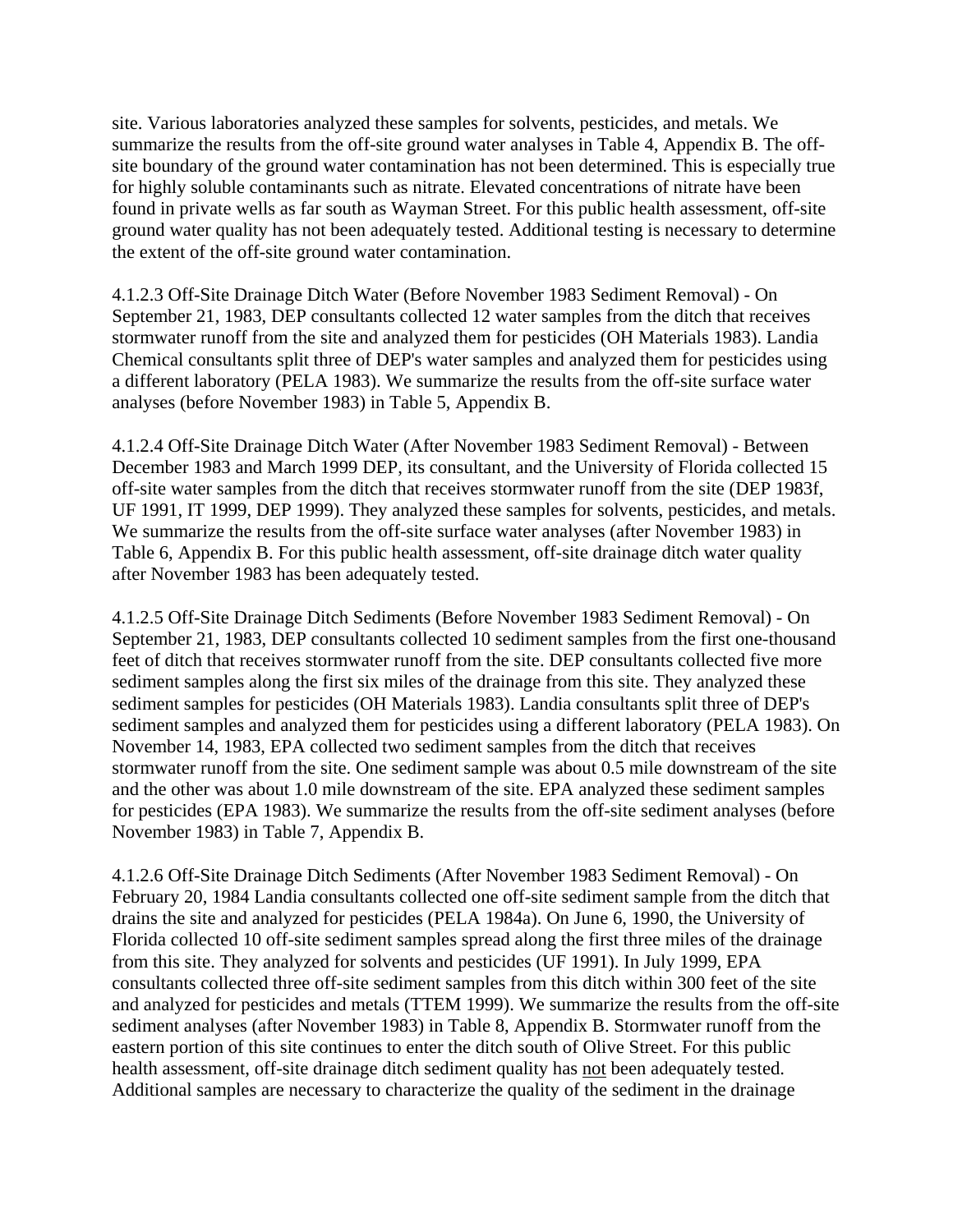ditch, especially in the unlined portion between Plateau Avenue and the stormwater pond on Highland Street between Jensen and Lebanon Roads.

4.1.2.7 Off-Site Fish - On September 21, 1983, the DEP collected one Nile perch (*Talapia aurea*) from the Itchepackesassa Creek at Galloway Road, approximately two miles west of the site (DEP 1983e). This fish was dead when collected. DEP analyzed it for pesticides and found hexachlorocyclohexane and toxaphene (Table 9, Appendix B). For this public health assessment, contamination in fish has not been adequately characterized. Additional fish samples are necessary to characterize the contamination in fish from nearby water bodies.

4.1.2.8 Off-Site Air - We are unaware of any off-site air monitoring data. In May 1983, a vat at Landia containing azinphos-methyl caught fire. About 200 people called the Lakeland Fire Department complaining of chest pains and difficulty breathing (LFD 1983). Because there has not been any air monitoring, we conclude that off-site air quality has not been adequately tested.

4.1.3 Quality Assurance and Quality Control - In preparing this public health assessment, we relied on the existing environmental data. The completeness and reliability of the referenced information determine the validity of the analyses and conclusions drawn for this public health assessment. It appears that the governmental agencies and consultants who collected and analyzed these samples followed adequate quality assurance and quality control measures concerning chain-of-custody, laboratory procedures, and data reporting.

#### 4.2 Physical Hazards

During his July 16, 1998, August 5, 1999, September 16, 1999, and October 19, 1999 site visits, Mr. Merchant did not observe any on- or off-site physical hazards.

#### 4.3 Pathways Analyses

To estimate whether nearby residents have contacted contaminants migrating from the site, we evaluated the environmental and human components of exposure pathways. Exposure pathways consist of five elements: a source of contamination, transport through an environmental medium, a point of exposure, a route of human exposure, and an exposed population.

We eliminate an exposure pathway if at least one of five elements is missing and will never be present. Exposure pathways that we do not eliminate are either complete or potential. For completed pathways, all five elements exist and exposure to a contaminant has occurred, is occurring, or will occur. At least one of five elements is missing, but could exist for potential pathways. For potential pathways, exposure to a contaminant could have occurred, could be occurring, or could occur in the future.

In the past, workers at Southern Spray & Chemical and Landia Chemical Company were exposed to pesticide dust by inhalation, incidental ingestion, and/or skin absorption. In 1984 Lakeland General Hospital treated two Landia workers for organophosphate pesticide poisoning. We estimate that between 1940 and 1987 about 100 workers were exposed to pesticide dust at this site. Currently, there are about 10 workers at Florida Favorite Fertilizer Company and five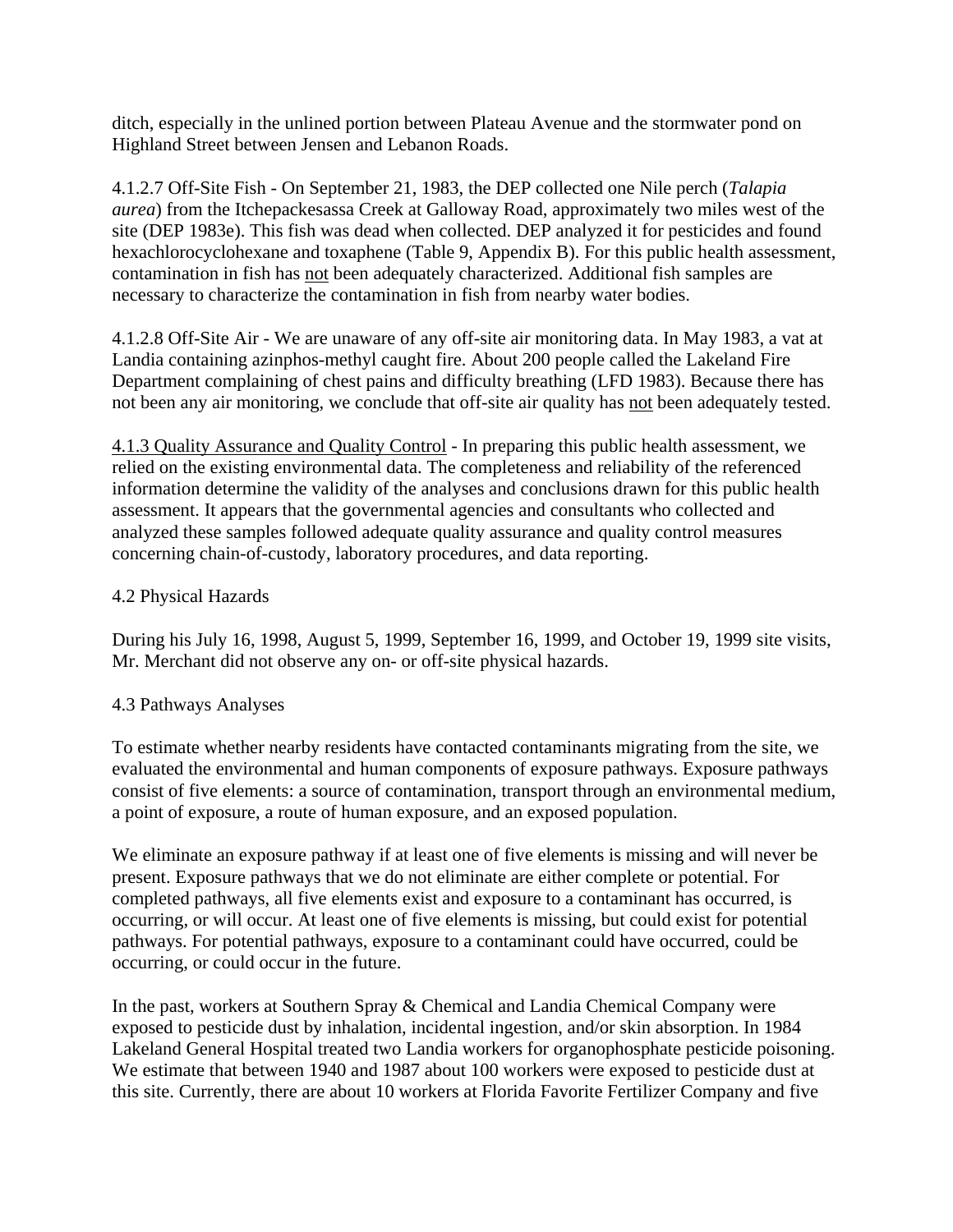workers at the J-Line Pump Company on the Landia property. This report does not estimate either exposure or the possibility of illness for these workers. Worker health and safety are the responsibility of the federal Occupational Safety and Health Administration (OSHA) and the National Institute for Occupational Safety and Health (NIOSH).

4.3.1 Completed Exposure Pathways - We considered the following human exposure pathways complete (Table 10, Appendix B):

4.3.1.1 Azinphos-methyl Fire - In May 1983, about 200 nearby residents were probably exposed to azinphos-methyl vapors and related combustion products resulting from a fire in an azinphosmethyl containing vat at Landia. Exposure was by inhalation.

4.3.1.2 Drainage Ditch Pesticide Vapors - We estimate that between 1940 and 1983, about 100 residents along the Wayman Street ditch were probably exposed intermittently to pesticide vapors and associated carrier/solvents from site surface water runoff. Exposure was by inhalation.

4.3.1.3 Drainage Ditch Water - We estimate that between 1940 and 1983, about 50 nearby children were probably exposed to water contaminated with pesticides and associated carrier/solvents while playing in the ditches that receive stormwater runoff from the site. Exposure was by skin absorption.

4.3.1.4 Drainage Ditch Sediments - We estimate that between 1940 and 1983, about 50 nearby children were probably exposed to pesticide-contaminated sediments while playing in the ditch that receives stormwater runoff from the site. Exposure was by skin absorption.

4.3.1.5 Fish Consumption - We estimated that between 1940 and 1983, about 100 people were probably exposed to pesticides by eating contaminated fish caught in the Highland Street stormwater pond and Itchepackesassa Creek.

4.3.1.6 Incidental Soil Ingestion - We estimate that between 1940 and the present, about 100 people at nearby homes and businesses probably have been exposed to metals and pesticides in off-site surface soils. Exposure is by accidental (incidental) ingestion.

4.3.2 Potential Exposure Pathways - We consider the following human exposure pathways currently incomplete (no current exposure) but could be complete in the future (Table 11, Appendix B).

4.3.2.1 Ground Water - Ground water contamination exists below this site and extends southwest of the site. Exposure to contaminated ground water (ingestion and skin contact) is a potential future exposure pathway. Ground water use surveys do not suggest that people have been exposed in the past or are currently exposed to contaminated ground water from this site. In the future, however, if wells are installed in areas of ground water contamination or if contaminated ground water reaches nearby wells, people could be exposed.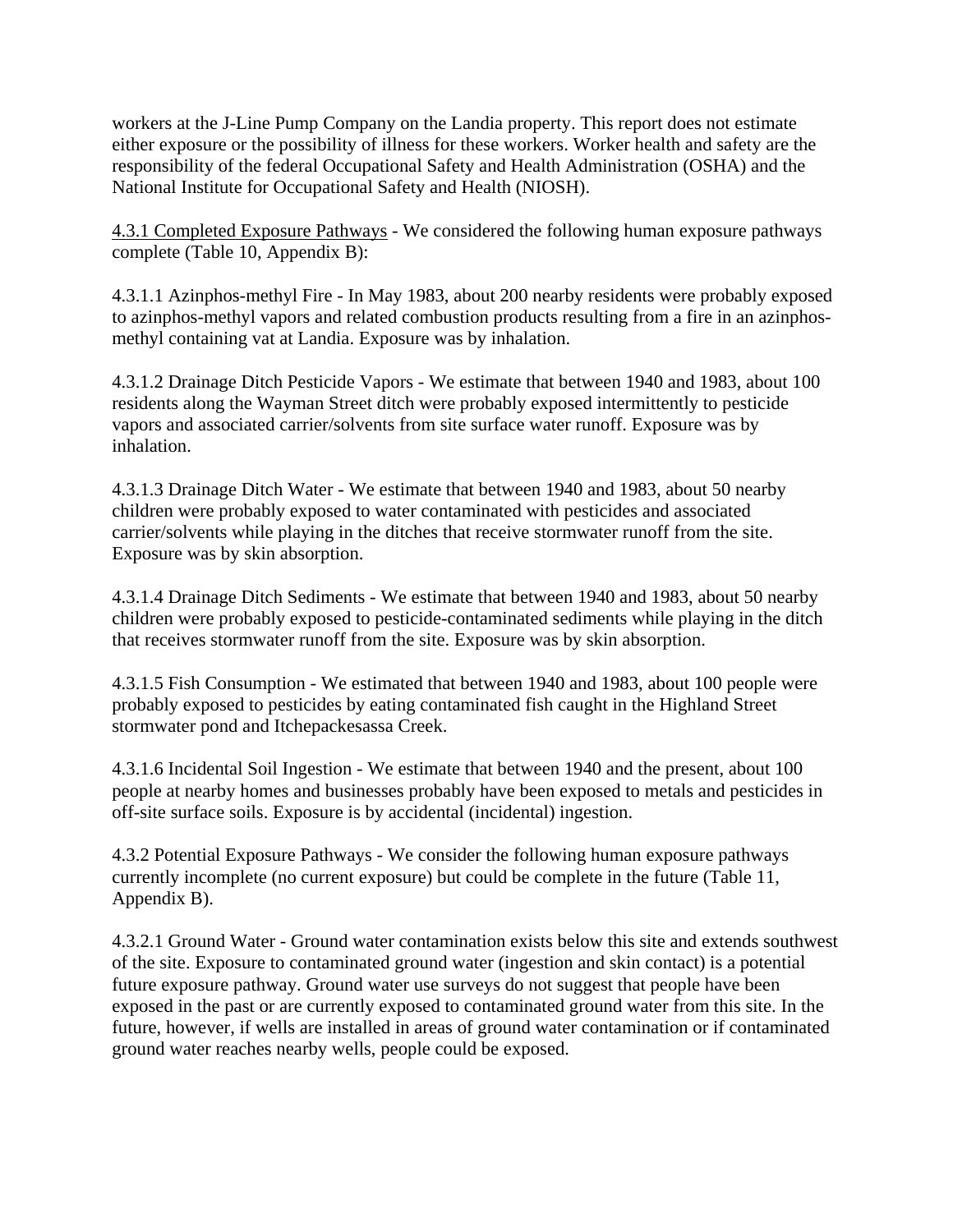4.3.2.2 On-Site Surface Soil - If in the future land use at this site changes, incidental ingestion of on-site surface soil by children and adults is possible.

4.3.2.3 Contaminated Dust - In the future, soil excavation for site clean up could create pesticidecontaminated dust. If not controlled, about 100 people in nearby homes and businesses could be exposed.

#### 4.4 Public Health Implications

In the following sections, we discuss possible health effects for persons exposed to specific contaminants.

4.4.1 Toxicological Evaluation - In this subsection, we discuss exposure levels and possible health effects that might occur in people exposed to the contaminants of concern at the site. Also in this subsection, we discuss general ideas such as the risk of illness, dose response and thresholds, and uncertainty in public health assessments.

To evaluate exposure, we estimated the daily dose of each contaminant of concern found at the site. Kamrin (1988) explains a dose in this manner:

"...all chemicals, no matter what their characteristics, are toxic in large enough quantities. Thus the amount of a chemical a person is exposed to is crucial in deciding the extent of toxicity that will occur. In attempting to place an exact number on the amount of a particular compound that is harmful, scientists recognize they must consider the size of an organism. It is unlikely, for example, that the same amount of a particular chemical that will cause toxic effects in a 1-pound rat will also cause toxicity in a 1-ton elephant.

"Thus instead of using the amount that is administered or to which an organism is exposed, it is more realistic to use the amount per weight of the organism. Thus 1 ounce administered to a 1 pound rat is equivalent to 2000 ounces to a 2000-pound (1-ton) elephant. In each case, the amount per weight is the same: 1 ounce for each pound of animal.

"This amount per weight is the dose. We use dose in toxicology to compare the toxicity of different chemicals in different animals."

We express the daily dose in milligrams of contaminant per kilogram of body weight per day (mg/kg/day).

To calculate the daily dose of each contaminant, we used standard assumptions about body weight, ingestion and inhalation rates, exposure time length, and other factors needed for dose calculation (ATSDR 1992, EPA 1997). In calculating the dose, we assume people are exposed to the maximum concentration measured for each contaminant in each medium. In Table 12, Appendix B, we summarize the maximum estimated exposure doses for all 12 contaminants of concern.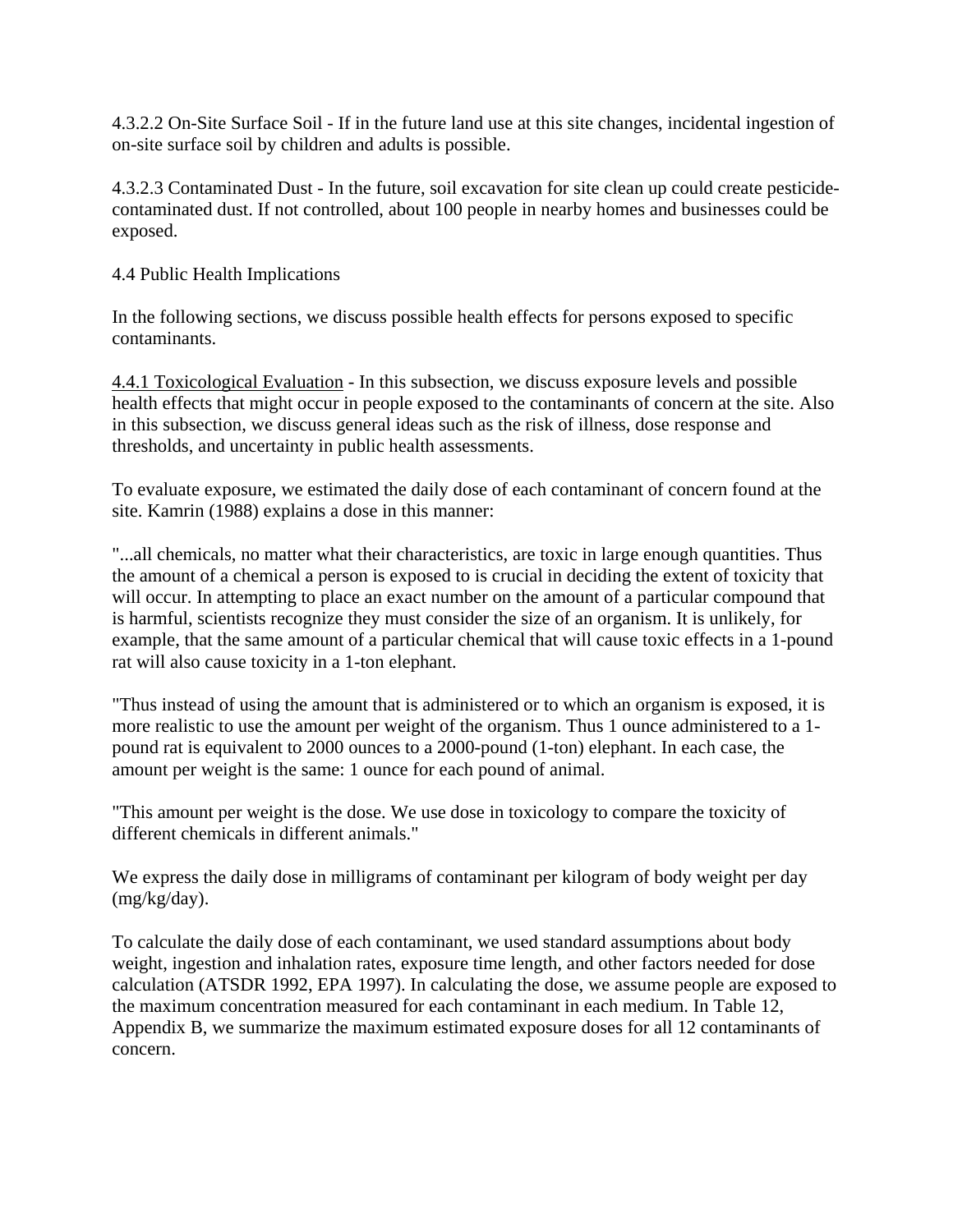To estimate exposure from incidental ingestion of contaminated soil, we made the following assumptions: 1) children between the ages of one and six ingest an average of 200 milligrams (mg) of soil per day, 2) adults ingest an average of 100 milligrams of soil per day, 3) children weigh an average of 15 kilograms (kg), 4) adults weigh an average of 70 kg, 5) children and adults ingest soil at the maximum concentration measured for each contaminant.

To estimate exposure from ingestion of contaminated fish, we made the following assumptions: 1) in the past some recreational anglers ate an average of 10 grams of fish per day and children ate an average of five grams of fish per day from the Itchepackesassa Creek EPA 1997), 2) these adults weighed an average of 70 kilograms (kg), 3) these adults were exposed for up to 43 years (1940 to 1983), and 4) these adults were exposed to the concentrations of pesticides measured in the 1983 fish sample.

To estimate possible future exposure from drinking contaminated ground water, we made the following assumptions: 1) children between the ages of one and six ingest an average of 1 liter of water per day, 2) adults ingest an average of 2 liters of water per day, 3) children weigh an average of 15 kilograms (kg), 4) adults weigh an average of 70 kg, 5) children and adults ingest contaminated ground water at the maximum concentration measured for each contaminant.

To evaluate health effects, the ATSDR has developed Minimal Risk Levels (MRLs) for contaminants commonly found at hazardous waste sites. An MRL is an estimate of daily human exposure to a contaminant below which noncancerous, adverse health effects are unlikely to occur. The ATSDR developed MRLs for each route of exposure, such as ingestion and inhalation. The ATSDR also developed MRLs for the length of exposure, such as acute (less than 14 days), intermediate (15 to 364 days), and chronic (greater than 365 days). The ATSDR presents these MRLs in Toxicological Profiles. These chemical-specific profiles provide information on health effects, environmental transport, human exposure, and regulatory status.

4.4.1.1 **Aldrin/Dieldrin (total)** - People who accidentally eat small amounts of contaminated surface soil either on- or off-site are unlikely to become ill from the pesticide aldrin/dieldrin. Estimating the likelihood of illness from touching aldrin/dieldrin-contaminated soil/sediments or breathing aldrin/dieldrin-contaminated air is not possible because the rate of skin absorption is unknown and air monitoring data are nonexistent. If, in the future, people drink contaminated ground water, either on- or off-site, they are unlikely to become ill from aldrin/dieldrin.

Some adults and children living near this site may have been exposed to aldrin/dieldrin by accidental (incidental) ingestion of small amounts of contaminated surface soil. Our estimate of a child's maximum exposure to aldrin/dieldrin (total) by incidental ingestion of off-site surface soil is greater than the ATSDR minimal risk level (MRL) for short-term (<14 days) exposure. This MRL, however, is based on impaired antigen processing in mice following two weeks of exposure to dieldrin in their food. This MRL also includes a safety factor of one thousand to account for the use of the lowest observed adverse effect level, extrapolation from animals to humans, and for human variability. Because of the large safety factors included in the MRL, we do not expect any illnesses from this exposure. A study of people that ate levels of aldrin/dieldrin similar to what we estimated for 18 months did not find any liver, nervous system, or blood system damage (ATSDR 1993).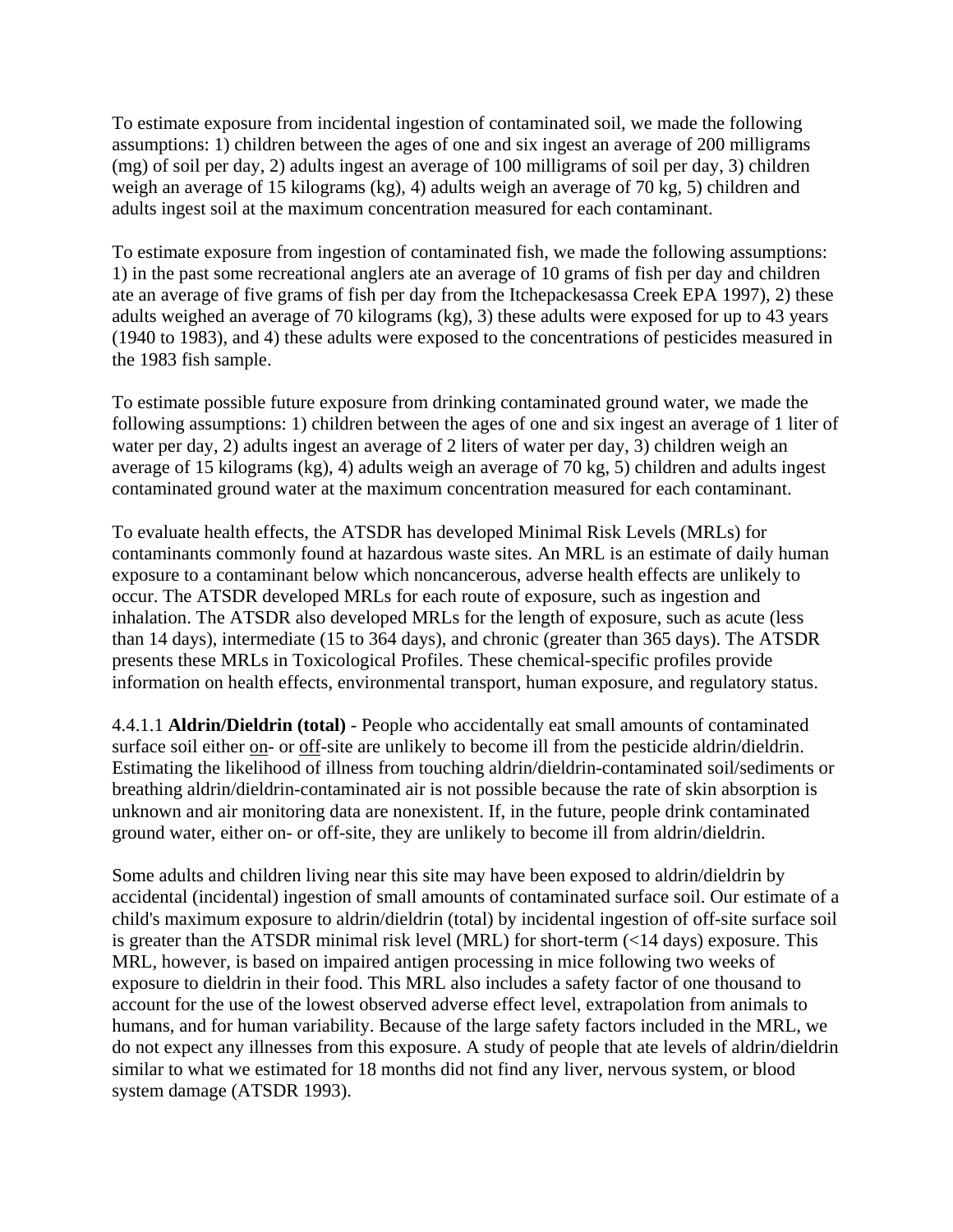Epidemiological studies have been inadequate to decide whether aldrin/dieldrin cause cancer in humans. Several studies have shown that aldrin/dieldrin cause liver cancer in mice (ATSDR 1993). We estimate that there is no apparent increased risk of cancer from exposure to the aldrin/dieldrin contaminated surface soil or ground water.

We estimated a child's maximum exposure to aldrin/dieldrin (total) by ingestion if, in the future, contaminated ground water is used as a drinking water source. Our exposure estimate is only slightly higher than the ATSDR minimal risk level (MRL) for both short-term (<14 days) and long-term (> 365 days) exposure. Because of the large safety factors included in MRLs, we do not expect any illnesses from possible future exposures to aldrin/dieldrin in ground water.

Children playing in the ditch that receives stormwater runoff from the site may have been exposed to aldrin/dieldrin in the water and sediments by skin absorption. Although we know aldrin/dieldrin are absorbed across the skin, because the rate of absorption is unknown, exposure cannot be estimated.

Some people living near this site may have been exposed to aldrin/dieldrin by breathing contaminated dust. Since air monitoring data are nonexistent, the probability of illness from breathing aldrin/dieldrin-contaminated dust is unknown. Because of its low volatility, it is unlikely that aldrin/dieldrin caused the symptoms reported by residents along the Wayman Street ditch (nausea, headaches, dizziness). It is more likely that these symptoms were caused by the volatile carrier/solvents used to dissolve these pesticides.

4.4.1.2 **Arsenic** - Arsenic is a heavy metal. It exists in both organic and inorganic forms. We make the health-protective assumption that all of the arsenic at this site is in the more toxic inorganic form. The following discussion pertains only to inorganic arsenic.

Human studies have shown that arsenic in drinking water can cause illness. Human studies on the probability of illness from eating arsenic in soil, however, are limited. Arsenic in soil is not absorbed as fast as arsenic in drinking water, but the difference in rates is unknown. We address this uncertainty by making the health-protective assumption that arsenic in soil is absorbed at the same rate as arsenic in drinking water.

The highest concentrations of arsenic in on-site surface soil from three independent studies were 7186, 6550, 3242, and 1518 milligrams per kilogram (mg/kg). We used the maximum concentration to estimate exposure via accidental soil ingestion. This errs on the side of protecting public health. If in the future people go on this site, they would likely be exposed to these concentrations of arsenic and suffer the illnesses described below.

If in the future, people drink arsenic-contaminated ground water, either on- or off-site, they are likely to become ill. Incidental ingestion of arsenic-contaminated on-site surface soil is also likely to cause illness. Incidental ingestion of arsenic-contaminated off-site surface soil, however, is unlikely to cause illness. Because arsenic is not well absorbed across the skin, touching arsenic-contaminated soil/sediments is unlikely to cause illness. Estimating the likelihood of illness from breathing arsenic-contaminated dust is not possible because air monitoring data are nonexistent.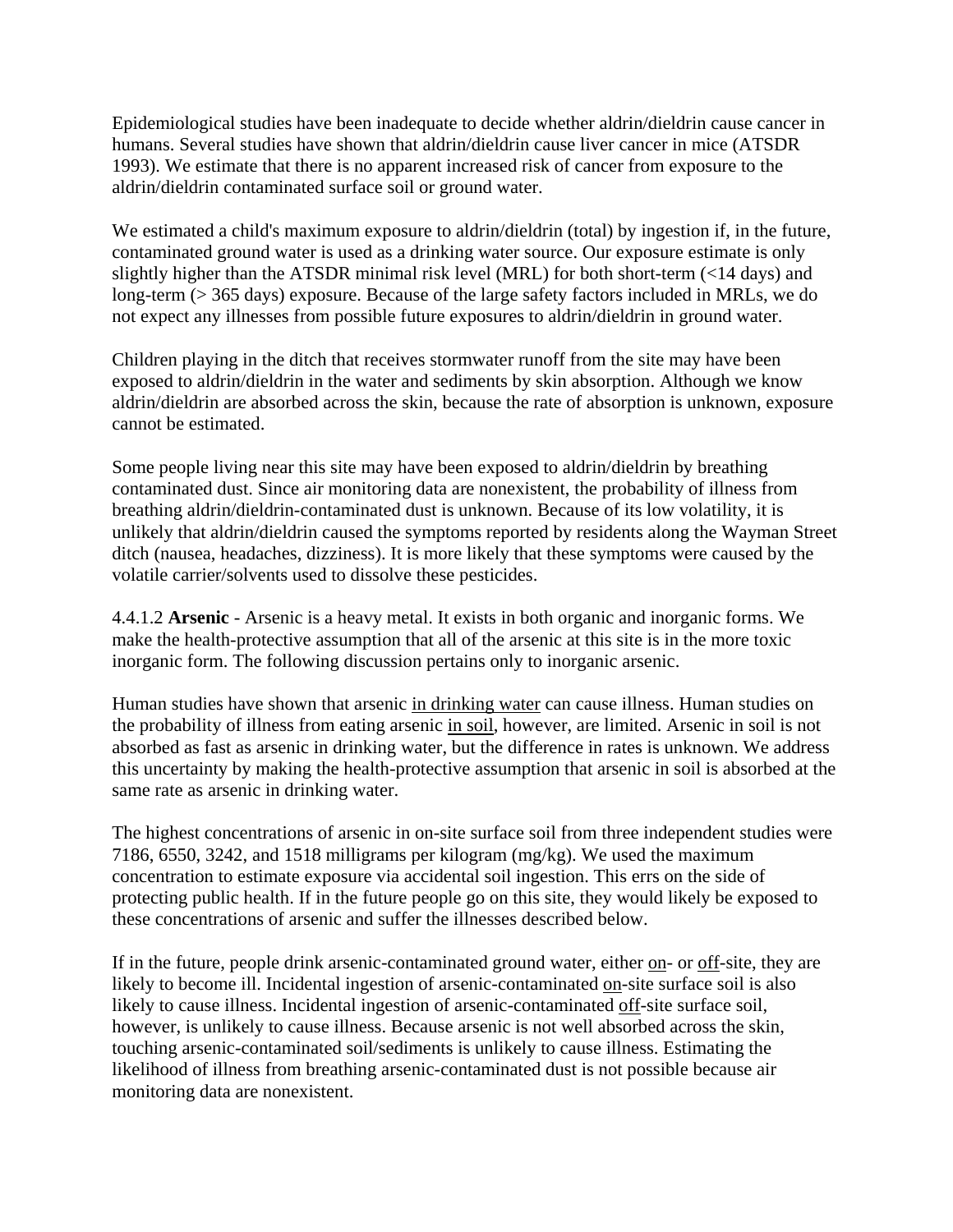Our estimate of a child's maximum short-term (< 14 days) exposure to arsenic by incidental ingestion of on-site surface soil or drinking on- or off-site ground water is likely to cause vomiting, diarrhea, fatigue, and rapid heart rate. In addition, intermediate-term exposure (15-364 days) is likely to cause abdominal pain, gastrointestinal bleeding, fever/chills, and sore throat. Intermediate-term exposure is also likely to cause dark warts on the palms of the hands and soles of the feet, memory loss, mild loss of feeling or tingling in the legs in children (ATSDR 1998a).

Our estimate of an adult's maximum long-term (>365 days) exposure to arsenic by incidental ingestion of on-site surface soil or drinking on- or off-site ground water is likely to cause thickening and darkening of the skin, especially on the palms of the hands and soles of the feet. Long-term exposure is also likely to cause anemia, abdominal pain, enlargement of the liver, and tingling in the hands and feet (ATSDR 1998a).

There is clear evidence from studies in humans that exposure to arsenic may increase the risk of cancer. In workers exposed by the inhalation route, the predominant risk is lung cancer. When exposure occurs by the oral (ingestion) route, the predominant risk is skin cancer. This is based on a number of epidemiological studies of people with elevated levels of arsenic in their drinking water. There is also evidence that ingestion of arsenic increases the risk of liver, lung, bladder, and kidney cancer (ATSDR 1998a). Our estimate of an adult's maximum long-term (>365 days) exposure to arsenic by incidental ingestion of on-site surface soil or on- or off-site ground water is likely to cause skin, liver, lung, bladder, and kidney cancer.

Children playing in the ditch that receives stormwater runoff from the site may have been exposed to arsenic in the water and sediments by skin absorption. Because arsenic is not easily absorbed across the skin, this exposure is unlikely to cause illness.

Some people living near this site may have been exposed to arsenic by breathing contaminated dust. Because air monitoring data are nonexistent, the public health risk from breathing arseniccontaminated dust is unknown.

4.4.1.3 **Azinphos-methyl** - About 200 people living near the site may have inhaled this organophosphate pesticide, its carrier/solvent, and/or their breakdown products during a May 1983 fire at Landia. Determining the probability of illness from this exposure is not possible because air monitoring data are nonexistent. Reported symptoms (chest pains and difficulty breathing), however, could have been caused by smoke, azinphos-methyl, its carrier/solvent, and/or their breakdown products.

Other symptoms of azinphos-methyl poisoning include nausea, vomiting, abdominal cramps, diarrhea, salivation, tearing, blurred vision, constricted pupils, dizziness, and sweating. Symptoms of azinphos-methyl poisoning usually disappear completely within one week after exposure ends (Mobay 1990). Subsequent environmental investigations did not analyze for azinphos-methyl because it breaks down rapidly and is unlikely to be found in the environment after a short time.

4.4.1.4 **Benzene** - If, in the future, people use contaminated ground water on or near this site as a source of drinking water, concentrations of benzene are not likely to cause illness. Although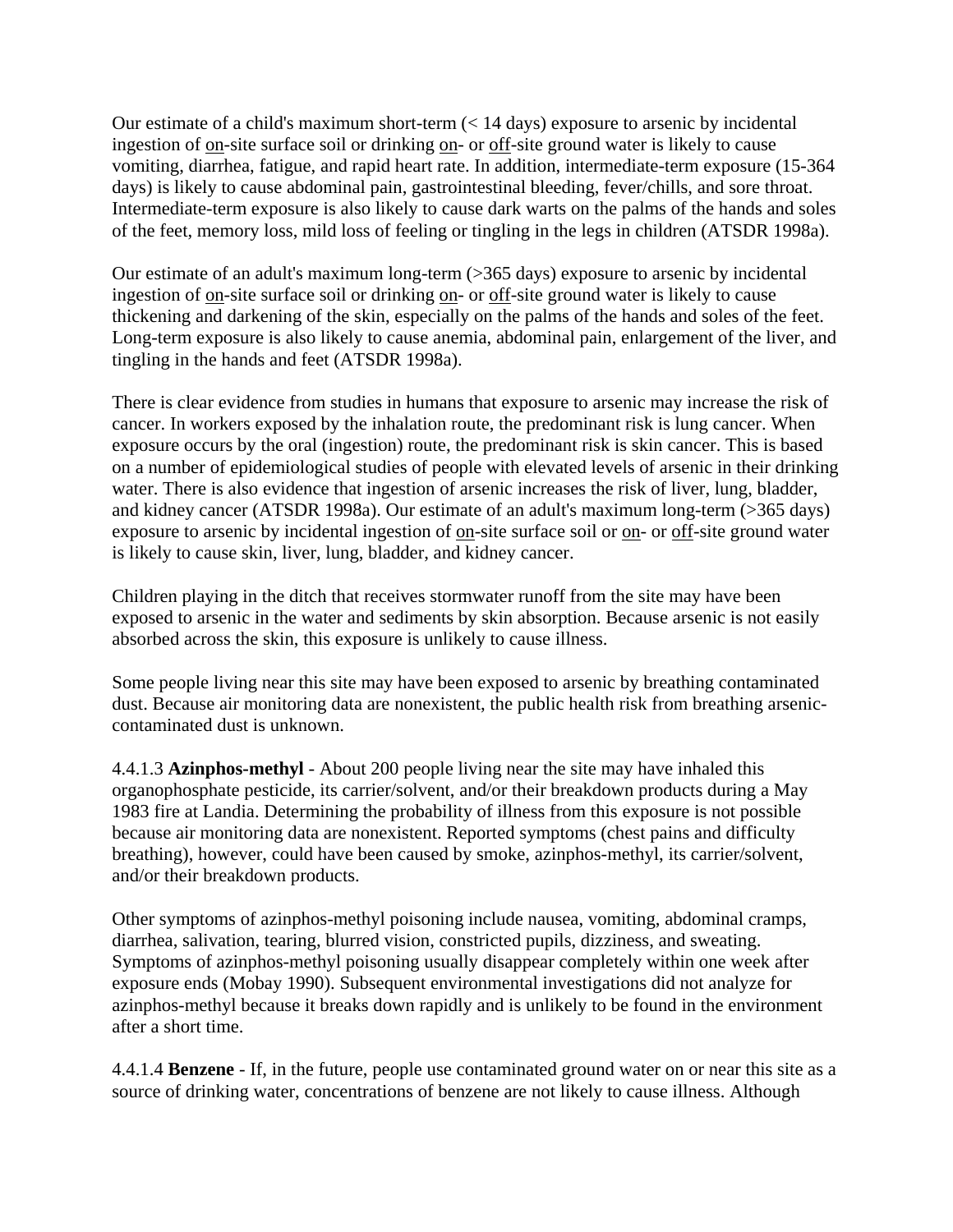benzene, a solvent, is known to cause cancer (acute myelocytic leukemia) in people, the highest ground water concentration would not likely cause cancer (ATSDR 1997a).

4.4.1.5 **Chlordane (total)** - People who accidentally eat small amounts of contaminated soil either on- or off-site are unlikely to become ill from this pesticide. Estimating the likelihood of illness from touching chlordane-contaminated soil/sediments or breathing chlordanecontaminated air is not possible because the rate of skin absorption is unknown and air monitoring data are nonexistent. If in the future, people drink contaminated ground water, either on- or off-site, they are unlikely to become ill from chlordane.

Some adults and children living near this site may have been exposed to chlordane by accidental (incidental) ingestion of small amounts of contaminated soil. Our estimate of a child's maximum exposure to chlordane by incidental ingestion of off-site soil is greater than the ATSDR minimal risk level (MRL) for short-term, intermediate-term, and long-term exposure. These MRLs, however, are based on feeding studies in mice and rats and include safety factors to account for the use of the lowest observed adverse effect level, extrapolation from animals to humans, and for human variability. In studies of workers who made chlordane, no harmful effects on health have been confirmed. Studies of workers who made or used chlordane do not link exposure with cancer, but the information is not sufficient to know for sure (ATSDR 1994a). We estimate that people who accidentally eat small amounts of contaminated soil either on- or off-site are unlikely to become ill from the pesticide chlordane.

We estimated children's and adults' maximum exposure to chlordane by ingestion if, in the future, contaminated ground water is used as a drinking water source. Our exposure estimate is less than the ATSDR minimal risk level (MRL) for short-term (<14 days), intermediate-term (15-364 days), and long-term  $($  > 365 days) exposure. Therefore, we would not expect any illnesses from possible future exposures to chlordane in ground water.

Children playing in the ditch that receives stormwater runoff from the site may have been exposed to chlordane in the water and sediments by skin absorption. Although chlordane is absorbed across the skin, because the rate is unknown, exposure cannot be estimated.

Some people living near this site may have been exposed to chlordane by breathing contaminated dust. Since air monitoring data are nonexistent, the probability of illness from breathing chlordane contaminated dust is unknown. Because of its low volatility, it is unlikely that chlordane caused the symptoms reported by residents along the Wayman Street ditch (nausea, headaches, dizziness). It is more likely that these symptoms were caused by the volatile carrier/solvents used to dissolve this pesticide.

4.4.1.6 **DDT/DDE/DDD (total)** - Studies have shown that oral exposure to DDT in animals can cause liver cancer. Studies of DDT-exposed workers did not show increases in cancers. These studies, however, had problems or flaws so possible increases in cancer may not have been detected. The U.S. Department of Health and Human Services has determined that DDT may reasonably be anticipated to be a human carcinogen (ATSDR 1994b). Based on extrapolation from animal studies, we estimate that lifetime exposure to on-site surface soil or ground water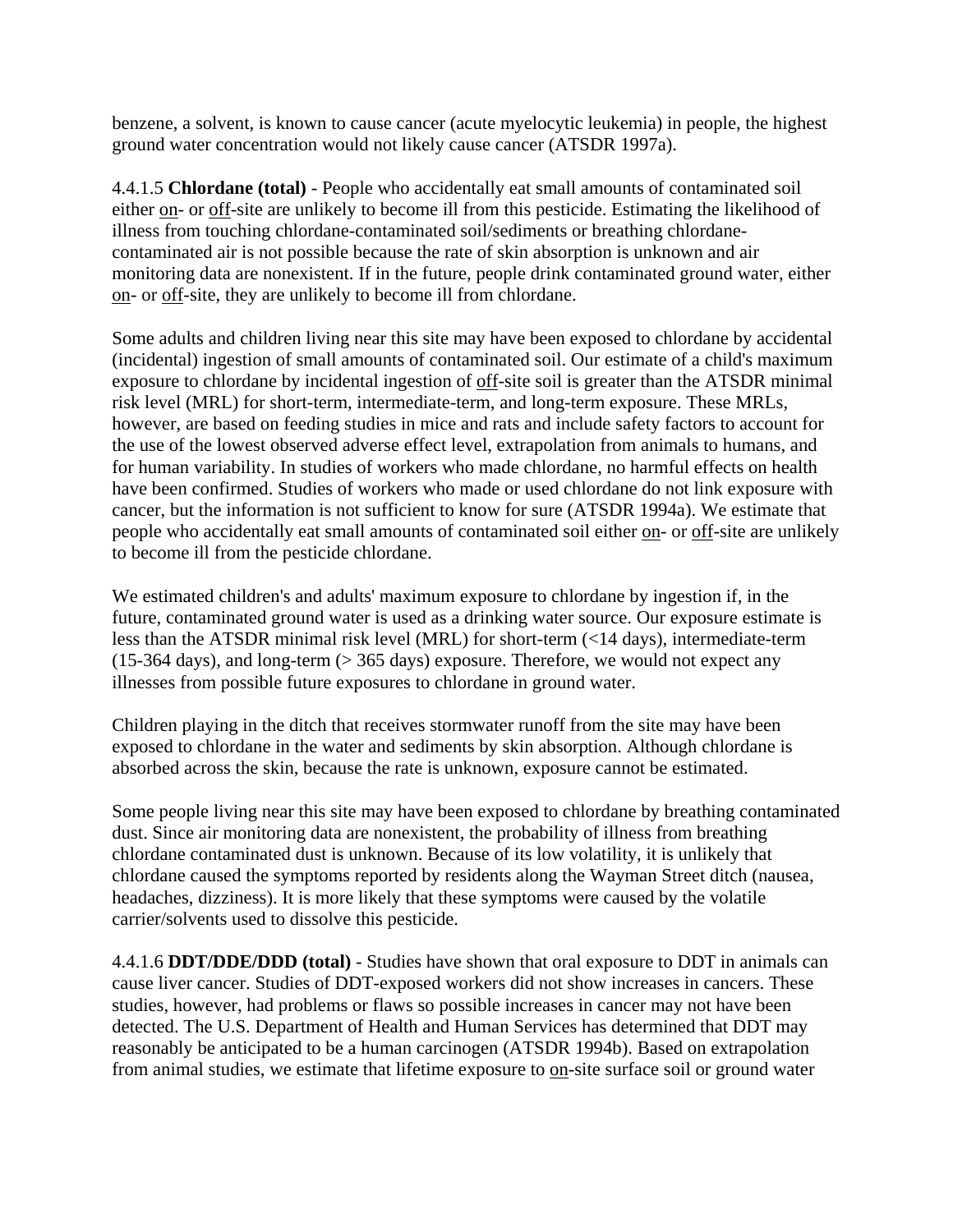would result in a moderate increased risk of cancer. Lifetime exposure to off-site surface soil or ground water is not likely to cause cancer.

Lifetime exposures to DDT/DDE/DDD in either on-site or off-site surface soil and ground water are unlikely to cause any noncancerous illnesses. Estimating the likelihood of illness from touching DDT/DDE/DDD-contaminated soil/sediments or breathing DDT/DDE/DDDcontaminated air is not possible because the rate of skin absorption is unknown and air monitoring data are nonexistent.

4.4.1.7 **Endosulfan (I, II, sulfate)** - People who accidentally eat small amounts of contaminated surface soil or drink ground water either on- or off-site are unlikely to become ill from the pesticide endosulfan. Estimating the likelihood of illness from touching endosulfan-contaminated soil/sediments or breathing endosulfan-contaminated air is not possible because the rate of skin absorption is unknown and air monitoring data are nonexistent. Because of its low volatility, it is unlikely that endosulfan caused the symptoms reported by residents along the Wayman Street ditch (nausea and dizziness). It is more likely that these symptoms were caused by the volatile carriers/solvents used to dissolve this pesticide. We do not know if endosulfan causes cancer in people. The U.S. Department of Health and Human Services has not classified endosulfan as to its ability to cause cancer (ATSDR 1998b).

The maximum dose we estimated for children drinking on-site ground water and accidentally ingesting small amounts of on-site surface soil slightly exceeds the long-term  $($  > 365 days) ATSDR MRL. This MRL, however, is based on a dose from a one-year feeding study of dogs that failed to find any effects on the liver (ATSDR 1998b).

4.4.1.8 **Hexachlorobenzene** - The maximum dose we estimated for children accidentally ingesting small amounts of this pesticide in on-site surface soil is similar to the dose causing changes in the liver and in the number of blood cells in rats after long-term feeding studies (ATSDR 1996a). Estimating the likelihood of illness from touching hexachlorobenzenecontaminated soil/sediments or breathing hexachlorobenzene-contaminated air is not possible because the rate of skin absorption is unknown and air monitoring data are nonexistent. Hexachlorobenzene was not detected in any off-site soil, sediment, surface water, or ground water samples.

The U.S. Department of Health and Human Services has determined that hexachlorobenzene may reasonably be expected to be a carcinogen. Based on extrapolation from animal studies, we estimate that incidental ingestion of hexachlorobenzene in on-site surface soil over a lifetime may cause cancer. We estimate that drinking hexachlorobenzene in on-site ground water over a lifetime would not cause cancer.

4.4.1.9 **Hexachlorocyclohexane (all isomers)** - Hexachlorocyclohexane is also known as benzene hexachloride or "BHC." The gamma isomer is well known by its trade name "Lindane." People who in the future drink contaminated off-site ground water, and people who accidentally eat small amounts of contaminated off-site surface soil are unlikely to become ill from the pesticide hexachlorocyclohexane. Although the concentrations of hexachlorocyclohexane in one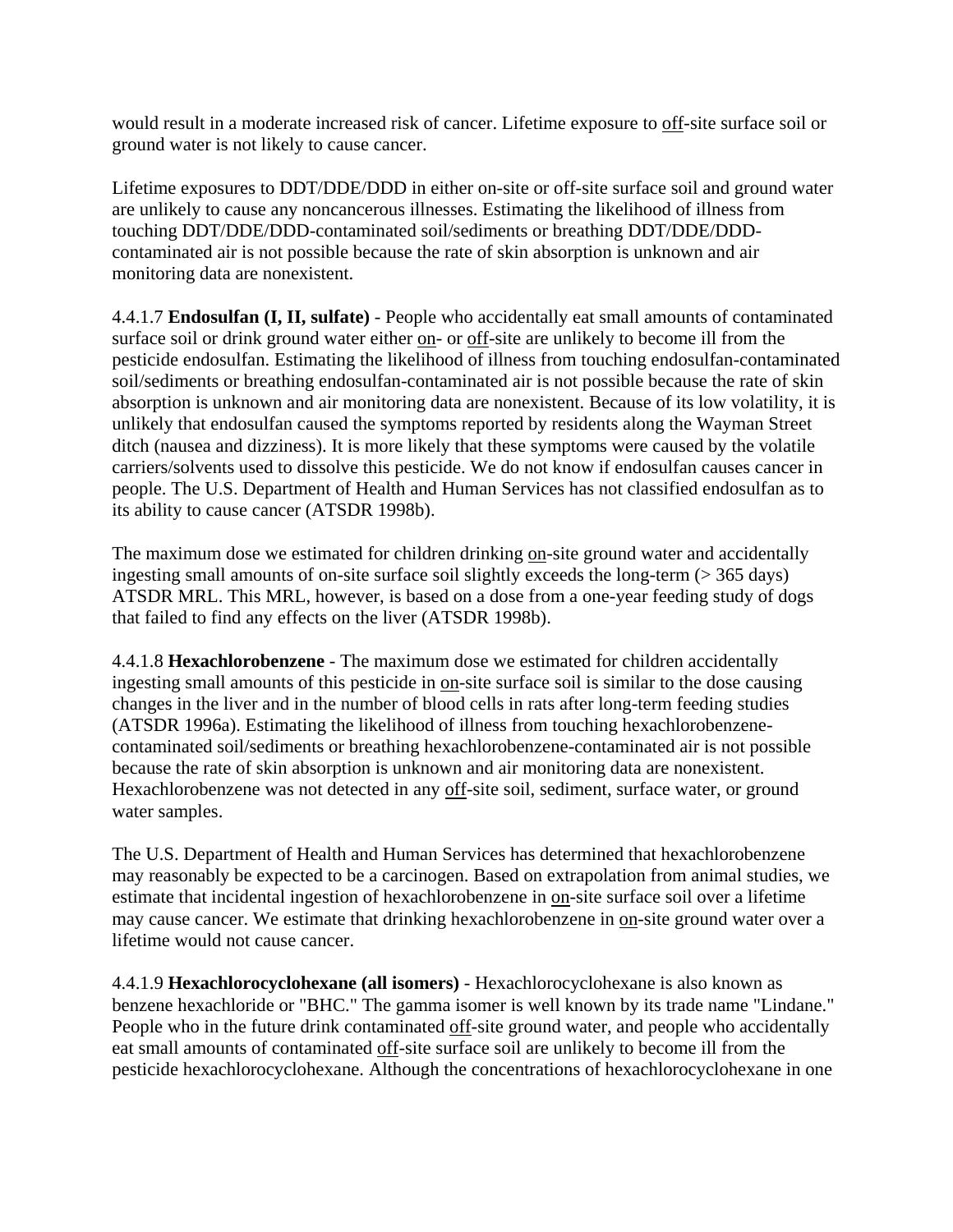fish from Itchepackesassa Creek are unlikely to cause illness, additional fish samples are necessary to characterize the public health threat from fish consumption.

It is not known what noncancerous illnesses, if any, might be caused in people exposed to hexachlorocyclohexane in on-site surface soil and on-site ground water. The maximum hexachlorocyclohexane dose we estimated for children and adults drinking on-site ground water or children accidentally ingesting small amounts of on-site surface soil is similar to the dose causing changes in the immune system of mice after intermediate-term feeding studies. The same dose in rats, however, did not cause any illness (ATSDR 1997b).

Estimating the likelihood of illness from touching hexachlorocyclohexane-contaminated soil/sediments or breathing hexachlorocyclohexane-contaminated air is not possible because the rate of skin absorption is unknown and air monitoring data are nonexistent. Because of its low volatility, it's unlikely that hexachlorocyclohexane caused the symptoms reported by residents along the Wayman Street ditch (eye/respiratory irritation, headaches, dizziness). It is more likely that these symptoms were caused by the volatile carrier/solvents used to dissolve these pesticides.

After long-term exposure to hexachlorocyclohexane, mice and rats develop liver cancer. The ability of hexachlorocyclohexane to cause cancer in humans is not known. The U.S. Department of Health and Human Services, however, has determined that hexachlorocyclohexane can reasonably be anticipated to cause cancer in humans. Extrapolating from animal studies, we estimate that drinking hexachlorocyclohexane in on-site ground water over a lifetime would cause cancer (ATSDR 1997b).

4.4.1.10 **Nitrate** - Drinking either on- or off-site ground water contaminated with the highest concentration of nitrate would likely be fatal to infants less than three months old. Because of low acidity (high pH), bacteria in the stomach of newborn infants convert nitrates to nitrites. Nitrites then combine with hemoglobin in the blood preventing it from carrying oxygen from the lungs to the body. This causes methemoglobinemia ("blue baby" syndrome) which is fatal if not treated quickly (NAS 1977). Because of the high concentrations of dissolved solids, ground water on and near this site would, however, be distasteful and difficult to drink.

4.4.1.11 **Sulfate** - Drinking either on- or off-site ground water contaminated with sulfate would likely cause diarrhea (NAS 1977). Because of the high concentrations of dissolved solids, ground water on and near this site would, however, be distasteful and difficult to drink.

4.4.1.12 **Toxaphene** - People who in the future drink on- or off-site ground water or people who accidentally eat small amounts of on- or off-site surface soil are unlikely to suffer any noncancerous illness from the pesticide toxaphene (ATSDR 1996b). Although the concentrations of toxaphene in one fish from Itchepackesassa Creek are unlikely to cause illness, additional fish samples are necessary to characterize the public health threat from fish consumption.

There is no evidence that toxaphene causes cancer in people but animal evidence suggests that it could. After long-term exposure to toxaphene, rats and mice develop thyroid and liver cancer. Extrapolating from these animal studies, we estimate that drinking toxaphene in on- and off-site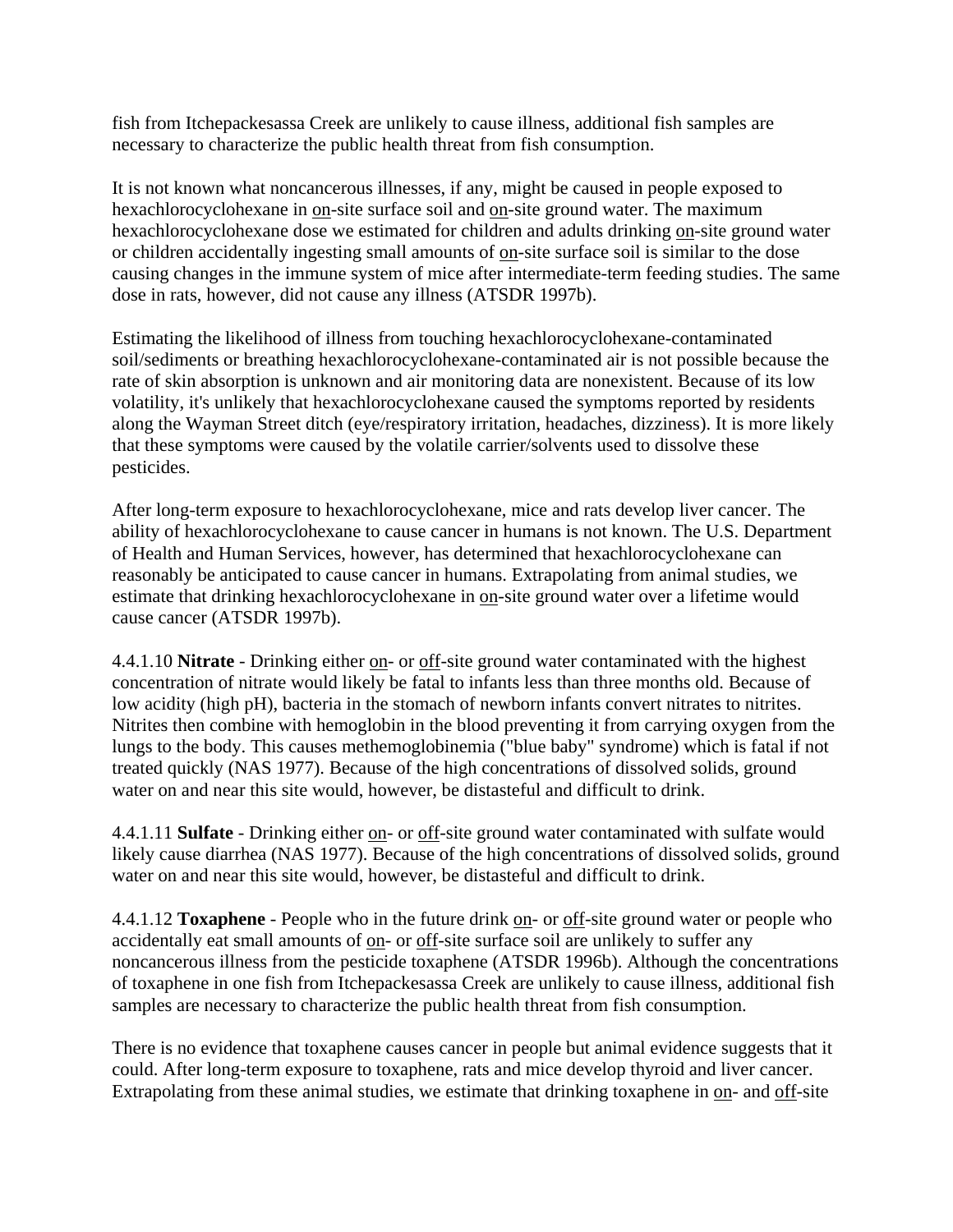ground water or incidental ingestion of on-site surface soil over a lifetime would cause cancer (ATSDR 1996b).

Estimating the likelihood of illness from touching toxaphene-contaminated soil/sediments or breathing toxaphene-contaminated air is not possible because the rate of skin absorption is unknown and air monitoring data are nonexistent.

4.4.2 Risk of Illness, Dose Response/Threshold and Uncertainty - In Appendix C we discuss limitations on estimating the risk of illness. In Appendix C we discuss the theory of dose response and the concept of thresholds. Also in Appendix C, we discuss the sources of uncertainty inherent in public health assessments.

4.5 Children and Other Unusually Susceptible Populations

Small children may have greater exposures to environmental contaminants than adults. Pound for pound, children drink more water, eat more food, and breathe more air than adults. For example, children in the first six months of life drink seven times as much water per pound as the average adult. Children's exposure to contaminants in the environment is also greater because they play close to the ground. In addition, children may accidentally wander or deliberately trespass onto restricted locations. The obvious implication for environmental health is that children can have much greater "doses" than adults to contaminants that are present in soil, water, and air (ATSDR 1998c). For these reasons, we gave special consideration to children's health in this assessment.

Before birth, children are forming the body organs that need to last a lifetime. This is the time when exposure to contaminants may lead to serious injury or illness. Injury during certain periods of fetal growth and development may lead to malformation of organs (teratogenesis), disruption of function, and premature death. Exposure of the mother leads to exposure of the fetus since some contaminants (such as aldrin/dieldrin and hexachlorocyclohexane) cross the placental barrier (ATSDR 1998c). The estimated exposure to aldrin/dieldrin and hexachlorocyclohexane at this site, however, is unlikely to have caused birth defects.

If newborn infants were exposed to either on-site or off-site ground water, they would be at risk for nitrate poisoning. Newborn infants (0-3 months old) are especially susceptible to nitrate. Giving water, either plain or mixed with formula, with more than 10 milligrams nitrate per liter to a newborn can cause methemoglobinemia ("blue baby" syndrome) which is fatal if not treated quickly.

# **5.0 COMMUNITY HEALTH CONCERNS**

In this section we address community health concerns with our findings above.

**1. In May 1983, the Lakeland Fire Department received about 200 telephone calls from nearby residents complaining of chest pains and difficulty breathing. The fire department attributed these complaints to a fire in a vat at Landia containing azinphos-methyl.**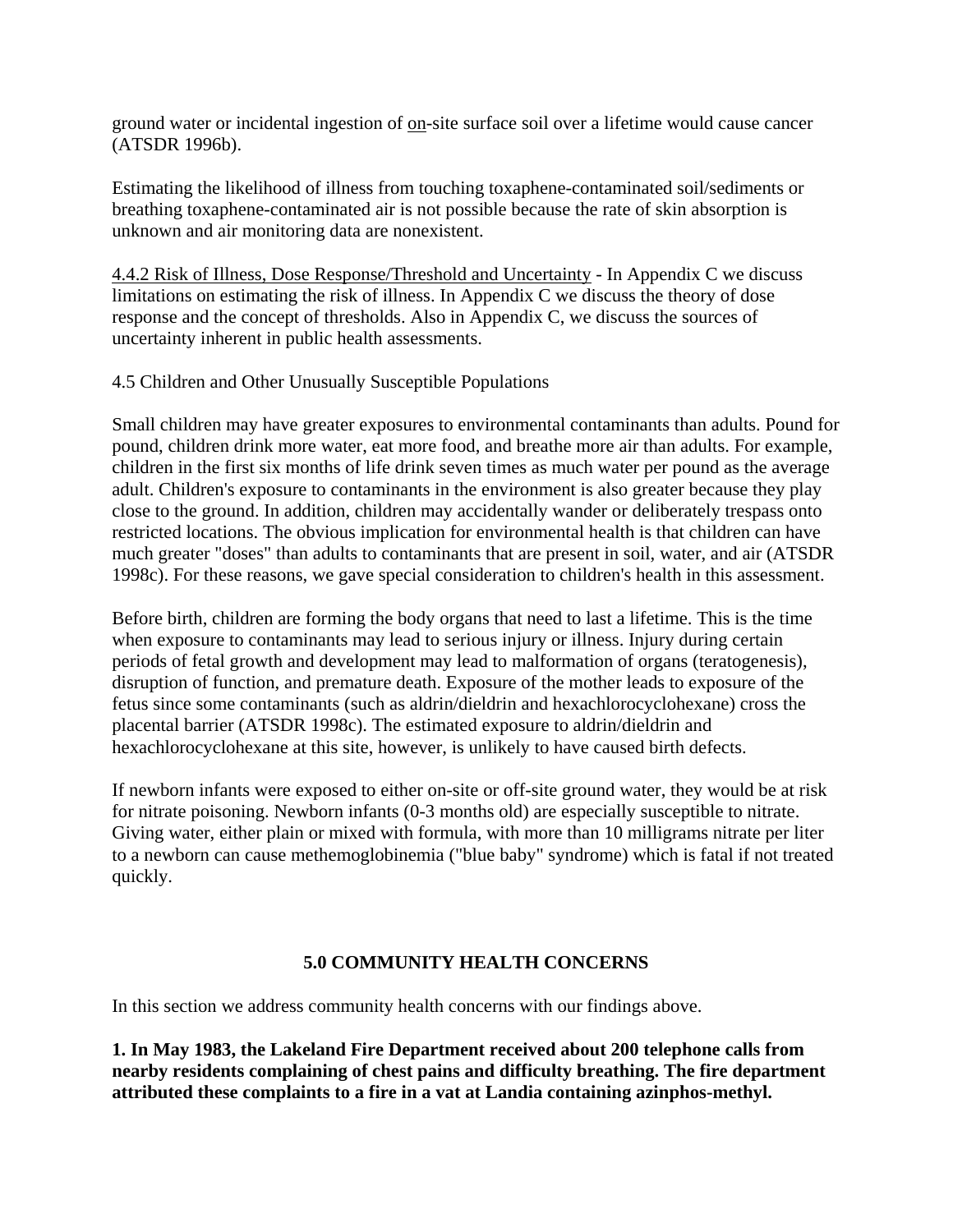About 200 people living near the site may have inhaled this organophosphate pesticide, its carrier/solvent, and/or their breakdown products during the May 1983 fire at Landia. Smoke from most fires can cause difficulty breathing and resulting chest pains. Determining the probability of illness from this exposure is not possible because air monitoring data are nonexistent. Reported symptoms (chest pains and difficulty breathing), however, could have been caused by smoke, azinphos-methyl, its carrier/solvent, and/or their breakdown products.

#### **2. In September 1983, residents along Wayman Street, south of the site, complained about a strong, obnoxious, "rotten cabbage" pesticide odor coming from the ditch behind their houses. They complained this odor caused nausea, headaches, dizziness, and eye and respiratory irritation. Some complained of skin rashes. One resident reported "feeling sick" after getting water from the ditch on her hands. Residents were concerned that exposure to pesticides in this ditch might cause other illnesses.**

Because there are no air monitoring data, we are unable to assess the probability of illness from inhalation of vapors from the ditch that receives stormwater runoff from the site. Because of their low volatility, it's unlikely that the pesticides aldrin/dieldrin, chlordane, endosulfan, or hexachlorocyclohexane found in the ditch caused the reported symptoms (nausea, headaches, dizziness, and eye/respiratory irritation). It is more likely, however, that these symptoms were caused by the volatile carrier/solvents used to dissolve these pesticides. Because the rate of skin absorption is unknown, we are unable to estimate the probability of illness from touching the contaminated ditch water.

# **3. Some community members have complained of the number of cancers in the area.**

Estimating the likelihood of cancer from breathing contaminated air or touching contaminated soil or sediments is not possible because air monitoring data are nonexistent and the rate of skin absorption is unknown. Accidentally eating small amounts of off-site surface soil is unlikely to cause cancer.

If however, in the future, adults drink on-site or off-site ground water or accidentally eat (incidental ingestion) small amounts of <u>on</u>-site surface soil for long periods ( $>$  365 days), they are likely to develop skin, liver, lung, bladder, kidney, and thyroid cancer.

The Florida Department of Health, Bureau of Environmental Epidemiology will review area cancer rates contained in the Florida Cancer Data System.

# **4. Some nearby residents have complained of kidney problems.**

Exposure to arsenic is associated with kidney cancer in people. Our estimate of an adult's maximum long-term (>365 days) exposure to arsenic by incidental ingestion of on-site surface soil or on- or off-site ground water would likely cause kidney cancer. Since, however, site access and ground water use is now restricted, continued exposures to arsenic and resulting kidney cancer are unlikely. None of the other estimated exposures to contaminants from this site are known to cause other kidney or urinary tract problems.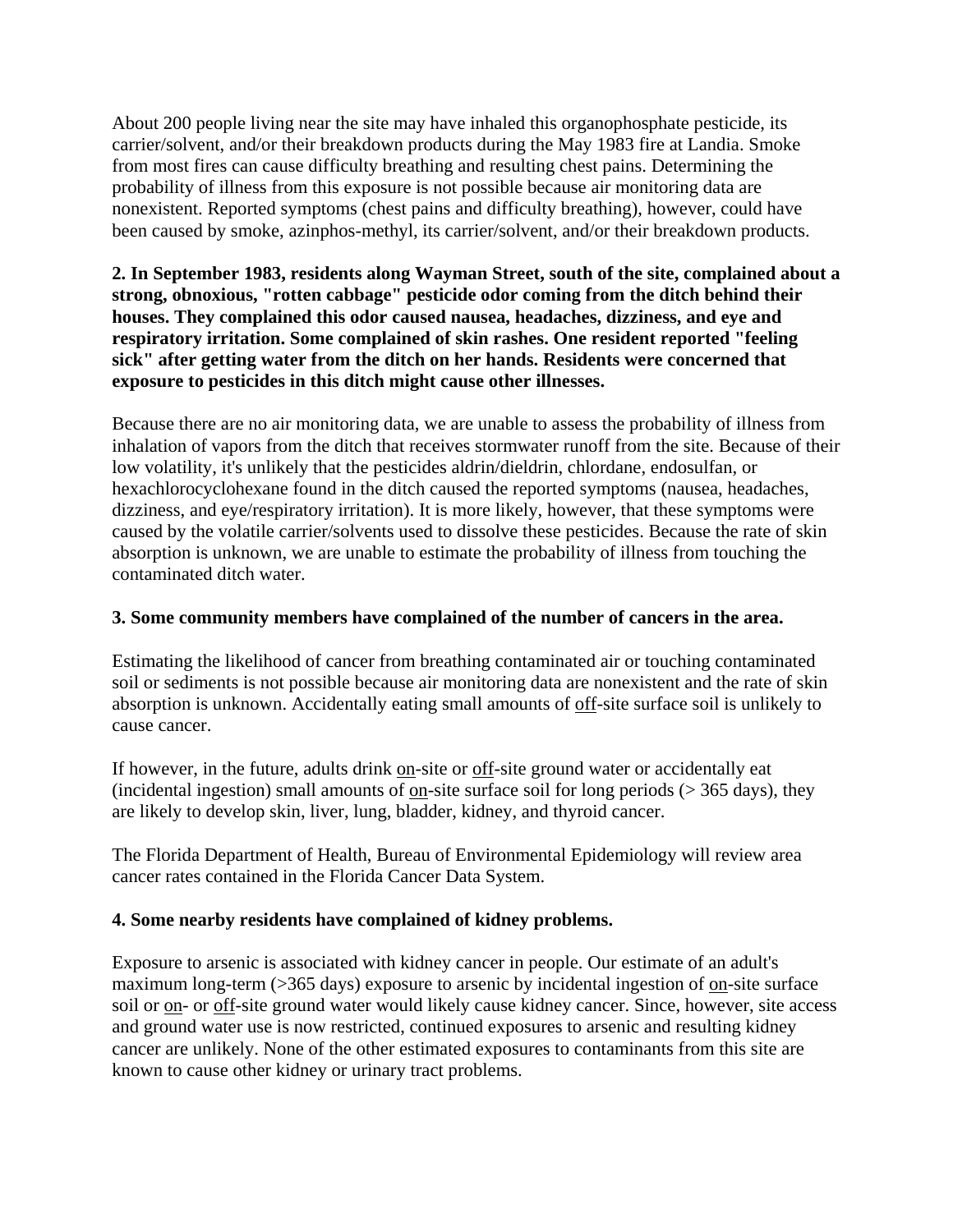#### **5. Some nearby residents have complained of warts on the soles of the feet.**

Perhaps the single most characteristic effect of long-term oral exposure to inorganic arsenic is a pattern of skin changes. This includes a darkening of the skin and the appearance of small "corns" or "warts" on the palms, soles, and torso. While these skin changes are not considered a health concern in their own right, some corns may ultimately develop into skin cancer.

Although accidental (incidental) ingestion of arsenic-contaminated soil outside the site is unlikely to cause these skin changes, accidentally eating small amounts of arsenic-contaminated surface soil from on the site or drinking contaminated ground water over a lifetime would significantly increase the risk of these warts, and left untreated, skin cancer. Since, however, site access and ground water use is now restricted, continued exposures to arsenic and resulting skin cancer are unlikely.

# **6. Some nearby residents have complained of children having abdominal pain/stomachaches, diarrhea, and vomiting.**

Our estimate of a child's maximum intermediate to long-term (>14 days) exposure to arsenic by incidental ingestion of on-site surface soil or by drinking on- or off-site ground water would likely cause abdominal pain/stomachaches, diarrhea, and vomiting. Since, however, site access and ground water use is now restricted, continued exposures to arsenic and resulting abdominal pains/stomachaches, diarrhea, and vomiting are unlikely.

#### **7. Some nearby residents have complained of a burning smell that caused sore throats.**

Fires, such as the one that occurred at Landia in 1983, can produce irritating smoke and gasses.

Our estimate of a child's maximum intermediate-term (>14 days) exposure to arsenic by incidental ingestion of on-site surface soil or by drinking on- or off-site ground water could also cause a sore throat. Since, however, site access and ground water use is now restricted, continued exposures to arsenic and resulting sore throats are unlikely.

# **8. Some nearby residents have complained of skin tingling, especially in their legs and lips.**

Our estimate of an adult's future maximum long-term (>365 days) exposure to arsenic by incidental ingestion of on-site surface soil or drinking on- or off-site ground water would likely cause tingling in the hands and feet. Since, however, site access and ground water use is now restricted, continued exposures to arsenic and resulting skin tingling are unlikely.

#### **9. Some nearby residents have complained of lethargy.**

Our estimate of an adult's maximum long-term (>365 days) exposure to arsenic by incidental ingestion of on-site surface soil or drinking on- or off-site ground water would likely cause anemia/lethargy. Since, however, site access and ground water use is now restricted, continued exposures to arsenic and resulting anemia/lethargy are unlikely.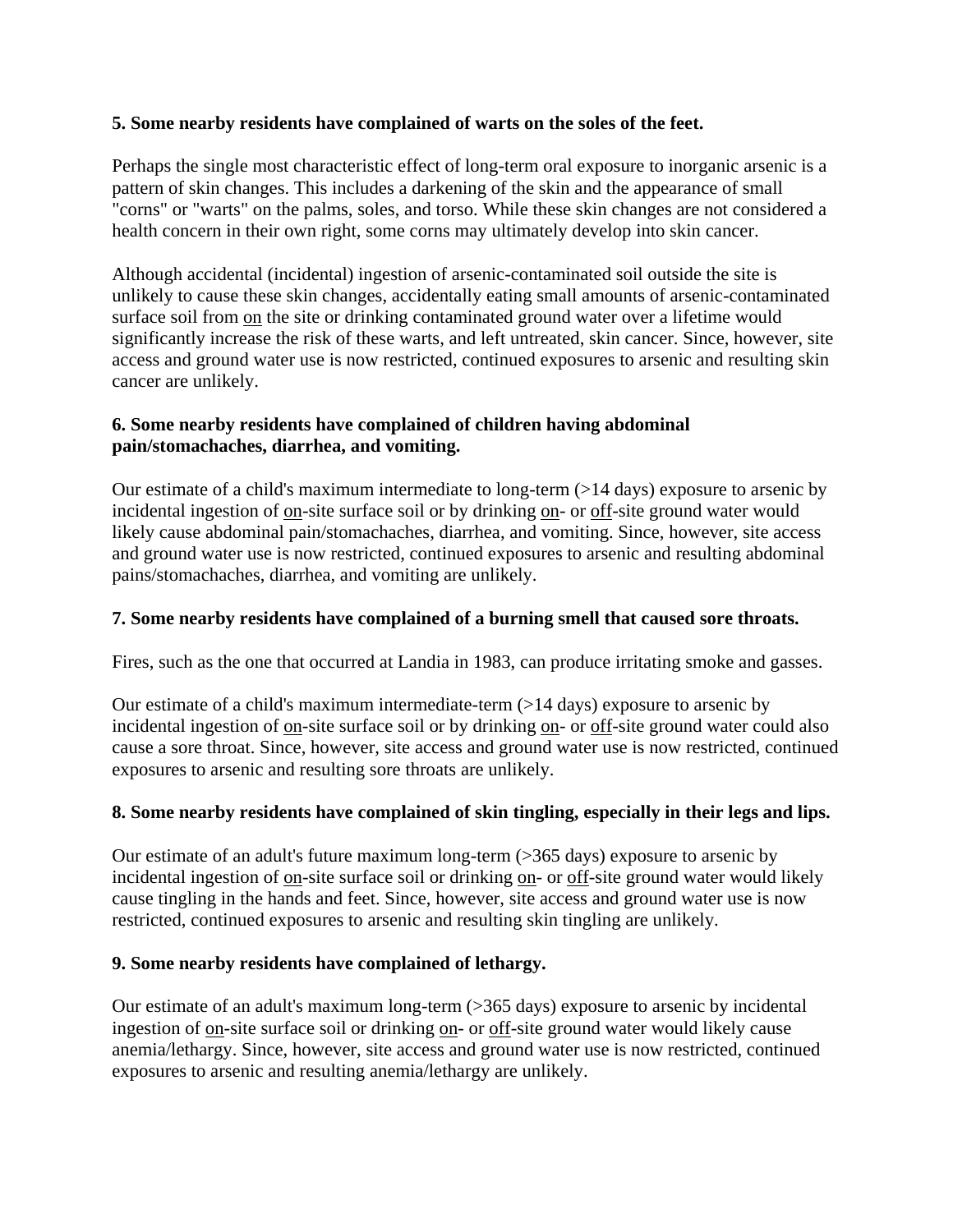#### **10. Some nearby residents have complained of blue baby syndrome.**

Blue baby syndrome or methemoglobinemia is caused by using nitrate-contaminated water to mix formula for infants less than three months old. Because of low acidity (high pH), bacteria in the stomach of newborn infants convert nitrates to nitrites. Nitrites then combine with hemoglobin in the blood preventing it from carrying oxygen from the lungs to the body. Blue baby syndrome is fatal if not treated quickly. Drinking either on- or off-site ground water contaminated with the highest concentration of nitrate would likely be fatal to infants less than three months old. Because of the high concentrations of dissolved solids, drinking ground water on or near this site would be distasteful and difficult. Since nearby residents now use municipal water, blue baby syndrome is unlikely.

# **11. Some nearby residents have complained of chronic bronchitis.**

Chronic bronchitis is inflammation of the mucous membrane of the bronchial tubes characterized by cough, hypersecretion of mucus, and expectoration of sputum over a long period. It is associated with frequent bronchial infection usually due to inhalation, over a prolonged period, of air contaminated by dust or by noxious gases of combustion such as cigarette smoke. About 3 percent of the U.S. population suffers from chronic bronchitis. Most are older than 40 and male sufferers outnumber female suffers two to one. The disease is most prevalent in industrial cities and in smokers (Stedman's 1990, AMA 1989). Although in the past nearby residents have reported severe dust and airborne contamination coming from the site, the lack of air quality measurements prevents determining the cause of chronic bronchitis.

# **12. Some nearby residents have complained of asthma.**

Asthma is an allergic narrowing of the airways of the lungs resulting in difficult breathing. Asthma is characterized by recurrent attacks of breathlessness and accompanied by wheezing when breathing out. The main symptoms are breathlessness, wheezing, a dry cough, and a feeling of tightness in the chest. It varies in severity from day to day and from hour to hour. Attacks may be most frequent in the early morning. Asthma occurs in about 5 percent of the overall population and 10 percent of children. Although asthma can develop at any age, it frequently starts in childhood and clears up or becomes less severe in early adulthood. More than half of the affected children grow out of asthma completely by the age of 21. In most of the remainder, attacks become less severe as they grow older. Asthma attacks are usually triggered by pollens, house dust, house-dust mites, animal fur, dander, or feathers. It can also be triggered by respiratory infections, tobacco smoke, or other air pollutants (AMA 1989). Although in the past nearby residents have reported severe dust and airborne contamination, the lack of air quality measurements prevents determining if contaminants from this site triggered any asthma attacks.

# **13. Some nearby residents have complained of ulcerative colitis.**

Ulcerative colitis is a chronic inflammation and ulceration of the lining of the colon and rectum. The cause is unknown. In the U.S. the disease affects about 0.5 percent of the population. It is most common in young and middle age adults. The main symptom is bloody diarrhea; the feces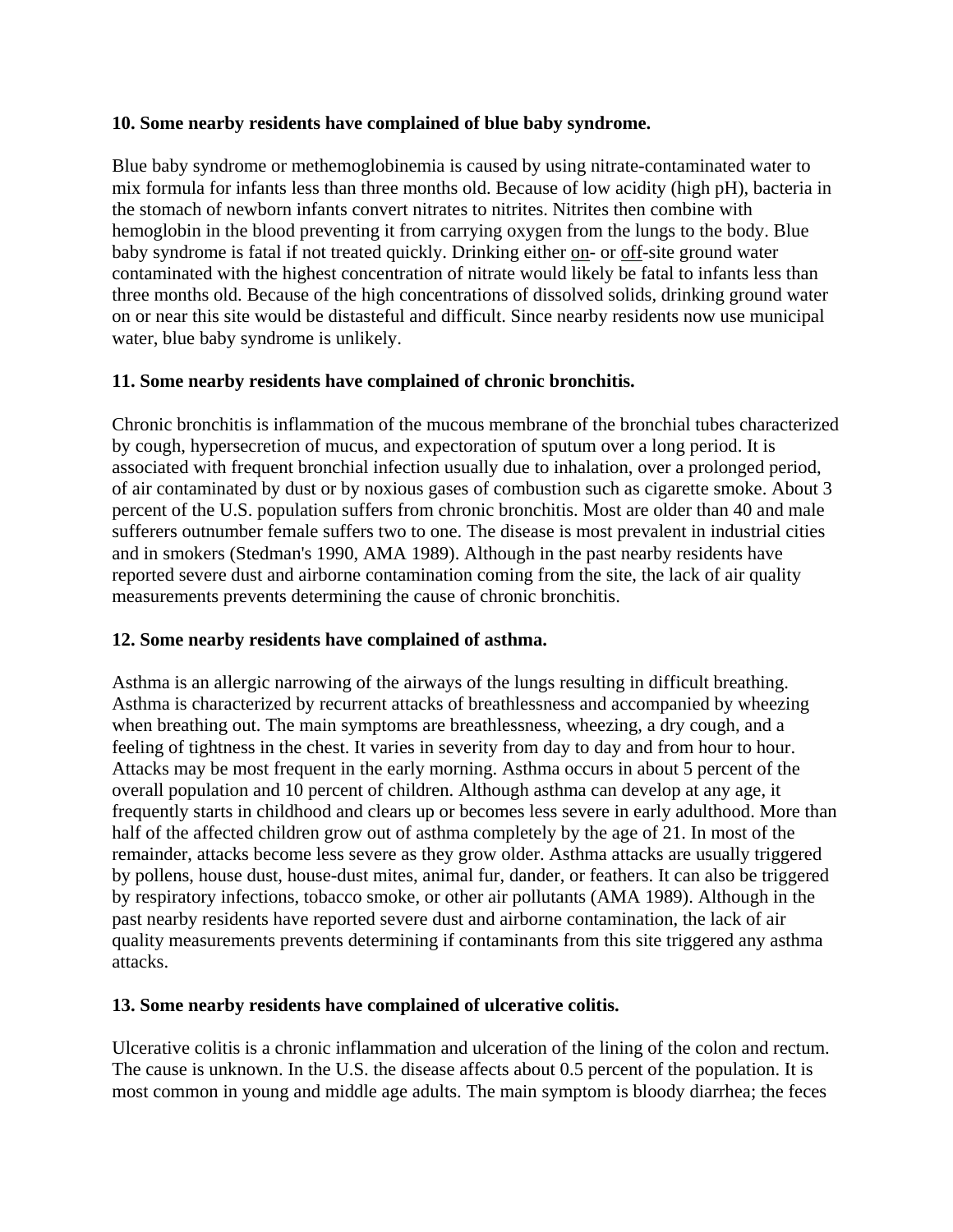may also contain pus and mucus. In severe cases, diarrhea and bleeding are extensive and there may be abdominal pain and tenderness, fever, and general malaise. The principal danger of severe ulcerative colitis is anemia, cause by the loss of blood. Usually, medical treatment with corticosteroid and sulfonamide drugs effectively controls the disease (AMA 1989). None of the exposures we estimated at this site are known to cause ulcerative colitis.

#### **14. Some nearby residents have complained of severe allergies/skin rashes.**

An allergy is a collection of disease symptoms caused by exposure of the skin to a chemical, of the respiratory system to particles of dust or pollen, or of the digestive system to a particular food. Allergies are exaggerated reactions of the immune system and occur only on the second or subsequent exposure to the offending agent, after the first contact has sensitized the body. Many common illnesses such as asthma are caused by allergic reactions.

Normally, the function of the immune system is to recognize antigens (proteins on bacteria and viruses) and to form antibodies that will destroy them. In allergies, the immune system forms antibodies against harmless substances. Pollen from flowers, grasses, and trees can cause allergies. Animal dander, house dust, house-dust mites, yeasts, certain drugs and foods, and bee/wasp stings can also cause allergic reactions. Milk, eggs, shellfish, dried fruits, nuts, and certain food dyes can cause food allergies. These plant and animal products cause the immune system to produce immunoglobulin antibodies. Immunoglobulin antibodies then coat special mast cells in the skin, stomach, lungs, and upper respiratory airways. When the body is exposed to these plant and animal products again, the mast cells rupture releasing histamines. Histamines then can cause hives, rashes, or itchy skin; sneezing; hay fever; asthma; eye inflammation; vomiting and diarrhea; or anaphylactic shock.

It is not known why certain individuals and not others get allergies. About 12 percent of the population seems to have an inherited predisposition. The most effective treatment for allergies is avoiding the plant or animal material that triggers the allergic reaction. Immunotherapy, antihistamine drugs, and corticosteroid drugs are useful in treatment of allergies (AMA 1989).

None of the exposures we estimated at this site are known to cause severe allergies/skin rashes.

#### **15. Some nearby residents have complained of diabetes.**

Diabetes mellitus is a disorder in which the pancreas produces insufficient or no insulin, the hormone responsible for the absorption of glucose into cells for their energy needs and into the liver and fat cells for storage. As a result, glucose in the blood becomes abnormally high, causing excessive urination, constant thirst, and constant hunger. The body's inability to store or use glucose causes weight loss and fatigue. Diabetes mellitus also results in disordered lipid metabolism and accelerated degeneration of small blood vessels.

Non-insulin diabetes (type II) is usually of a gradual onset and occurs mainly in people older than 40. Insulin is produced, but not enough to meet the body's needs, especially when the person is overweight. Usually, insulin-replacement injections are not required; the combination of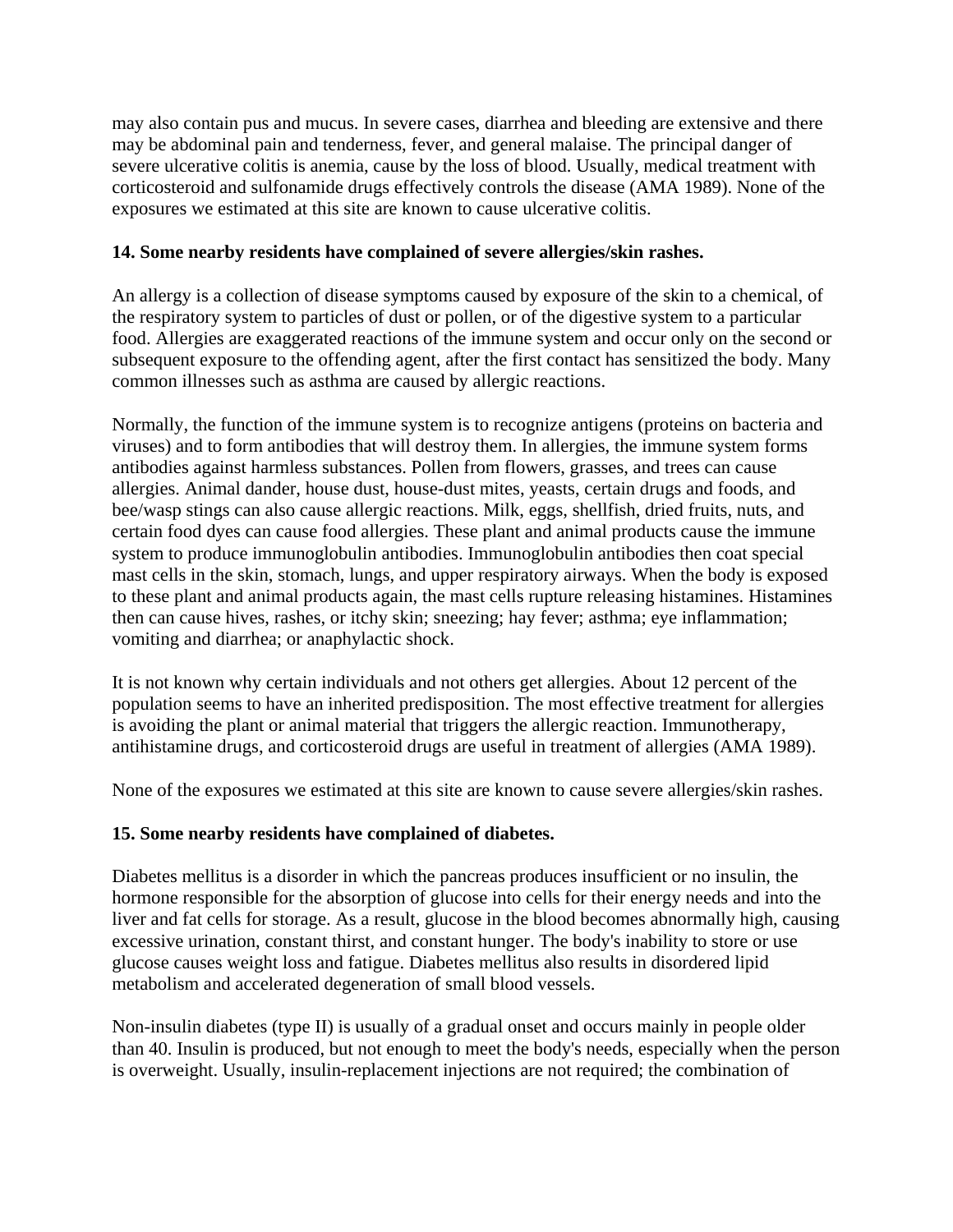dietary measures, weight reduction, and oral medication keeps the condition under control. Noninsulin dependent diabetes occurs in as many as 2 percent of the population.

Complications eventually develop in most diabetics. They include damage to the retina, the lightsensitive area at the back of the eye, and the blood vessels serving it; damage to nerve fibers; and kidney damage (AMA 1989).

None of the exposures we estimated at this site are known to cause diabetes.

# **16. Some nearby residents have complained of fibromyalgia syndrome.**

Fibromyalgia is a chronic musculoskeletal pain and fatigue disorder characterized by fatigue, muscle soreness, and headaches. Pain tends to concentrate in tender points clustered around the head, neck, shoulders, elbows, buttocks, and knees. In addition, people with fibromyalgia often report sleep disturbance, irritable bowel syndrome, anxiety, memory loss, depression, difficulty concentrating, and tingling or numbness in the extremities. Fibromyalgia is sometimes misdiagnosed as the flu or clinical depression. Fibromyalgia affects about 2 percent of the American population -- three to six million people. Two-thirds of the sufferers are women who typically develop the syndrome during their 30s and 40s. No one is certain what causes the disorder, but research suggests it may be hereditary. None of the exposures we estimated at this site are known to cause fibromyalgia syndrome.

#### **17. Some nearby residents have complained of heart trouble and high blood pressure.**

None of the exposures we estimated at this site are known to cause heart trouble or high blood pressure.

# **18. Some nearby residents have complained of thyroid problems.**

None of the exposures we estimated at this site are known to cause thyroid problems.

# **19. Some nearby residents have complained of weak immune systems.**

None of the exposures we estimated at this site are known to cause immune system problems.

#### **20. Some nearby residents have complained of birth defects.**

None of the exposures we estimated at this site are known to cause birth defects.

# **21. One former resident complained that two recently born grandchildren have problems with being able to sit up.**

None of the exposures we estimated at this site are known to interfere with the development of balance or the ability of infants to sit up.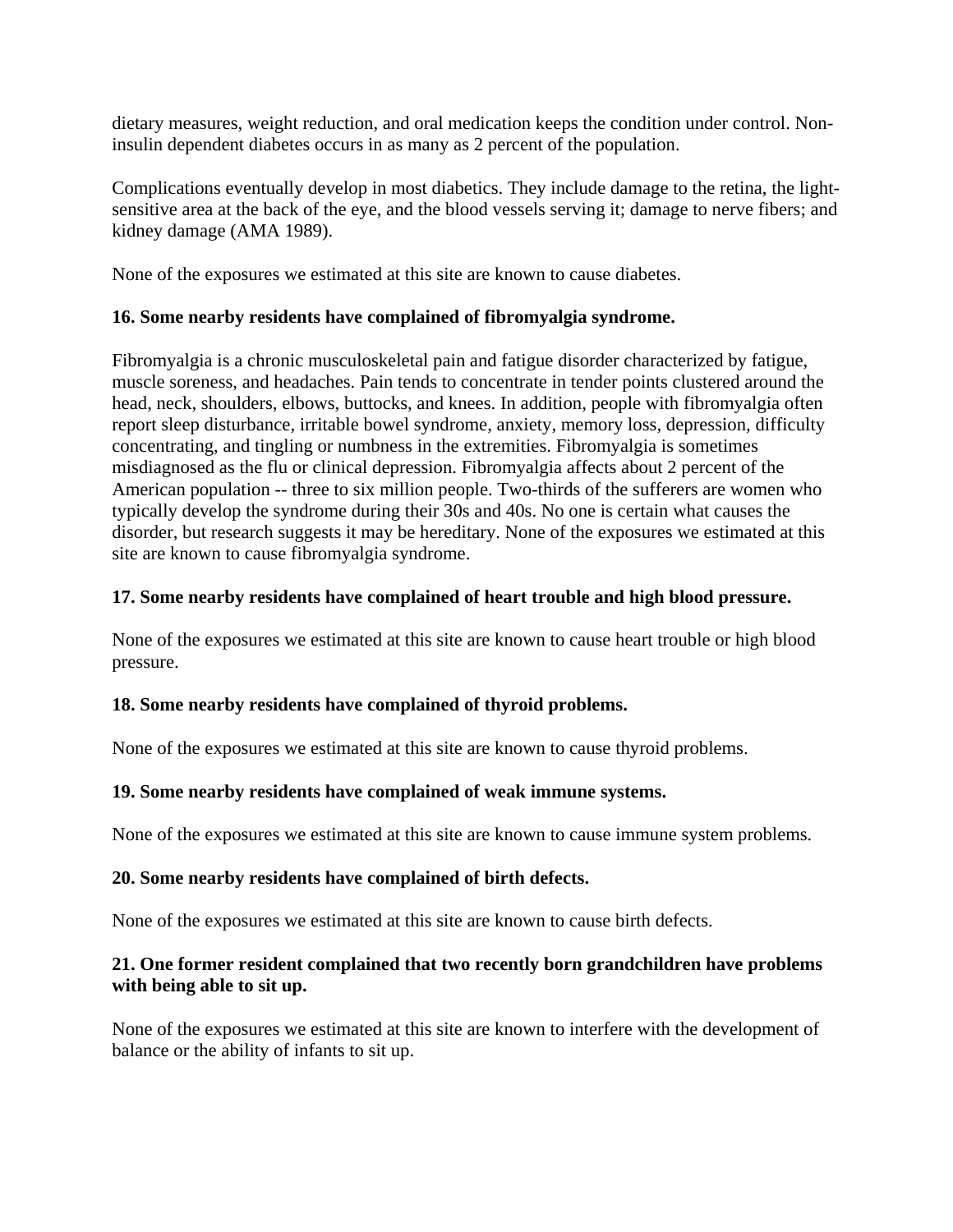#### **22. Some nearby residents who live along the ditch draining the site are concerned that sediments dredged from the ditch or carried by flood water are now deposited along the banks. They are concerned that contact with these sediments along the ditch banks is a health risk.**

The surface soil along the drainage ditch banks has not been tested. Additional surface soil samples should be collected and analyzed for site-related pesticides and arsenic.

#### **6.0 CONCLUSIONS**

The Landia Chemical Company/Florida Favorite Fertilizer Company hazardous waste site was an indeterminate public health hazard for past exposures. Assessing the probability of illness from past inhalation of contaminated dust or vapors is not possible because of the lack of air monitoring data.

Currently there is no apparent public health hazard for nearby residents. Site access is restricted and there is no current use of the contaminated ground water.

This site may be a public health hazard in the future. If in the future people are exposures to onsite surface soil or ground water they will likely become ill.

1. If, in the future, children accidentally eat (incidental ingestion) small amounts of arseniccontaminated surface soil from on the site for short or intermediate periods (<365 days), they are likely to suffer vomiting, diarrhea, gastrointestinal bleeding, abdominal pain, fatigue, rapid heart rate, fever/chills, sore throat, memory loss, mild loss of feeling in the legs, tingling in the legs, and dark warts on the palms of the hands and soles of the feet.

If, in the future, adults accidentally eat (incidental ingestion) small amounts of arseniccontaminated surface soil from on the site for long periods (> 365 days), they are likely to suffer abdominal pain, anemia, enlargement of the liver, tingling in the hands/feet, and thickening/darkening of the palms of the hands and soles of the feet. These adults may also suffer skin, liver, lung, bladder, and kidney cancer from arsenic and thyroid/liver cancer from toxaphene.

2. If, in the future, newborn infants (0-3 months old) drink nitrate-contaminated groundwater from on or near the site they are likely to suffer methemoglobinemia ("blue baby" syndrome) which is fatal if not treated quickly. The City of Lakeland supplies the site and nearby areas with drinking water.

If, in the future, children drink arsenic-contaminated ground water from on or near the site for a short or intermediate period (<365 days), they are likely to suffer vomiting, diarrhea, gastrointestinal bleeding, abdominal pain, fatigue, rapid heart rate, fever/chills, sore throat, memory loss, mild loss of feeling in the legs, tingling in the legs, and dark warts on the palms of the hands and soles of the feet.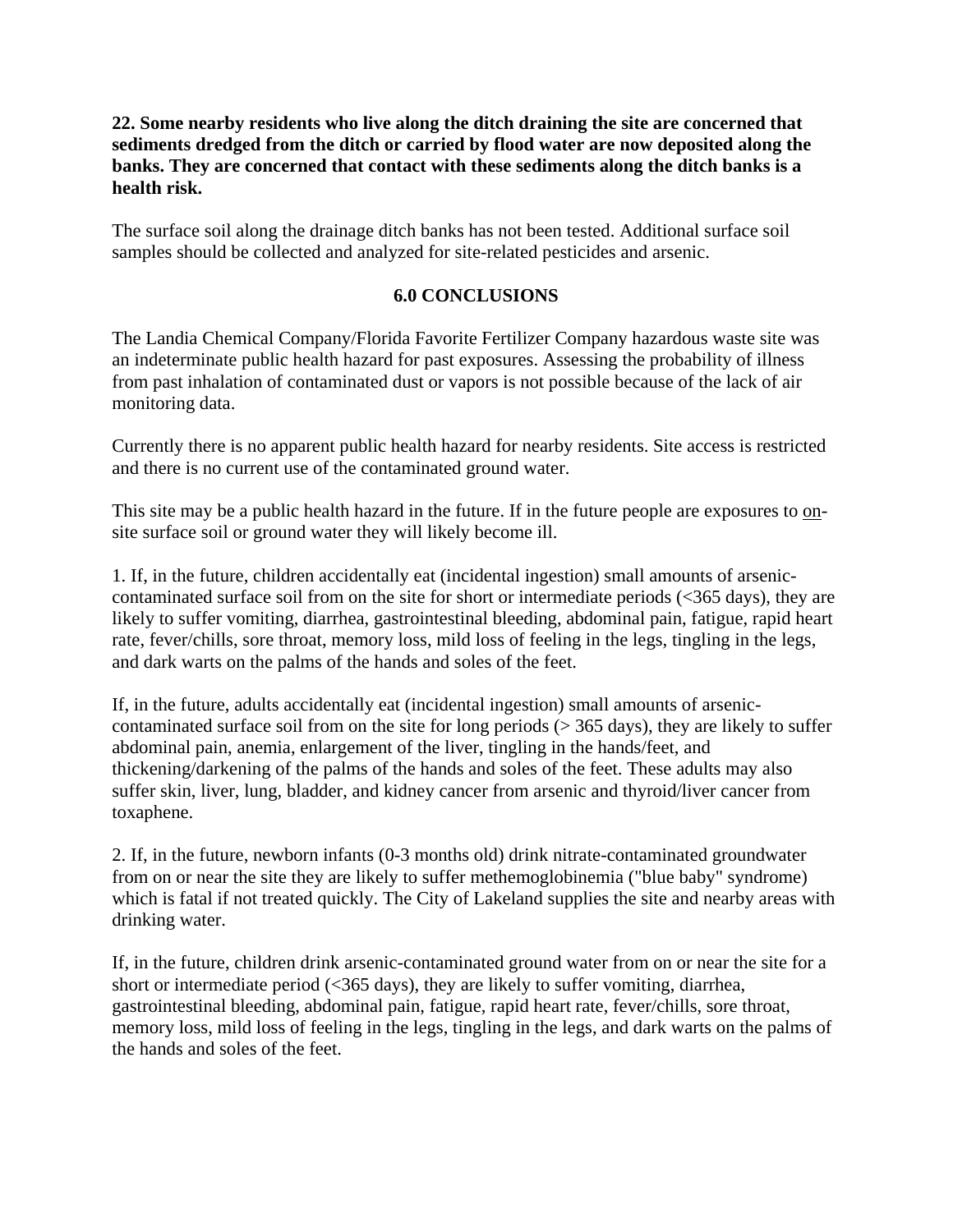If, in the future, adults drink arsenic-contaminated ground water from on or near the site for long periods (> 365 days), they are likely to suffer abdominal pain, diarrhea, anemia, enlargement of the liver, tingling in the hands and feet, and thickening/darkening of the palms of the hands and soles of the feet. These adults may also suffer skin, liver, lung, bladder, and kidney cancer from arsenic; thyroid/liver cancer from toxaphene; and liver cancer from hexachlorocyclohexane.

3. Estimating the likelihood of illness from inhalation of contaminated dust from the site or vapors from the ditch that receives stormwater runoff from the site is not possible because air monitoring data are nonexistent. Because of their low volatility, it is unlikely that aldrin/dieldrin, chlordane, endosulfan, or hexachlorocyclohexane caused the symptoms reported by residents along the Wayman Street ditch (nausea, headaches, dizziness, and eye and respiratory irritation). It is more likely that these symptoms were caused by the volatile carrier/solvents used to dissolve these pesticides.

About 200 people living near the site may have inhaled this organophosphate pesticide, its arrier/solvent, and/or their breakdown products during the May 1983 fire at Landia. Smoke from most fires can cause difficulty breathing and resulting chest pains. Determining the probability of illness from this exposure is not possible because air monitoring data are nonexistent. Reported symptoms (chest pains and difficulty breathing), however, could have been caused by smoke, azinphos-methyl, its carrier/solvent, and/or their breakdown products.

4. In the future, soil excavation for site cleanup could create pesticide-contaminated dust. If not controlled, people in nearby homes and businesses could be exposed.

5. The geographical extent of off-site ground water contamination has not been determined, especially for soluble contaminants such as nitrate.

6. Off-site surface-soil quality in the neighborhood south of the site has not been adequately tested. The quality of surface soil along the banks of the ditch that drains the site has not been tested.

7. Estimating the likelihood of illness from touching contaminated soil, water, or sediments is not possible because the rate of skin absorption is unknown. Data on sediment contamination in the ditches that receive stormwater runoff from this site are insufficient.

8. One fish sample collected from the Itchepackesassa Creek in 1983 is inadequate to characterize fish contamination in downstream water bodies. Eating the amount of pesticides measured in this one fish sample are not likely, however, to cause illness.

9. Between 1940 and 1987 about 100 workers were exposed to pesticide dust at this site. This report does not estimate either exposure or the possibility of illness for these workers. Worker health and safety are the responsibility of the federal Occupational Safety and Health Administration (OSHA) and the National Institute for Occupational Safety and Health (NIOSH).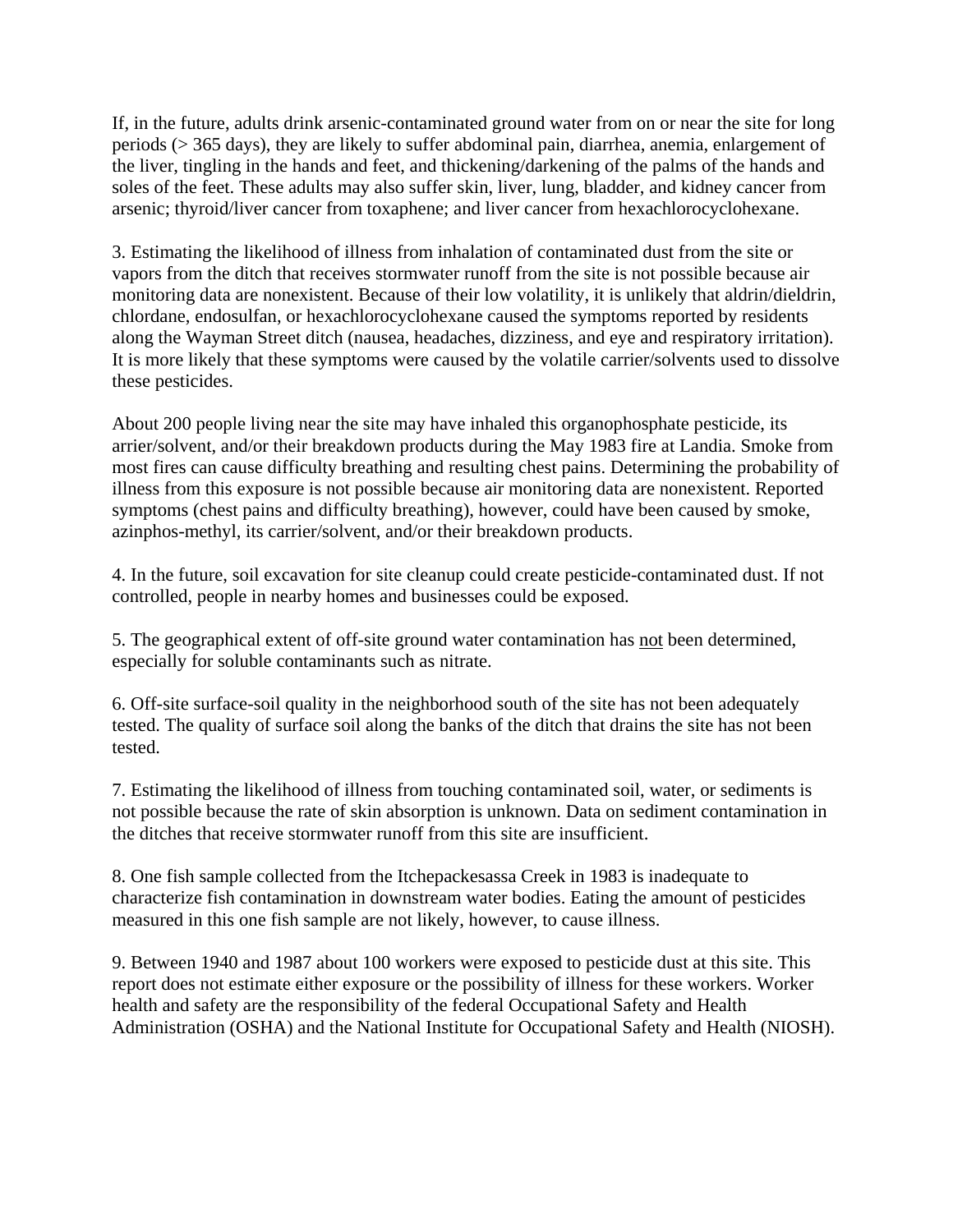#### **7.0 RECOMMENDATIONS**

1. Ensure that nearby residents do not have access to on-site surface soil. Restrict site access and future land use to prevent long-term exposures to on-site surface soil.

2. Prevent use of contaminated ground water as a public or private drinking water supply. Restrict permits for new wells near ground water contamination. Encourage residents near ground water contamination not to drink from their irrigation wells.

3. Collect at least three 24-hour off-site air samples downwind and analyze for arsenic and siterelated pesticides to estimate current residential exposures. Collect these samples during a gentle north wind. Collect one 24-hour upwind, background air sample for comparison.

4. Control dust generation and conduct intensive air monitoring during any future cleanup that would disturb on-site soil and create dust.

5. Determine the geographical extent of off-site ground water contamination.

6. Collect additional off-site surface-soil samples (0-3 inches deep) in the neighborhood south of the site and analyze for site-related chemicals. Collect one surface soil sample from the bank of the ditch draining the site at each individual property for the first 6,000 feet starting at the site boundary. Analyze these samples for site-related chemicals.

7. Collect about 20 additional sediment grab samples from the ditch that drains the site. Collect these sediment samples every 500 feet starting at Olive Street and continuing through the stormwater pond on the north side of Highland Street between Jensen and Lebanon Roads. Analyze for arsenic and site-related pesticides.

8. Collect at least three fish from the pond on the north side of Highland Street between Jensen and Lebanon Roads. Collect fish likely caught for human consumption (bass, brim, perch, etc.) and analyze for arsenic and site-related pesticides.

9. The federal Occupational Safety and Health Administration (OSHA) or the National Institute for Occupational Safety and Health (NIOSH) should consider a health investigation for former and current workers.

#### **8.0 PUBLIC HEALTH ACTION PLAN**

This section describes what ATSDR and/or DOH plan to do at this site. The purpose of a Public Health Action Plan is to reduce any existing health hazards and to prevent any from occurring in the future. ATSDR and/or DOH will do the following: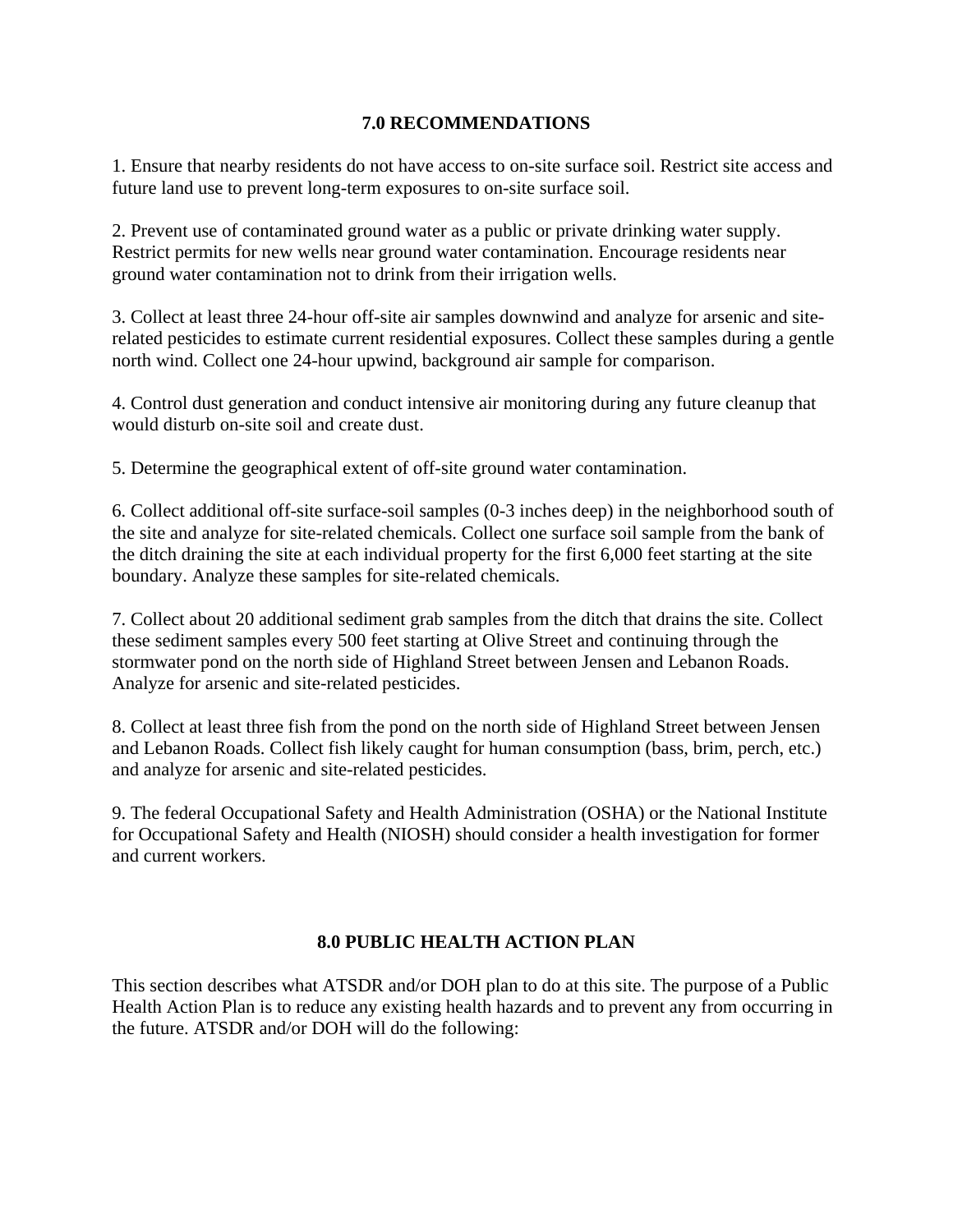1. DOH, Bureau of Environmental Toxicology will inform and educate nearby residents about the public health threat at this site. Specifically, DOH will warn nearby residents not to go on the site and not to use contaminated ground water.

2. DOH, Bureau of Environmental Toxicology will collect fish from the stormwater pond on the north side of Highland Street between Jensen and Lebanon Roads and analyze for arsenic and site-related pesticides.

3. DOH, Bureau of Environmental Toxicology will request the Southwest Florida Water Management District to restrict permits for new wells in or near the area of ground water contamination.

4. DOH, Bureau of Environmental Toxicology will forward a copy of this assessment to the federal Occupational Safety and Health Administration (OSHA) and the National Institute for Occupational Safety and Health (NIOSH) to determine if a health investigation of former and current workers is warranted.

5. DOH, Bureau of Environmental Toxicology will continue to work with EPA and DEP to ensure that the site is cleaned up to protect public health.

6. DOH, Bureau of Environmental Toxicology will inform and educate local health care professionals about this site, contaminants of concern, potential illnesses, and medical treatment.

7. DOH, Bureau of Environmental Epidemiology will review area cancer rates contained in the Florida Cancer Data System.

8. When additional information becomes available, the DOH, Bureau of Environmental Toxicology, will evaluate it to determine the public health threat and what additional recommendations, if any, to make.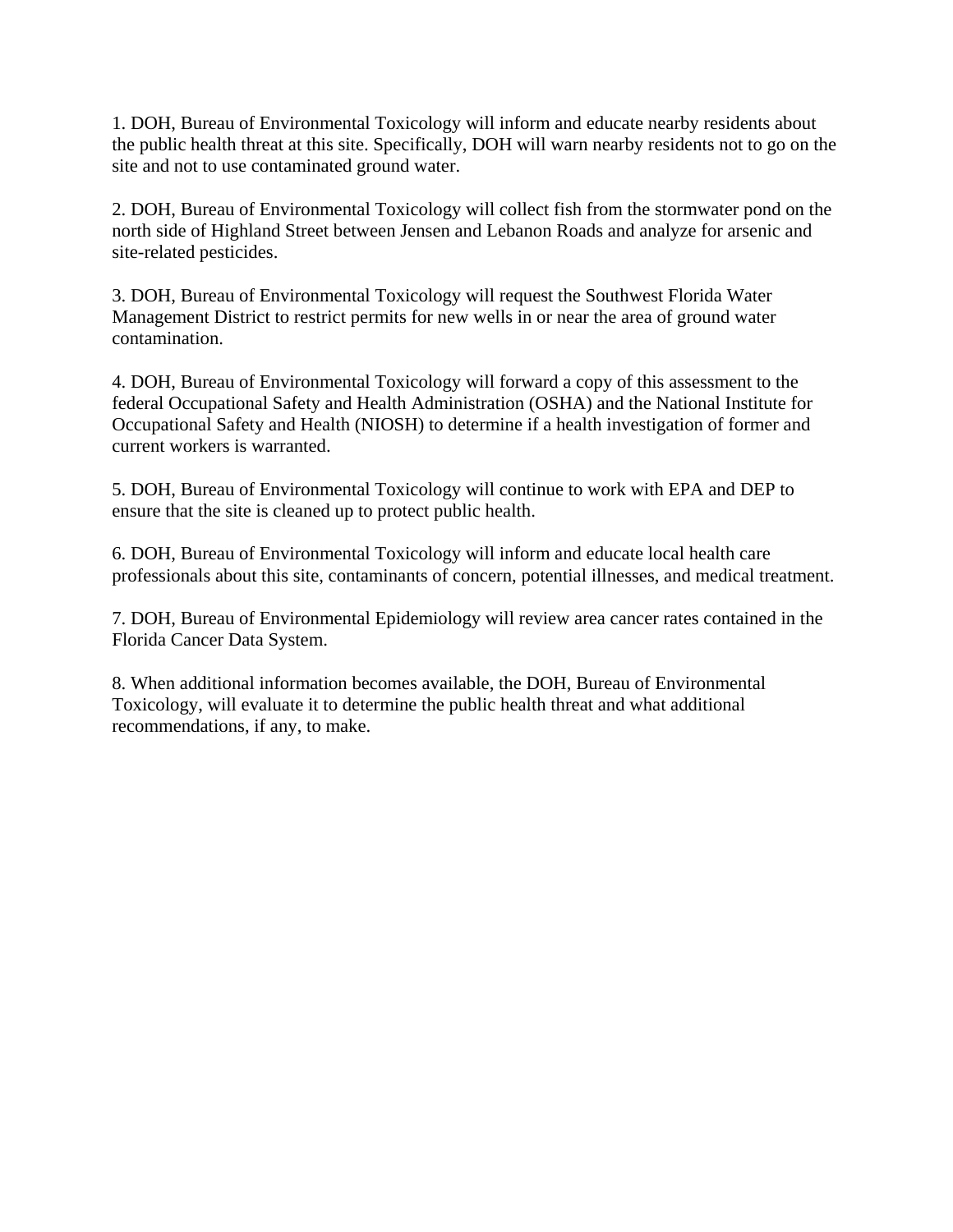#### **9.0 SITE TEAM/AUTHORS**

Florida Department of Health Author E. Randall Merchant Bureau of Environmental Toxicology Division of Environmental Health

The ATSDR Technical Project Team: Debra Gable Division of Health Assessment and Consultation Betty Phifer Division of Health Studies Teresa Nastoff Division of Health Education and Promotion

> The ATSDR Regional Representative: Bob Safay Regional Services Office of the Assistant Administrator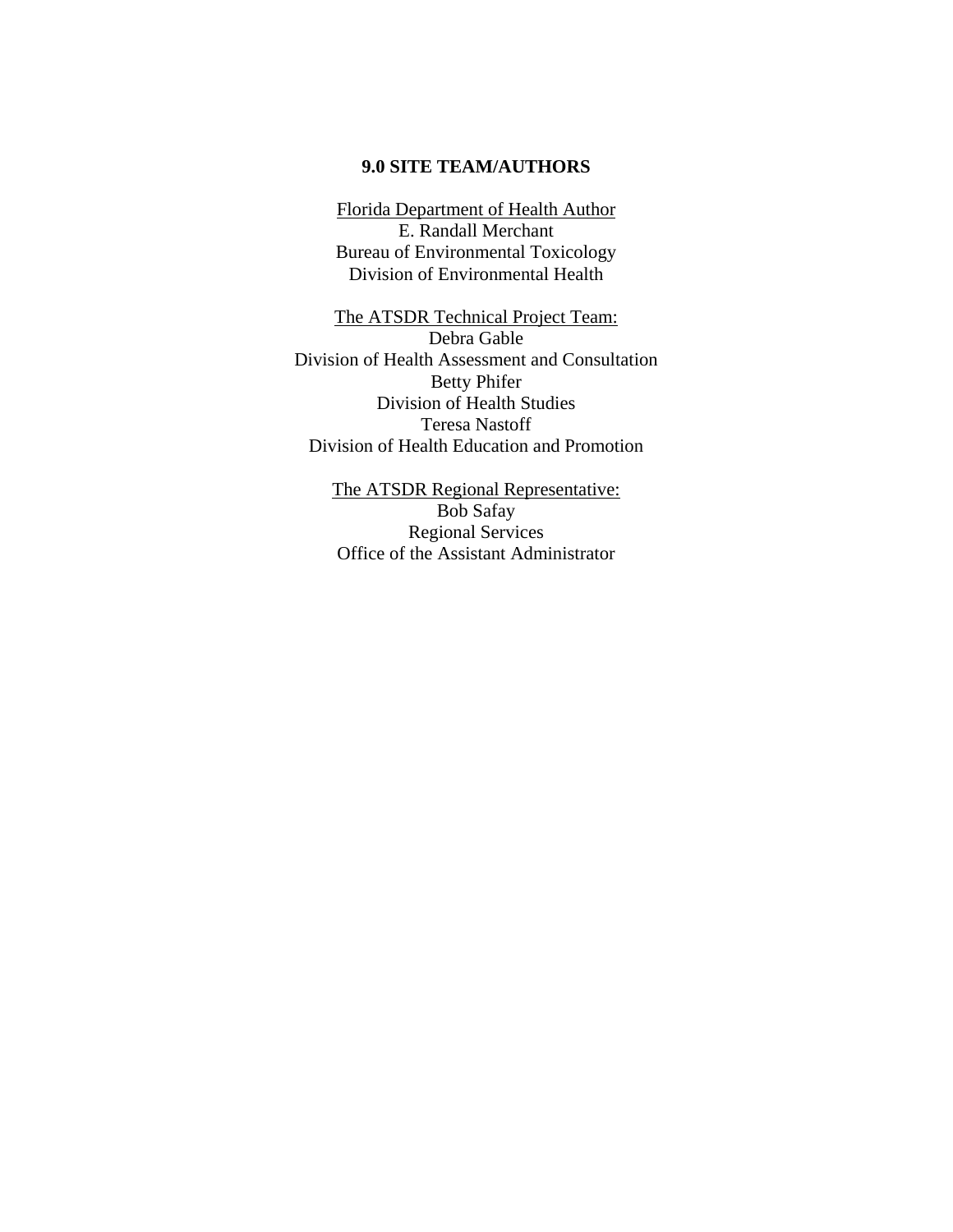#### **10.0 REFERENCES**

AMA 1989. American Medical Association Encyclopedia of Medicine, C.B. Clayman, Editor. Random House, New York.

ATSDR 1992. Public Health Assessment Guidance Manual (March). Agency for Toxic Substances and Disease Registry, U.S. Public Health Service. Atlanta, GA.

ATSDR 1993. Toxicological Profile for Aldrin/Dieldrin. Agency for Toxic Substances and Disease Registry, U.S. Department of Health and Human Services. ATSDR/TP-92/01.

ATSDR 1994a. Toxicological Profile for Chlordane. Agency for Toxic Substances and Disease Registry, U.S. Department of Health and Human Services. ATSDR/TP-89/06

ATSDR 1994b. Toxicological Profile for 4,4'-DDT, 4,4'D-DDE, 4,4'-DDD (Update). Agency for Toxic Substances and Disease Registry, U.S. Department of Health and Human Services. ATSDR/TP-93/05.

ATSDR 1996a. Toxicological Profile for Hexachlorobenzene (Update). Agency for Toxic Substances and Disease Registry, U.S. Department of Health and Human Services.

ATSDR 1996b. Toxicological Profile for Toxaphene (Update). Agency for Toxic Substances and Disease Registry, U.S. Department of Health and Human Services.

ATSDR 1997a. Toxicological Profile for Benzene (Update). Agency for Toxic Substances and Disease Registry, U.S. Department of Health and Human Services.

ATSDR 1997b. Draft Toxicological Profile for Alpha-, Beta-, Gamma-, and Delta-Hexachlorocyclohexane (Update). Agency for Toxic Substances and Disease Registry, U.S. Department of Health and Human Services.

ATSDR 1998a. Draft Toxicological Profile for Arsenic (Update). Agency for Toxic Substances and Disease Registry, U.S. Department of Health and Human Services.

ATSDR 1998b. Draft Toxicological Profile for Endosulfan (Update). Agency for Toxic Substances and Disease Registry, U.S. Department of Health and Human Services.

ATSDR 1998c. Guidance on Including Child Health Issues in Division of Health Assessment and Consultation Documents. Agency for Toxic Substances and Disease Registry. Atlanta, GA. July 2, 1998.

ATSDR 1999. Soil and Water Comparison Values (Expires 6/30/99). Agency for Toxic Substances and Disease Registry, U.S. Department of Health and Human Services.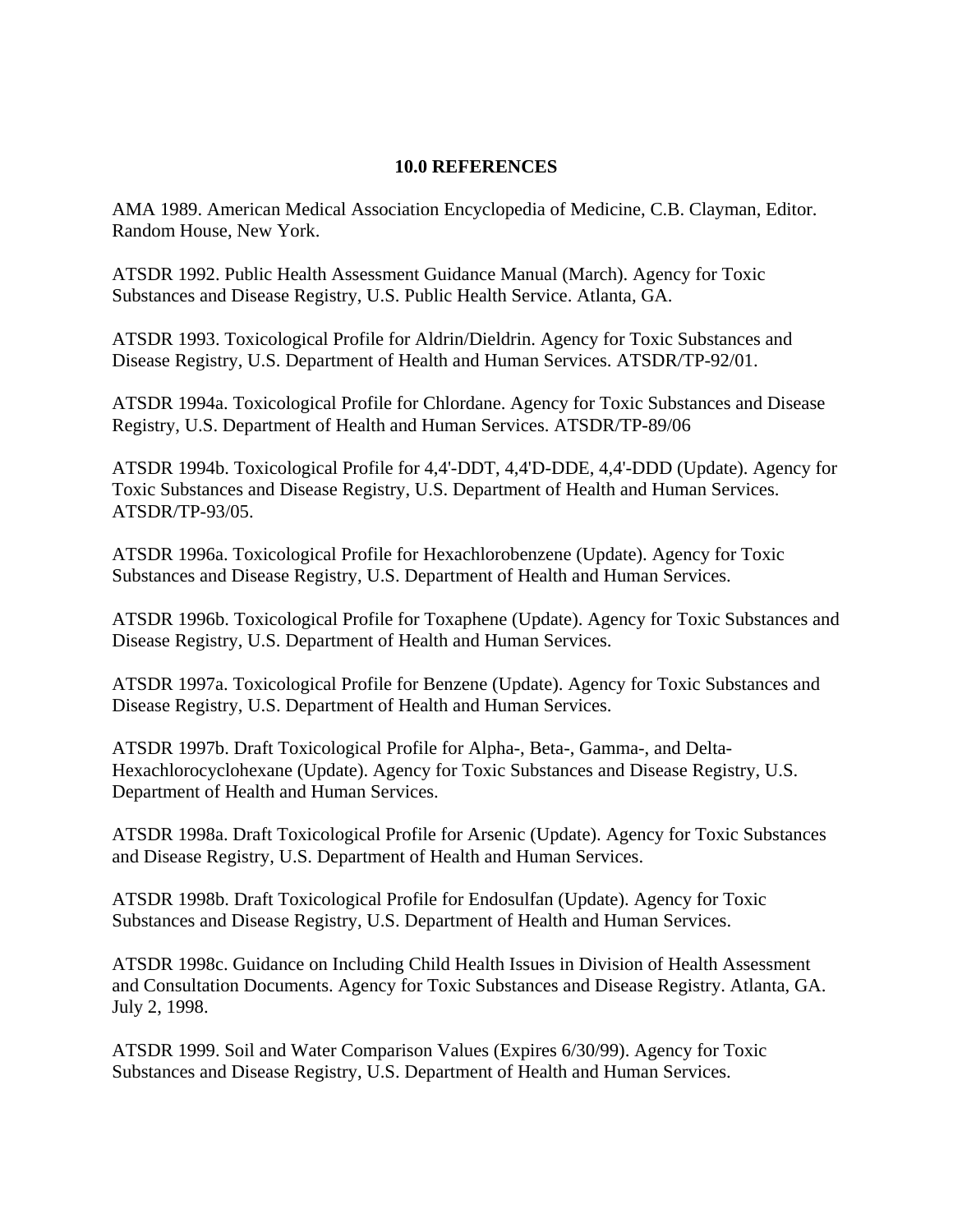BBL 1997. Blasland, Bouck & Lee, Inc. Contamination Assessment Report, Landia Chemical Company. OGC #85-0680. January 17, 1997.

CH2MHill 1988. CH2MHill. Contamination Assessment Report for Landia Chemical Company, Lakeland, Florida. FC24093.AO. March 1988.

Delta 1994. Delta Environmental Consultants, Inc. Contamination Assessment Report, Landia Chemical/CFPL Jet-A Fuel Discharge. Delta Project No. B094-020. November1994.

DEP 1983a. Florida Department of Environmental Protection. Warning Notice #53-83-10-381 to Billy G. Mitchell, President Landia Chemical Company. October 19, 1983.

DEP 1983b. Florida Department of Environmental Protection. Field Notes on Clean-Up of Landia Drainage Ditch South of Olive Street. Doug Bramlett. November 18, 1983.

DEP 1983c. Florida Department of Environmental Protection Interoffice Memorandum. Landia Chemical Company Neighborhood Water Well Use Survey. Clabe Polk, November18, 1983.

DEP 1983d. Florida Department of Environmental Protection. Southwest District Office, record of conversation. November 16, 1983.

DEP 1983e. Florida Department of Environmental Protection. Chemical Analysis Report Form - Pesticides Extractables. TAS#1314, ID#5869, Sampled by Bob Stetler, September21, 1993.

DEP 1983f. Florida Department of Environmental Protection. Chemical Analysis Report Form - Pesticides Extractables. SPAN Lab ID#20378, 20479, and 20480, Sampled by C.Polk, December 23, 1983.

DEP 1986. Florida Department of Environmental Protection. October 2, 1986 Interoffice Memorandum from William H. Colona III, Operations Response, to Clabe Polk, Assistant District Manager, Southwest District.

DEP 1991. Florida Department of Environmental Protection. Southwest District Office, record of complaint. June 14, 1991.

DEP 1999. Florida Department of Environmental Protection Central Laboratory. Chemical Analysis Reports. Event Names (ID): SIS-1999-03-19-01 and SIS-1999-03-17-01.

EPA 1983. U.S. Environmental Protection Agency. Record of Analysis, Landia Chemical, sampled November 14, 1983 by Jim Kopotic, Athens Laboratory.

EPA 1997. U.S. Environmental Protection Agency. Exposure Factors Handbook, Volumes I, II, and III. EPA/600/P-95/002Fa,b,c.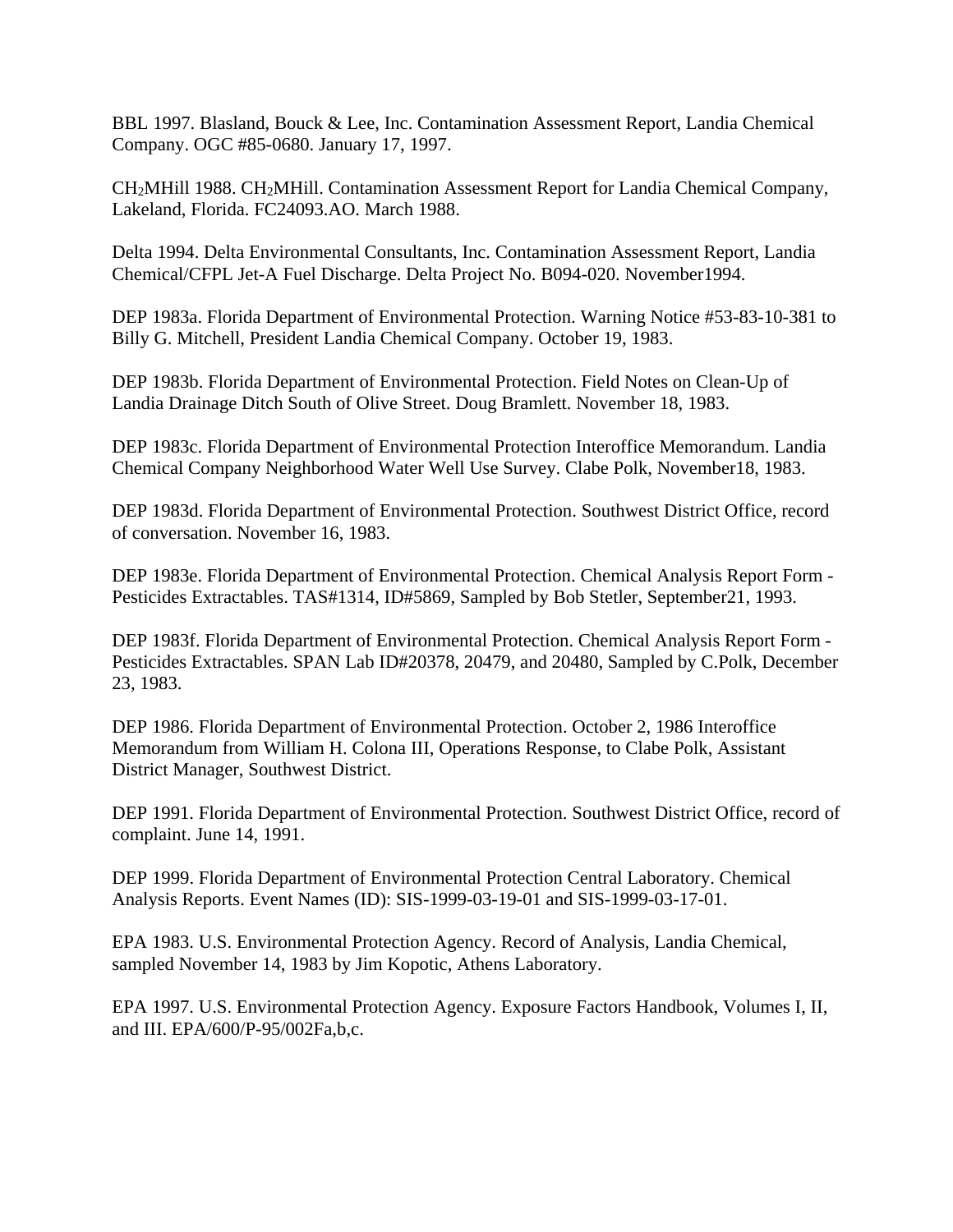Florida Legislature 1991. Florida Reapportionment and Redistricting Atlas, the Florida Legislature. Joint Legislative Management Committee, Legislative Information Division, Claude Pepper Building, Room 704, Tallahassee, Florida.

Gerard 1998. June 15, 1998 letter from David W. Gerard, P.E., Florida Department of Environmental Protection, Division of Waste Management, Southwest District Office to Don Guthrie, P.E., Director of Environmental Engineering, Polk County Health Department.

Harry 1985. DER Tracing Landia Chemical's Poisonous Plume. Lakeland Ledger, June 7, 1985. Story by Joseph Harry.

IT 1999. IT Corporation. Olive Street Contamination Study. Task Assignment No. 4A, DEP Contract #WM585. August 1999.

Kamrin 1988. Toxicology - A Primer on Toxicology Principles and Applications. Lewis Publishers. Chelsea MI.

LFD 1983. Lakeland Fire Department, Fire Run #00766 Report, May 12, 1983.

Missimer 1992. Missimer & Associates, Inc. Florida Favorite Fertilizer, Lakeland Facility, Contamination Assessment Report (Petroleum). Project #CEO-467. March 1992.

Mobay 1990. Material Safety Data Sheet for Guthion (azinphos-methyl), Mobay Corporation. In MSDS Reference for Crop Protection Chemicals, Chemical and Pharmaceutical Press, 1990.

NAS 1977. Drinking Water and Health, Volume 1. Safe Drinking Water Committee, National Research Council, National Academy of Sciences.

NJDEP 1990. Improving Dialogue with Communities. New Jersey Department of Environmental Protection, Division of Science and Research, Trenton, NJ.

OH Materials 1983. Map with Soil, Sediment, and Water Analytical Results, Landia Chemical Corporation, Project 1532. O.H. Materials Co. (Analyses by Environpact of Jacksonville).

PELA 1983. P.E. LaMoreaux & Associates, Lakeland Florida. Report of analysis. Project #448900.

PELA 1984a. P.E. LaMoreaux & Associates, Lakeland Florida. Report of analysis. Project #449500.

PELA 1984b. P.E. LaMoreaux & Associates, Lakeland Florida. Report of analysis. Project #449500/2016

PELA 1984c. P.E. LaMoreaux & Associates, Lakeland Florida. Report of analysis. Project #449500/2449.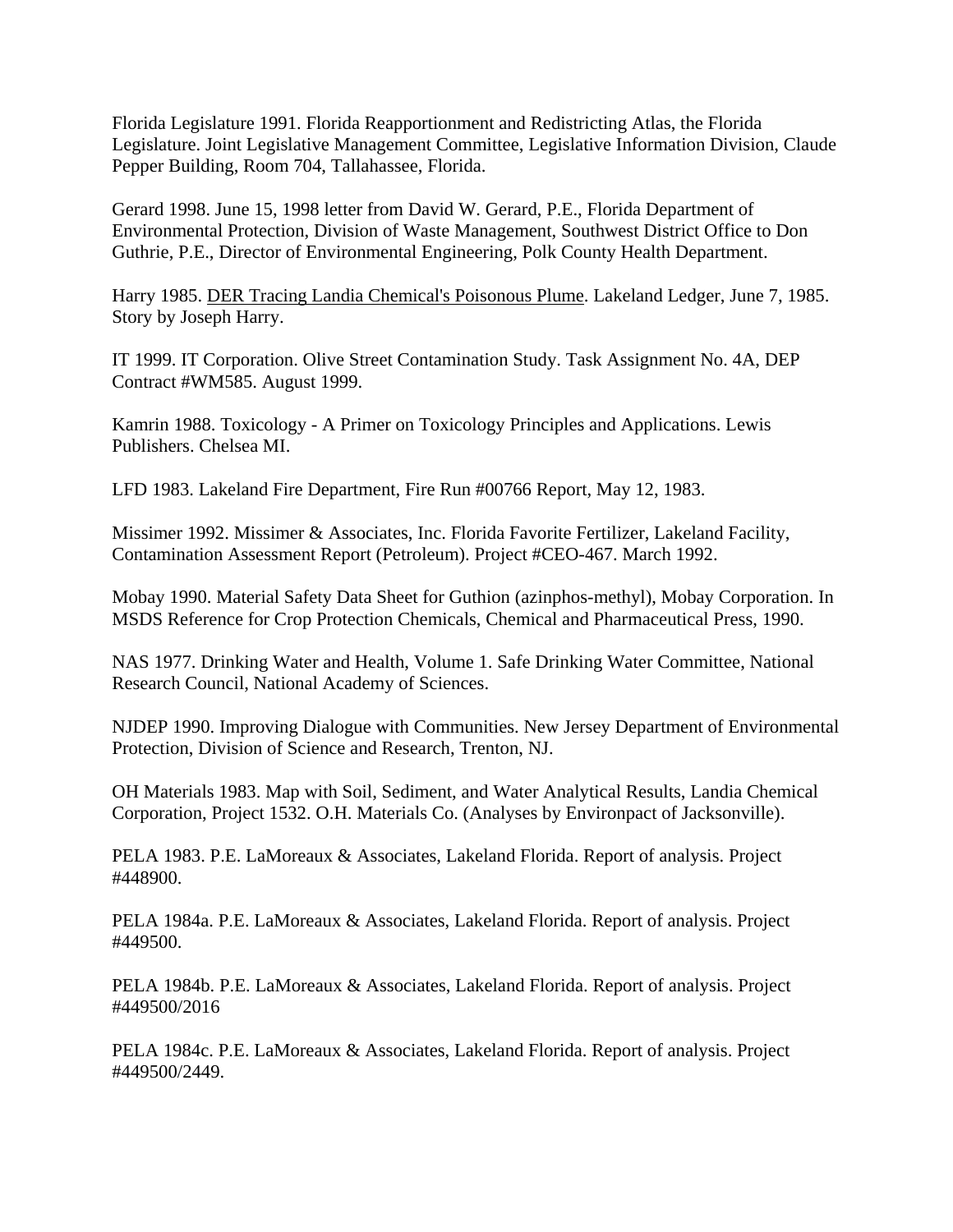PELA 1985. P.E. LaMoreaux & Associates, Lakeland Florida. Report of analysis. Project#448900/2694.

Stedman's 1990. Stedman's Medical Dictionary, 25th Edition, Illustrated. Williams & Wilkins, Baltimore, MD.

TTEM 1999. Tetra Tech EM Inc. Trip Report, Landia Chemical Company. TDD No. 04-9906- 0023. August 1999.

UF 1991. University of Florida. Toxic Pollutants in Discharges, Ambient Waters, and Bottom Sediments Final Report, December 30, 1991. University of Florida Department of Environmental Engineering Sciences EIES Project #4910451021612. Contract #WM266 with the Florida Department of Environmental Regulation.

ViroGroup 1994. ViroGroup Air-Water-Soil Technology. October 17, 1994 letter from Malcon O. Castor, ViroGroup to Jim Bellar, Florida Favorite Fertilizer regarding sampling at the Florida Favorite-Lakeland Facility.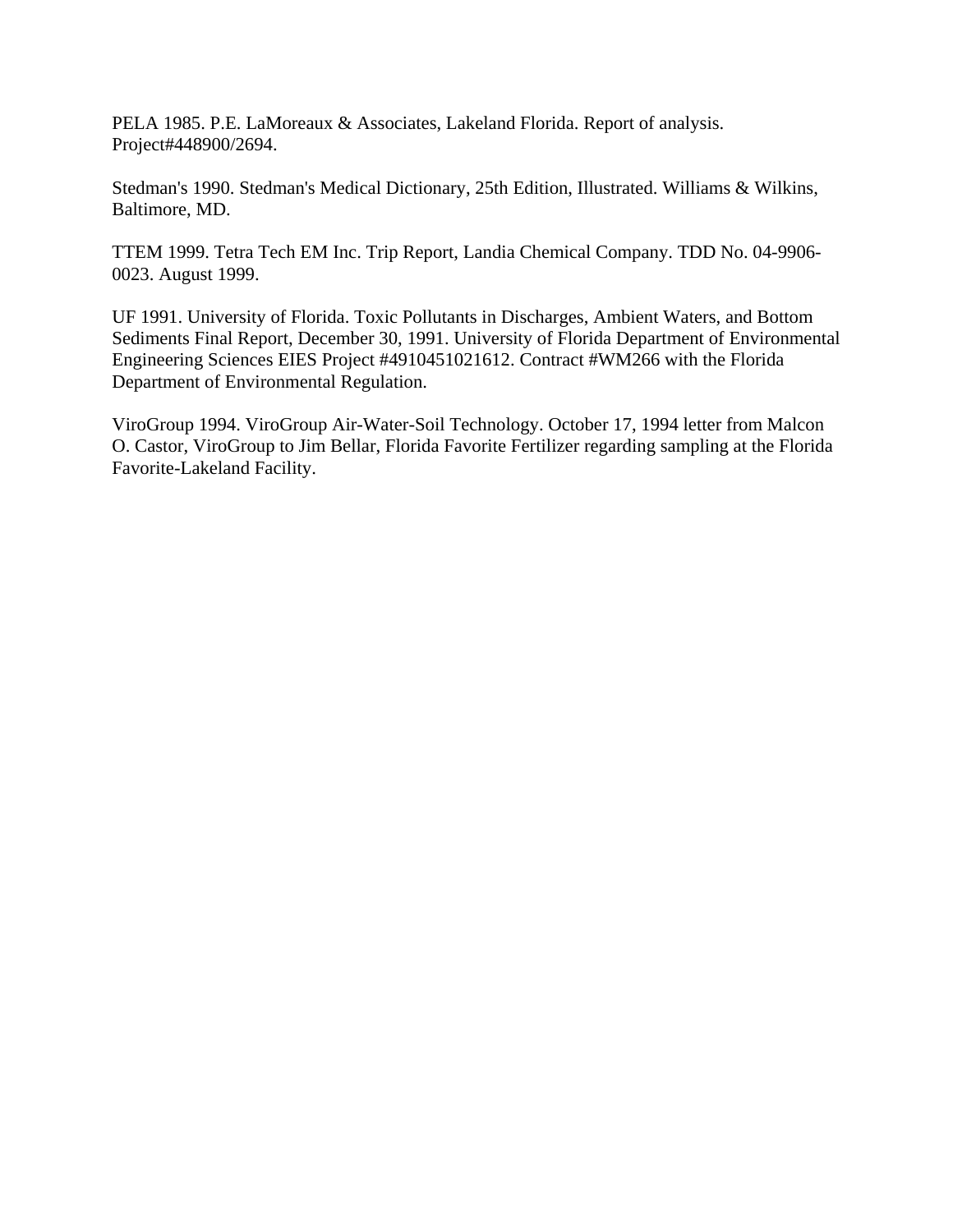# **APPENDIX A. FIGURES**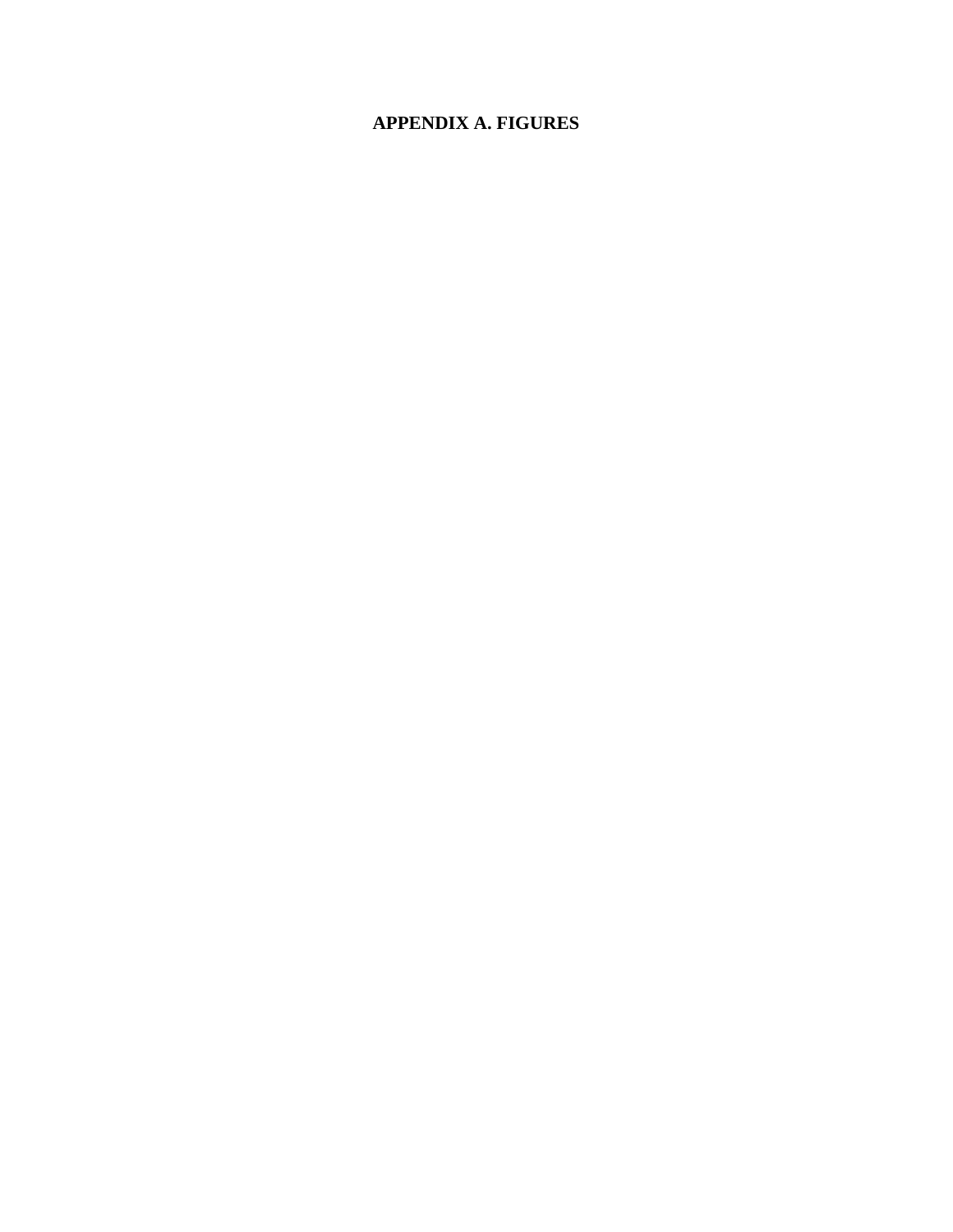

Figure 1. Site Location Map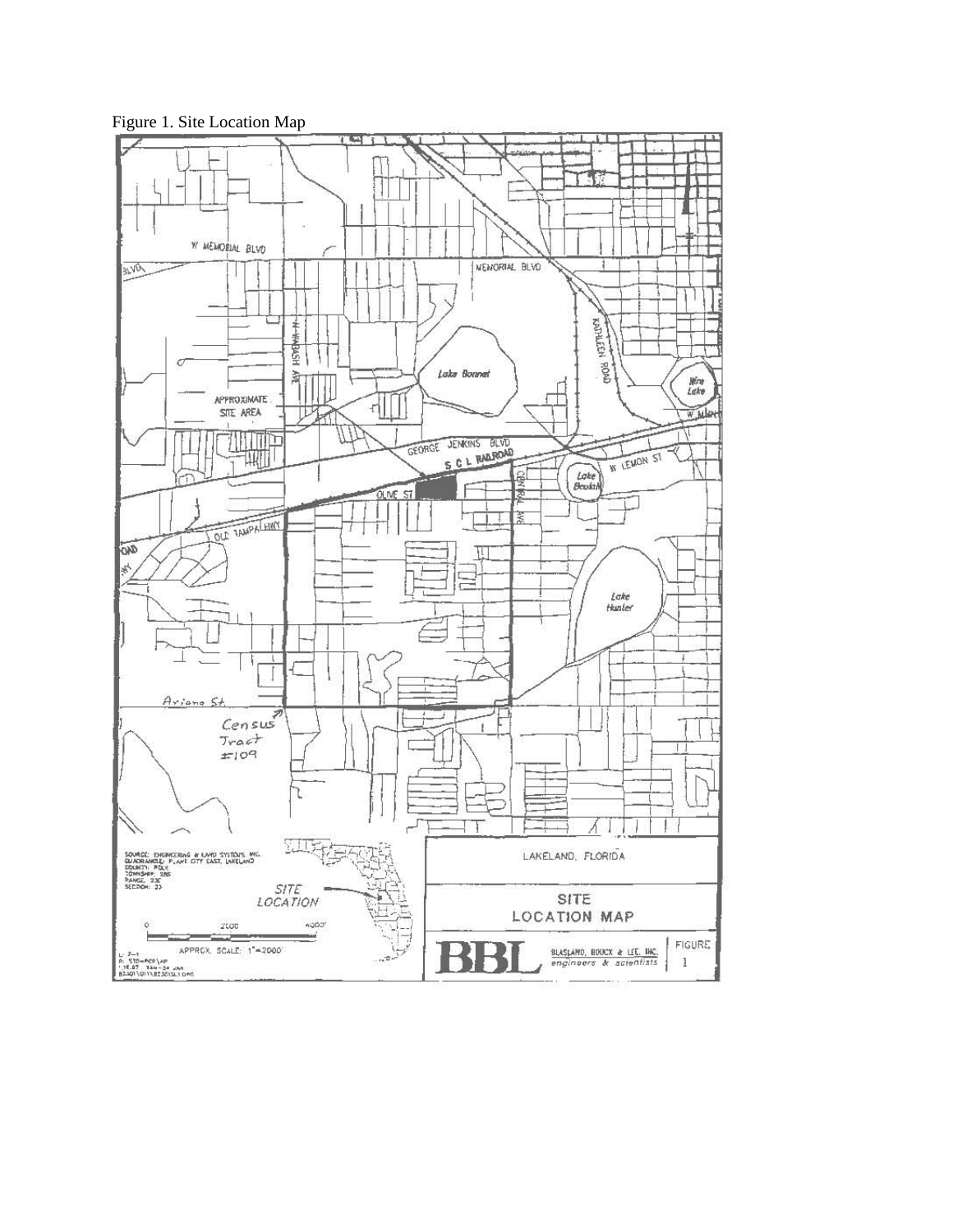Figure 2. Monitoring Well Locations

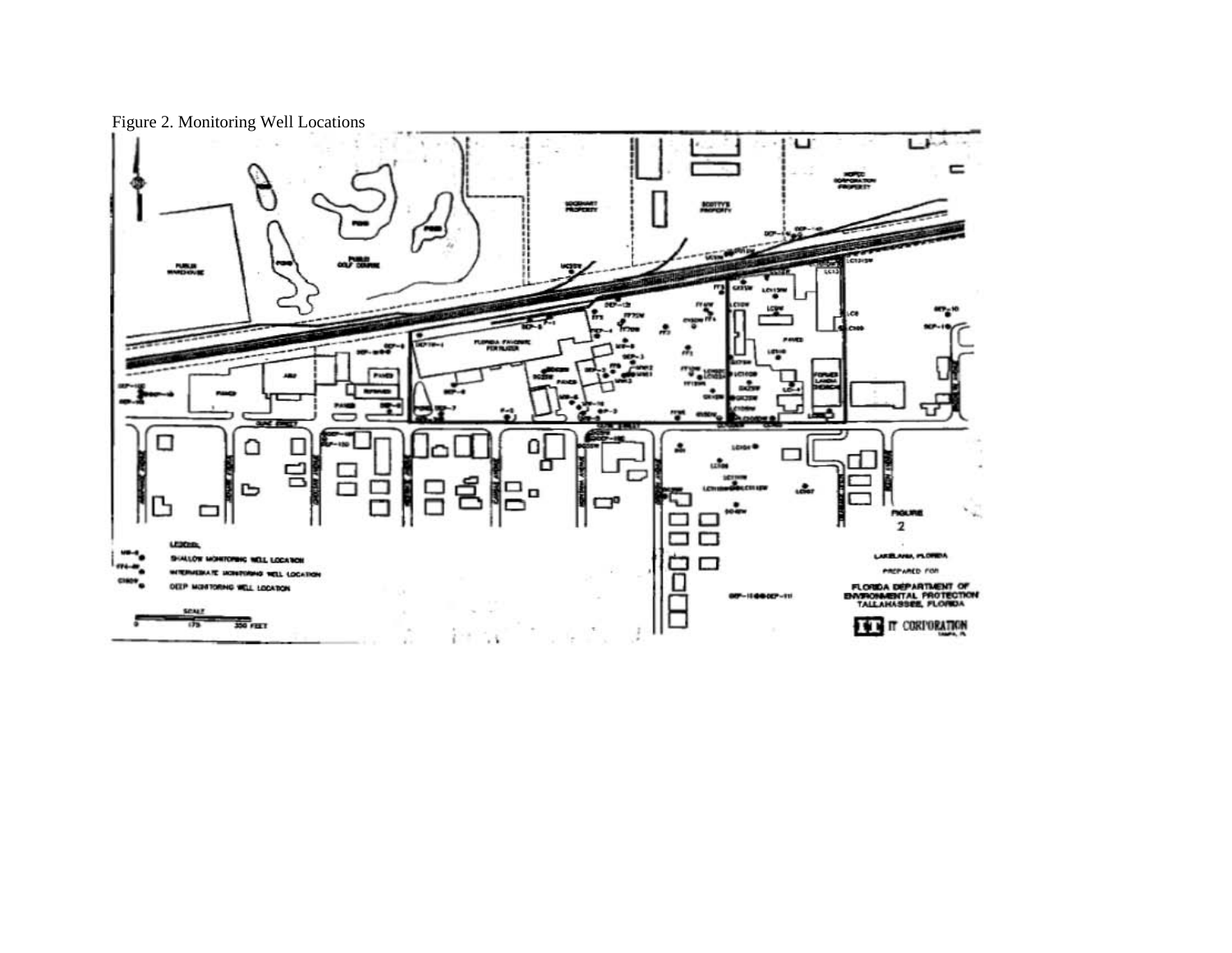#### Figure 3. Land Use

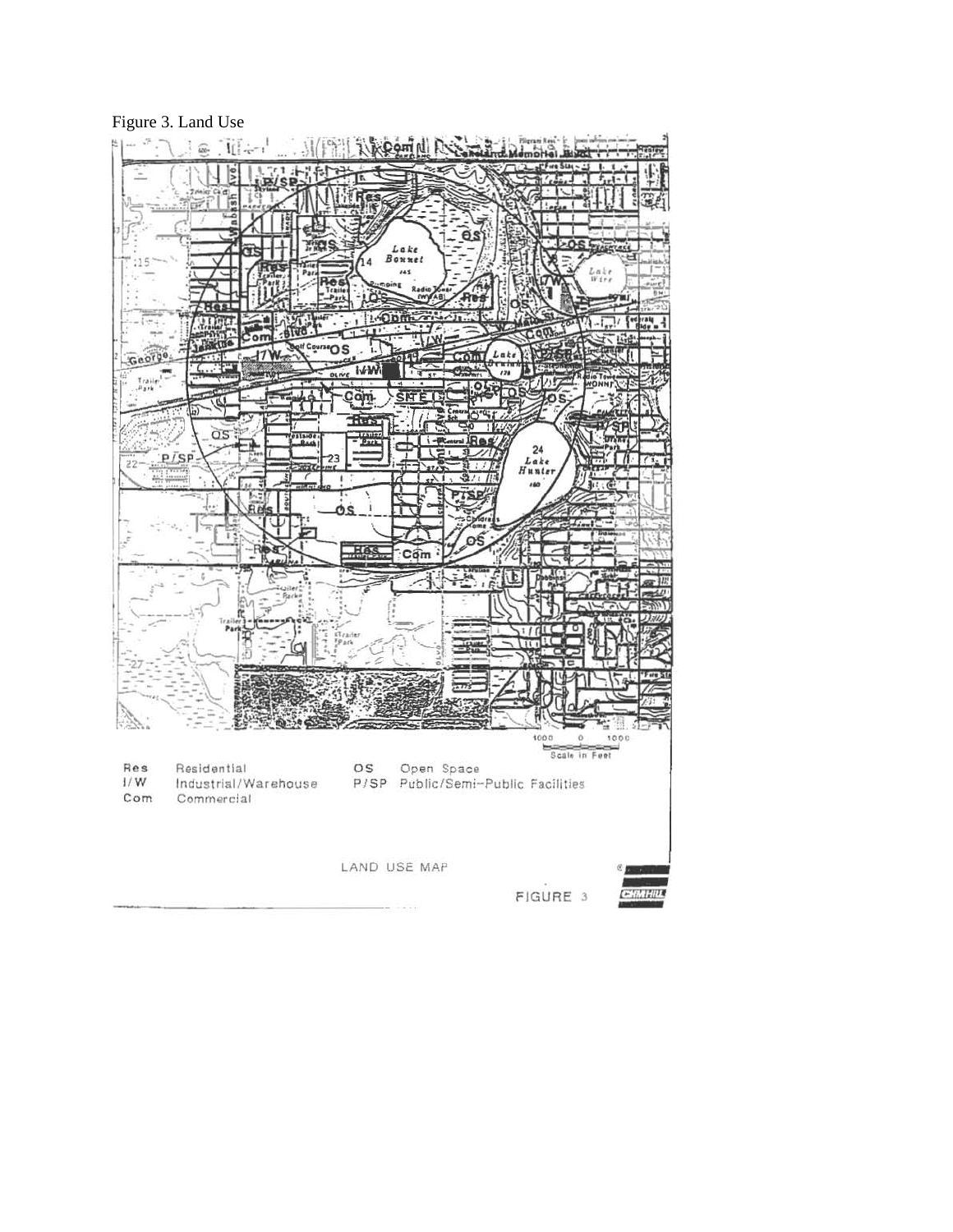# Figure 4. Surface Water/Sediment

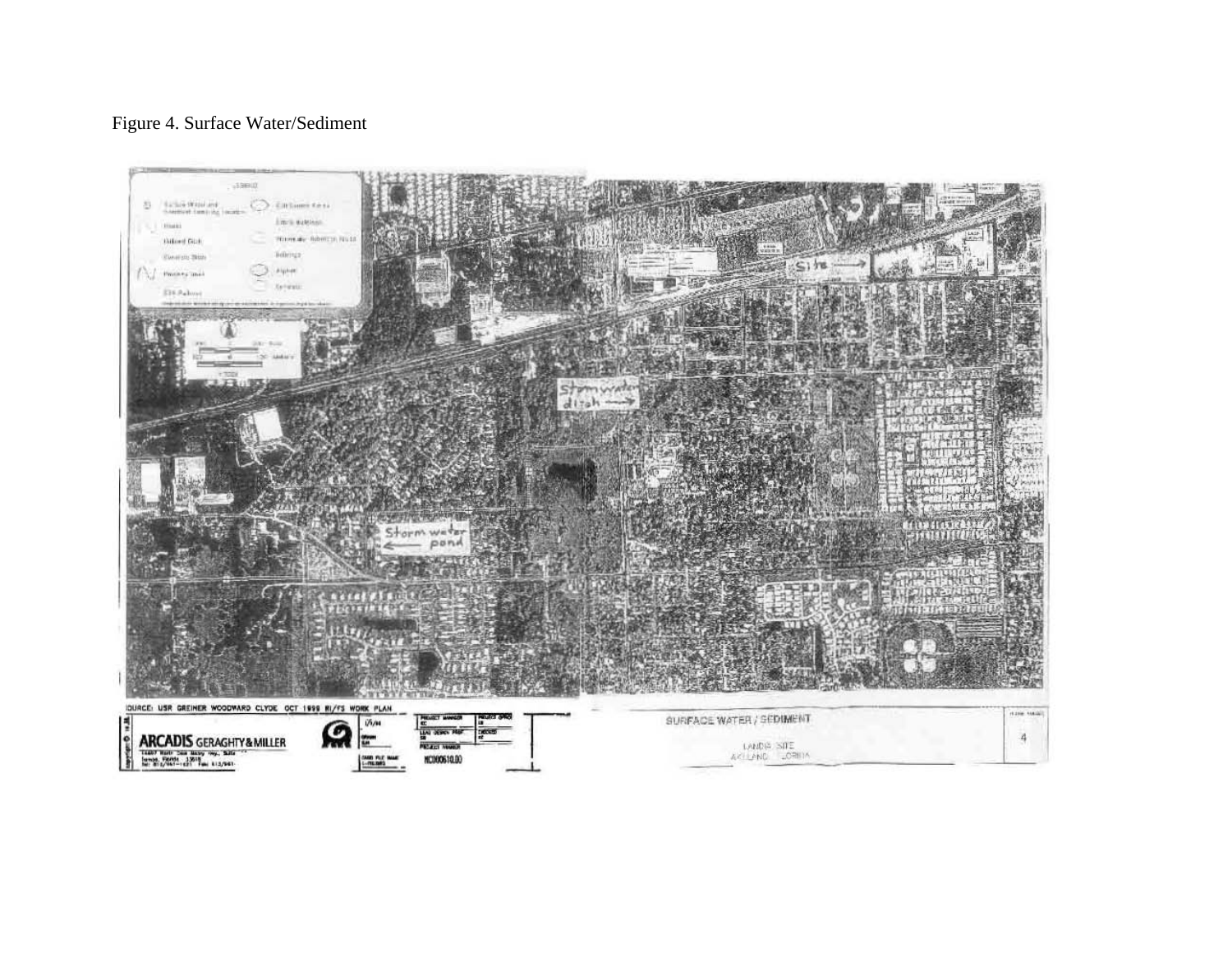# **APPENDIX B. TABLES**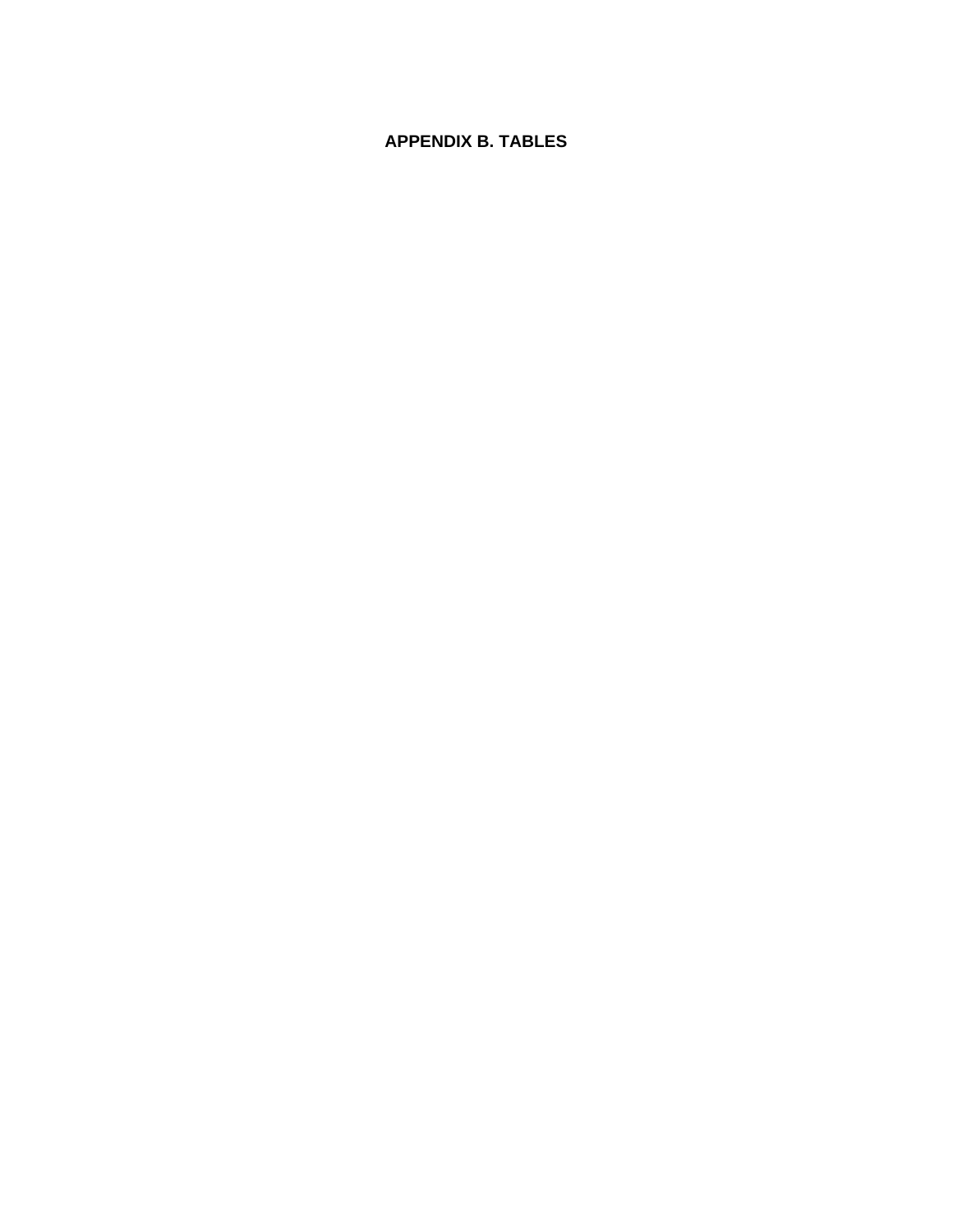# **Table 1.**

| Maximum Concentrations in On-Site Surface Soils (0-1 Foot Deep)             |                                 |                                                              |                          |                      |  |  |
|-----------------------------------------------------------------------------|---------------------------------|--------------------------------------------------------------|--------------------------|----------------------|--|--|
| <b>Contaminants of Concern</b>                                              | <b>Maximum</b><br>Concentration | # Greater Than Comparison<br><b>Value/Total # of Samples</b> | <b>Comparison Value*</b> |                      |  |  |
|                                                                             | (mg/kg)                         |                                                              | (mg/kg)                  | <b>Source</b>        |  |  |
| <b>Aldrin/Dieldrin</b>                                                      | 530                             | 66/115                                                       | 0.04                     | <b>ATSDR</b><br>1999 |  |  |
| Arsenic                                                                     | 7,186                           | 50/105                                                       | 0.5                      | <b>ATSDR</b><br>1999 |  |  |
| Azinphos-methyl                                                             | Not analyzed                    |                                                              | ----                     | -----                |  |  |
| <b>Benzene</b>                                                              | Not detected                    | 0/86                                                         | 20                       | <b>ATSDR</b><br>1999 |  |  |
| Chlordane (total)                                                           | 445                             | 91/115                                                       | 0.5                      | <b>ATSDR</b><br>1999 |  |  |
| DDT/DDE/DDD (total)                                                         | 2,268                           | 82/115                                                       | $\overline{2}$           | <b>ATSDR</b><br>1999 |  |  |
| Endosulfan (I, II, sulfate)                                                 | 280                             | 2/115                                                        | 100                      | <b>ATSDR</b><br>1999 |  |  |
| Hexachlorobenzene                                                           | 2,448                           | 3/10                                                         | 0.4                      | <b>ATSDR</b><br>1999 |  |  |
| Hexachlorocyclohexane (benzene<br>hexachloride or BHC) total of all isomers | 2,078                           | 44/129                                                       | 0.4                      | <b>ATSDR</b><br>1999 |  |  |
| <b>Nitrate</b>                                                              | 4,000                           | 0/35                                                         | 80,000                   | <b>ATSDR</b><br>1999 |  |  |
| <b>Sulfate</b>                                                              | 36,000                          | 0/35                                                         | 500,000                  | <b>ATSDR</b><br>1999 |  |  |
| <b>Toxaphene</b>                                                            | 2,000                           | 53/129                                                       | 0.6                      | <b>ATSDR</b><br>1999 |  |  |

Source: PELA 1984a, DEP 1986, CH2MHill 1988, BBL 1997, IT 1999, TTEM 1999 mg/kg = milligrams per kilogram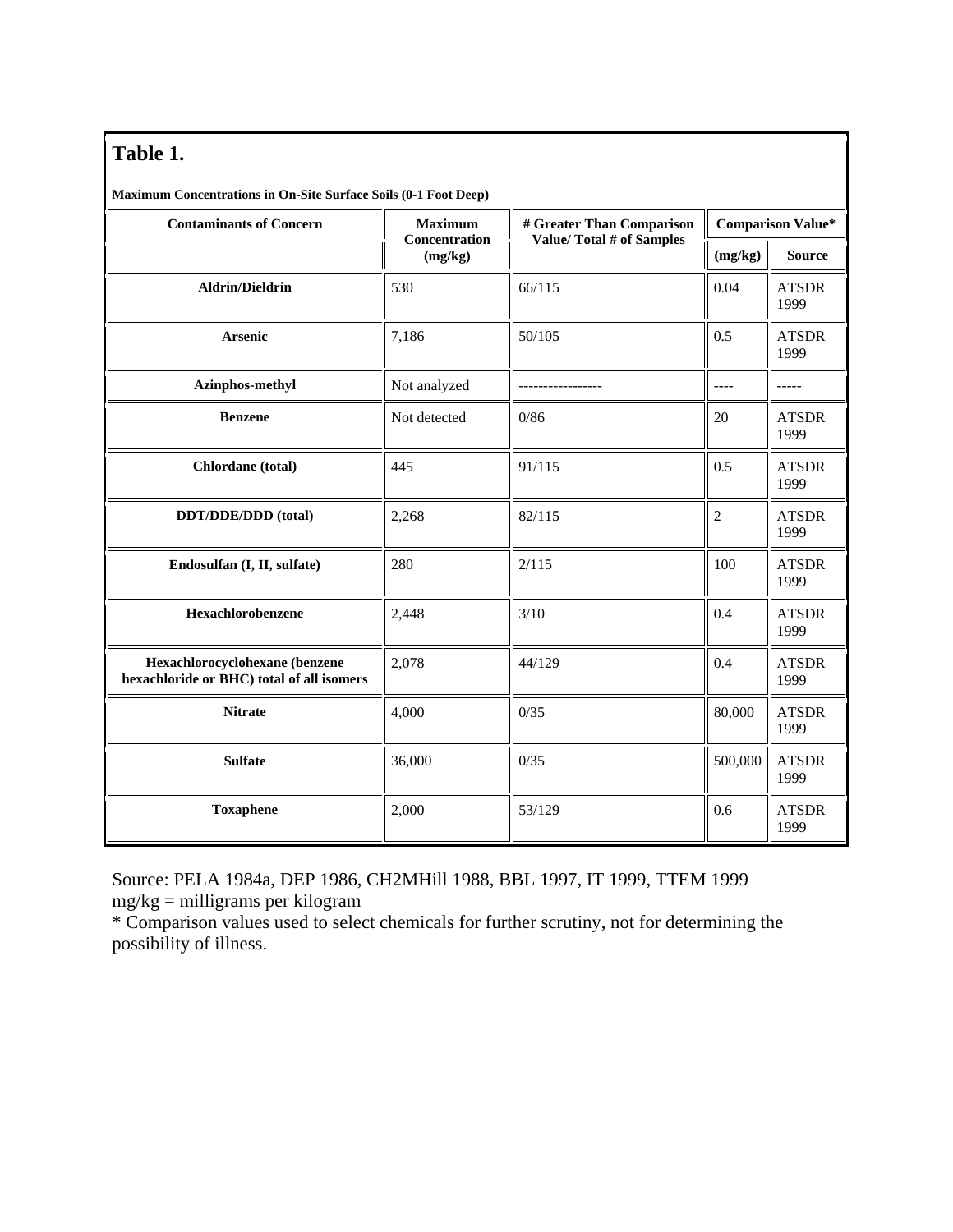# **Table 2.**

**Maximum Concentrations in On-Site Ground Water (All Depths)** 

| <b>Contaminants of Concern</b>                                              | <b>Maximum</b>          | # Greater Than Comparison       | <b>Comparison Value*</b> |                      |  |
|-----------------------------------------------------------------------------|-------------------------|---------------------------------|--------------------------|----------------------|--|
|                                                                             | Concentration<br>(mg/L) | <b>Value/Total # of Samples</b> | (mg/L)                   | <b>Source</b>        |  |
| <b>Aldrin/Dieldrin</b>                                                      | 0.002                   | 10/104                          | 0.000002                 | <b>ATSDR</b><br>1999 |  |
| <b>Arsenic</b>                                                              | 1.5                     | 49/89                           | 0.00002                  | <b>ATSDR</b><br>1999 |  |
| Azinphos-methyl                                                             | Not analyzed            | ------------                    |                          | -----                |  |
| <b>Benzene</b>                                                              | 0.02                    | 19/120                          | 0.001                    | <b>ATSDR</b><br>1999 |  |
| Chlordane (total)                                                           | 0.006                   | 9/104                           | 0.00003                  | <b>ATSDR</b><br>1999 |  |
| DDT/DDE/DDD (total)                                                         | 0.081                   | 34/104                          | 0.0001                   | <b>ATSDR</b><br>1999 |  |
| Endosulfan (I, II, sulfate)                                                 | 0.02                    | 1/104                           | 0.02                     | <b>ATSDR</b><br>1999 |  |
| Hexachlorobenzene                                                           | 0.005                   | 1/104                           | 0.00002                  | <b>ATSDR</b><br>1999 |  |
| Hexachlorocyclohexane (benzene<br>hexachloride or BHC) total of all isomers | 0.57                    | 66/104                          | 0.00002                  | <b>ATSDR</b><br>1999 |  |
| <b>Nitrate</b>                                                              | 2,100                   | 22/83                           | 20                       | <b>ATSDR</b><br>1999 |  |
| <b>Sulfate</b>                                                              | 32,000                  | 58/83                           | 500                      | <b>ATSDR</b><br>1999 |  |
| <b>Toxaphene</b>                                                            | 0.06<br>3/104           |                                 | 0.00003                  | <b>ATSDR</b><br>1999 |  |

Source: PELA 1984a, PELA 1984b, PELA 1984c, CH2MHill 1988, Missimer 1992, Delta 1994, IT 1999

 $mg/L =$  milligrams per liter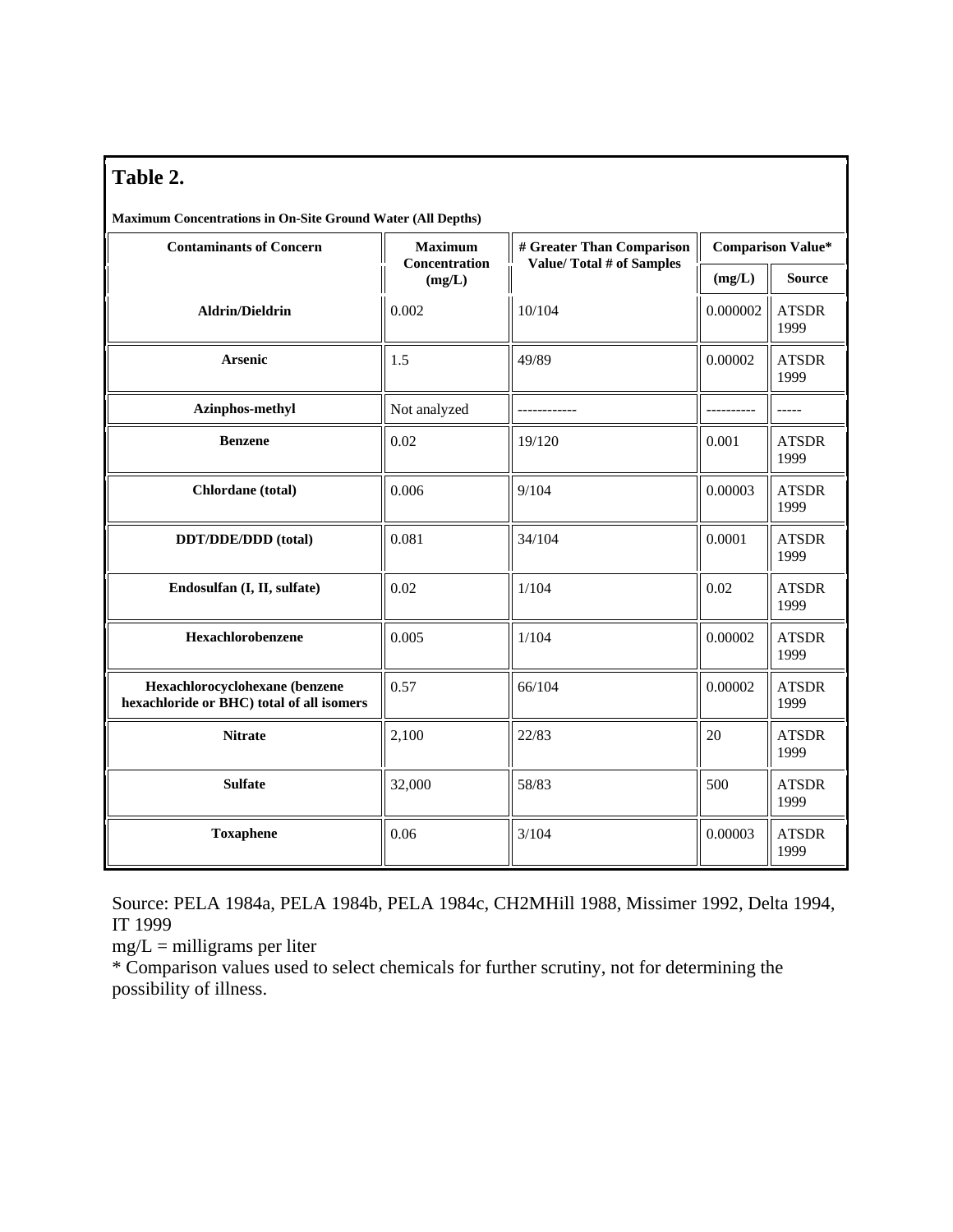| Table 3.<br>Maximum Concentrations in Off-Site Surface Soils (0-1 Foot Deep) |                          |                           |                          |                      |  |  |  |
|------------------------------------------------------------------------------|--------------------------|---------------------------|--------------------------|----------------------|--|--|--|
| <b>Contaminants of Concern</b>                                               | <b>Maximum</b>           | # Greater Than Comparison | <b>Comparison Value*</b> |                      |  |  |  |
|                                                                              | Concentration<br>(mg/kg) | Value/Total # of Samples  | (mg/kg)                  | <b>Source</b>        |  |  |  |
| <b>Aldrin/Dieldrin</b>                                                       | 370                      | 11/25                     | 0.04                     | <b>ATSDR</b><br>1999 |  |  |  |
| <b>Arsenic</b>                                                               | 0.1                      | 0/18                      | 0.5                      | <b>ATSDR</b><br>1999 |  |  |  |
| Azinphos-methyl                                                              | Not analyzed             |                           |                          | $- - - - -$          |  |  |  |
| <b>Benzene</b>                                                               | Not detected             | 0/17                      | 20                       | <b>ATSDR</b><br>1999 |  |  |  |
| Chlordane (total)                                                            | 396                      | 16/25                     | 0.5                      | <b>ATSDR</b><br>1999 |  |  |  |
| DDT/DDE/DDD (total)                                                          | 103                      | 14/25                     | $\overline{c}$           | <b>ATSDR</b><br>1999 |  |  |  |
| Endosulfan (I, II, sulfate)                                                  | 61<br>0/25               |                           | 100                      | <b>ATSDR</b><br>1999 |  |  |  |
| Hexachlorobenzene                                                            | Not detected             | 0/5                       | 0.4                      | <b>ATSDR</b><br>1999 |  |  |  |
| Hexachlorocyclohexane (benzene<br>hexachloride or BHC) total of all isomers  | 11                       | 9/25                      | 0.4                      | <b>ATSDR</b><br>1999 |  |  |  |
| <b>Nitrate</b>                                                               | 8                        | 0/17                      | 80,000                   | <b>ATSDR</b><br>1999 |  |  |  |
| <b>Sulfate</b>                                                               | 35,000                   | 0/17                      | 500,000                  | <b>ATSDR</b><br>1999 |  |  |  |
| <b>Toxaphene</b>                                                             | 180                      | 10/25                     | 0.6                      | <b>ATSDR</b><br>1999 |  |  |  |

Source: PELA 1984a, BBL 1997, IT 1999, TTEM 1999

mg/kg = milligrams per kilogram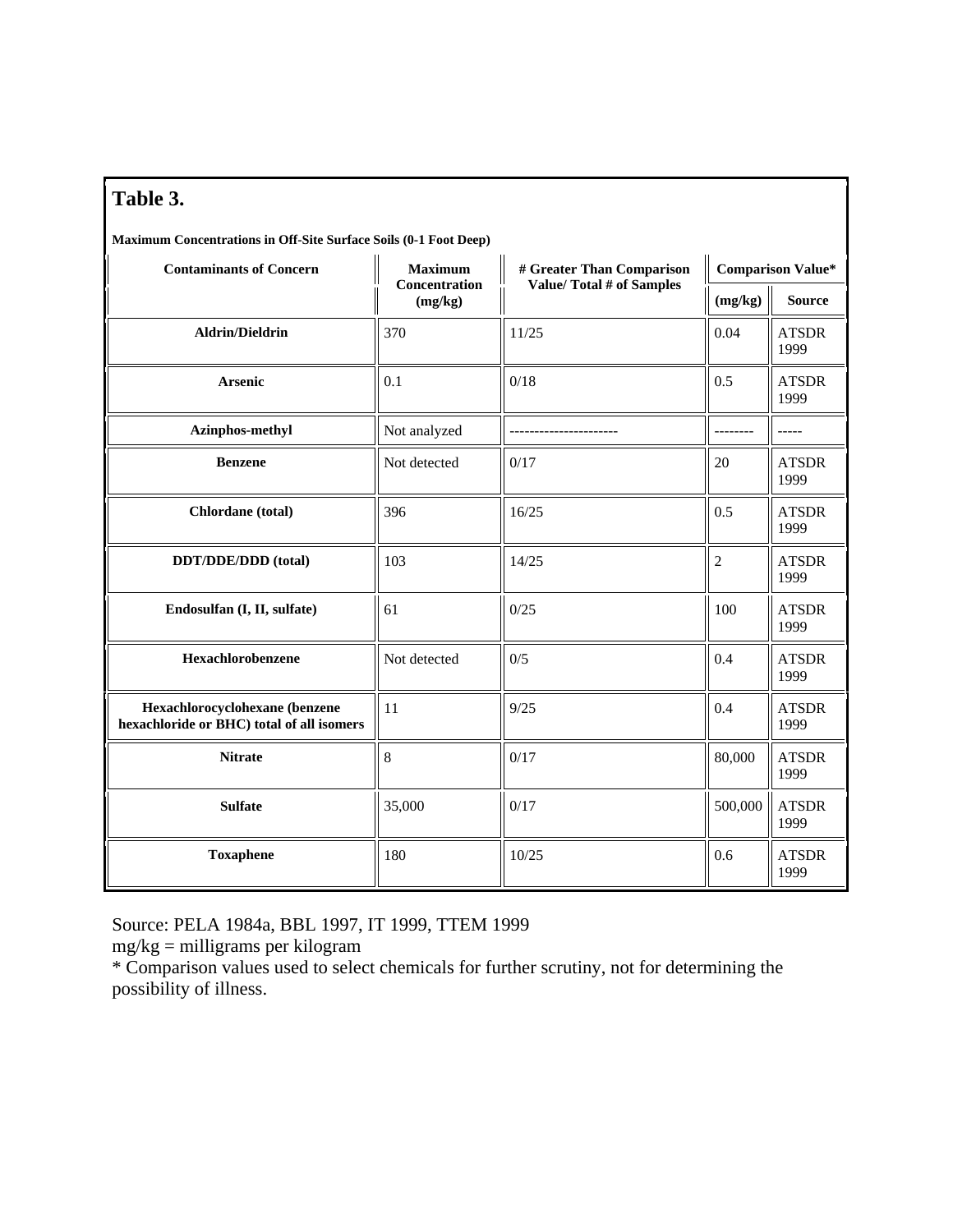# **Table 4.**

**Maximum Concentrations in Off-Site Ground Water (All Depths)** 

| <b>Contaminants of Concern</b>                                              | <b>Maximum</b>          | # Greater Than Comparison | <b>Comparison Value*</b> |                                                                      |  |
|-----------------------------------------------------------------------------|-------------------------|---------------------------|--------------------------|----------------------------------------------------------------------|--|
|                                                                             | Concentration<br>(mg/L) | Value/Total # of Samples  | (mg/L)                   | <b>Source</b>                                                        |  |
| <b>Aldrin/Dieldrin</b>                                                      | 0.001                   | 4/39                      | 0.000002                 | <b>ATSDR</b><br>1999                                                 |  |
| <b>Arsenic</b>                                                              | 0.7                     | 11/38                     | 0.00002                  | <b>ATSDR</b><br>1999                                                 |  |
| Azinphos-methyl                                                             | Not analyzed            |                           | -----                    | -----                                                                |  |
| <b>Benzene</b>                                                              | 0.003                   | 1/39                      | 0.001                    | <b>ATSDR</b><br>1999                                                 |  |
| Chlordane (total)                                                           | 0.002                   | 4/39                      | 0.00003<br>0.0001        | <b>ATSDR</b><br>1999<br><b>ATSDR</b><br>1999<br><b>ATSDR</b><br>1999 |  |
| DDT/DDE/DDD (total)                                                         | 0.007                   | 4/39                      |                          |                                                                      |  |
| Endosulfan (I, II, sulfate)                                                 | 0.0002                  | 0/39                      | 0.02                     |                                                                      |  |
| Hexachlorobenzene                                                           | Not detected            | 0/39                      | 0.00002                  | <b>ATSDR</b><br>1999                                                 |  |
| Hexachlorocyclohexane (benzene<br>hexachloride or BHC) total of all isomers | 0.028                   | 19/39                     | 0.00002                  | <b>ATSDR</b><br>1999                                                 |  |
| <b>Nitrate</b>                                                              | 3,700                   | 7/38<br>20                |                          | <b>ATSDR</b><br>1999                                                 |  |
| <b>Sulfate</b>                                                              | 3,900                   | 14/39<br>500              |                          | <b>ATSDR</b><br>1999                                                 |  |
| <b>Toxaphene</b>                                                            | 0.04                    | 3/39                      | 0.00003                  | <b>ATSDR</b><br>1999                                                 |  |

Source: PELA 1985, CH2MHill 1988, BBL 1997, IT 1999, DEP 1999

 $mg/L =$  milligrams per liter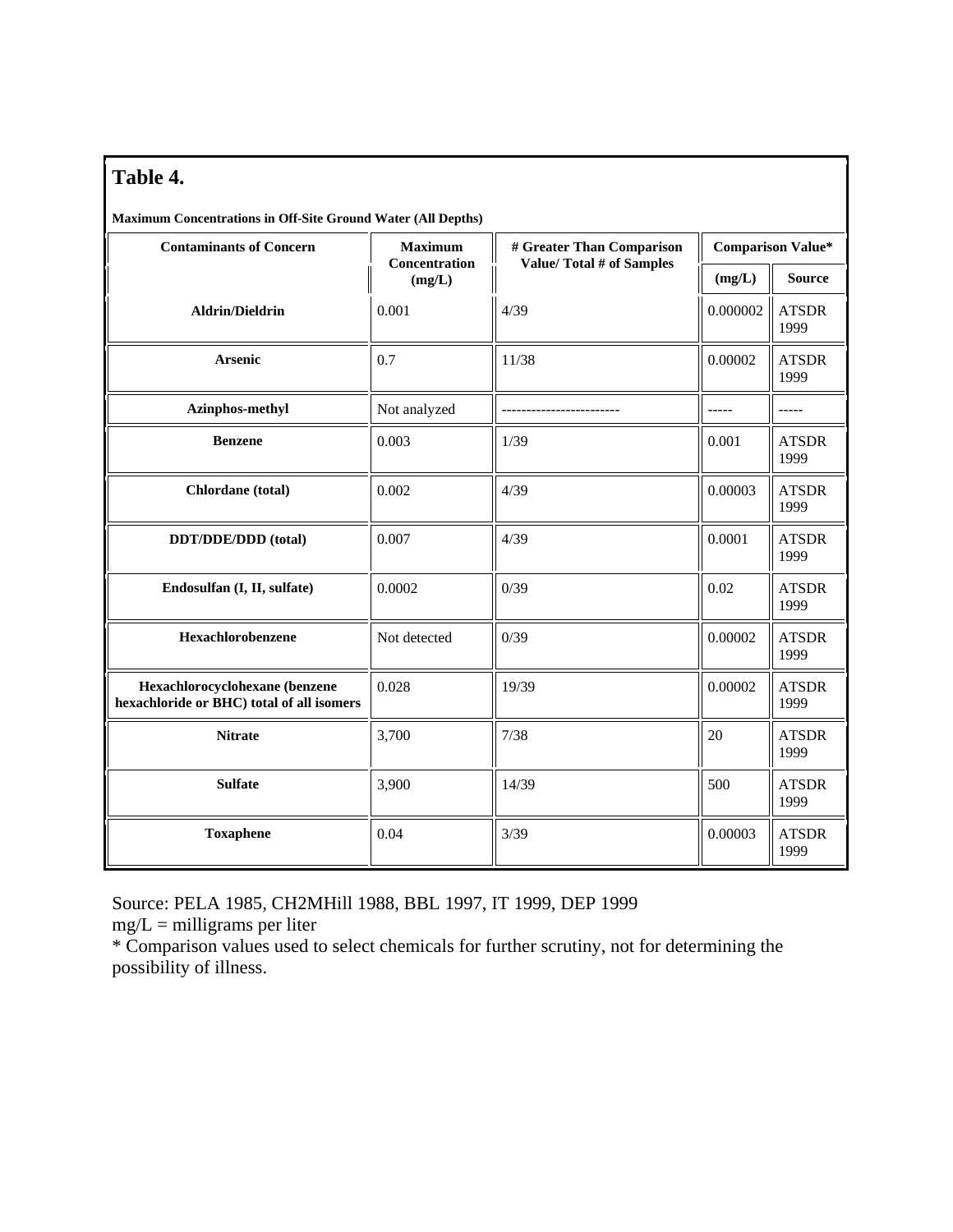| Table 5.                                                                          |                         |                                  |          |                          |  |  |  |  |
|-----------------------------------------------------------------------------------|-------------------------|----------------------------------|----------|--------------------------|--|--|--|--|
| Maximum Concentrations in Off-Site Drainage Ditch Water (Before 11/83)            |                         |                                  |          |                          |  |  |  |  |
| <b>Contaminants of Concern</b>                                                    | <b>Maximum</b>          | # Greater Than Comparison Value/ |          | <b>Comparison Value*</b> |  |  |  |  |
|                                                                                   | Concentration<br>(mg/L) | <b>Total # of Samples</b>        | (mg/L)   | <b>Source</b>            |  |  |  |  |
| <b>Aldrin/Dieldrin</b>                                                            | 0.01                    | 3/15                             | 0.000002 | <b>ATSDR</b><br>1999     |  |  |  |  |
| <b>Arsenic</b>                                                                    | Not analyzed            |                                  |          |                          |  |  |  |  |
| Azinphos-methyl                                                                   | Not analyzed            |                                  | -----    | $- - - - -$              |  |  |  |  |
| <b>Benzene</b>                                                                    | Not analyzed            |                                  |          |                          |  |  |  |  |
| Chlordane (total)                                                                 | 0.06                    | 3/15                             | 0.00003  | <b>ATSDR</b><br>1999     |  |  |  |  |
| DDT/DDE/DDD (total)                                                               | 0.03                    | 3/15                             | 0.001    | <b>ATSDR</b><br>1999     |  |  |  |  |
| Endosulfan (I, II, sulfate)                                                       | 52                      | 8/15                             | 0.02     | <b>ATSDR</b><br>1999     |  |  |  |  |
| Hexachlorobenzene                                                                 | Not analyzed            | ---------------                  | -----    | $- - - - -$              |  |  |  |  |
| Hexachlorocyclohexane<br>(benzene hexachloride or<br>BHC)<br>total of all isomers | 15                      | 13/15                            | 0.00002  | <b>ATSDR</b><br>1999     |  |  |  |  |
| <b>Nitrate</b>                                                                    | Not analyzed            |                                  |          | -----                    |  |  |  |  |
| <b>Sulfate</b>                                                                    | Not analyzed            |                                  |          |                          |  |  |  |  |
| <b>Toxaphene</b>                                                                  | 210                     | 11/15                            | 0.00003  | <b>ATSDR</b><br>1999     |  |  |  |  |

Source: OH Materials 1983, PELA 1983  $mg/L =$  milligrams per liter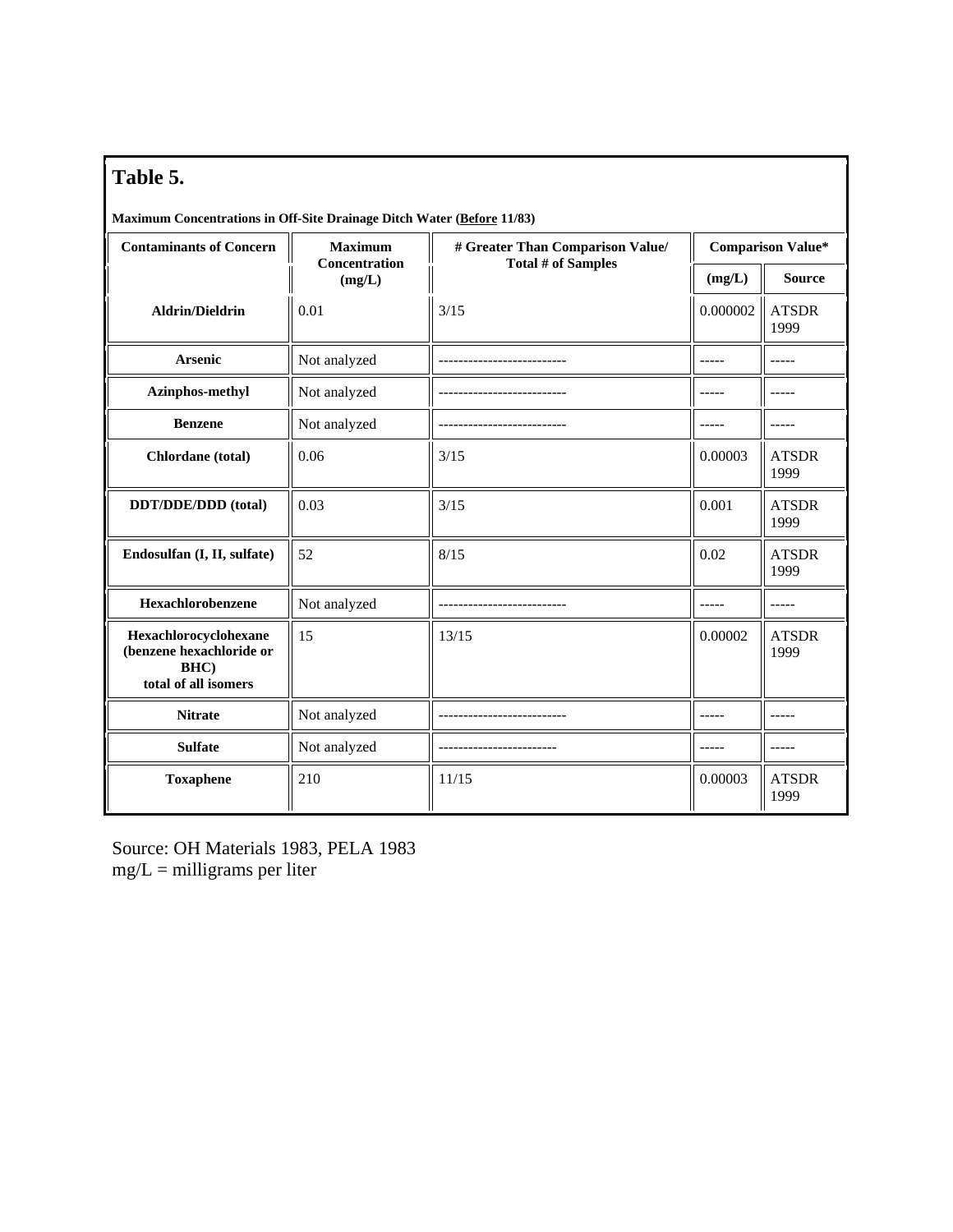| able | u |
|------|---|
|------|---|

| Table 6.                                                                       |                                |                                 |                          |                      |  |
|--------------------------------------------------------------------------------|--------------------------------|---------------------------------|--------------------------|----------------------|--|
| Maximum Concentrations in Off-Site Drainage Ditch Water (After 11/83)          |                                |                                 |                          |                      |  |
| <b>Contaminants of Concern</b>                                                 | <b>Maximum</b>                 | # Greater Than Comparison       | <b>Comparison Value*</b> |                      |  |
|                                                                                | <b>Concentration</b><br>(mg/L) | <b>Value/Total # of Samples</b> | (mg/L)                   | <b>Source</b>        |  |
| <b>Aldrin/Dieldrin</b>                                                         | Not detected                   | 0/15                            | 0.000002                 | <b>ATSDR</b><br>1999 |  |
| <b>Arsenic</b>                                                                 | Not detected                   | 0/2                             | 0.00002                  | <b>ATSDR</b><br>1999 |  |
| Azinphos-methyl                                                                | Not analyzed                   |                                 | -----                    | $--- - -$            |  |
| <b>Benzene</b>                                                                 | Not detected                   | 0/15                            | 0.001                    | <b>ATSDR</b><br>1999 |  |
| Chlordane (total)                                                              | Not detected                   | 0/15                            | 0.00003                  | <b>ATSDR</b><br>1999 |  |
| DDT/DDE/DDD (total)                                                            | Not detected                   | 0/15                            | 0.0001                   | <b>ATSDR</b><br>1999 |  |
| Endosulfan (I, II, sulfate)                                                    | 0.032                          | 2/15                            | 0.02                     | <b>ATSDR</b><br>1999 |  |
| Hexachlorobenzene                                                              | Not analyzed                   |                                 | $--- -$                  | $- - - - -$          |  |
| Hexachlorocyclohexane (benzene<br>hexachloride or BHC) total of all<br>isomers | 0.001                          | 4/15                            | 0.00002                  | <b>ATSDR</b><br>1999 |  |
| <b>Nitrate</b>                                                                 | 0.8                            | 0/2                             | 20                       | <b>ATSDR</b><br>1999 |  |
| <b>Sulfate</b>                                                                 | 130                            | 0/2                             | 500                      | <b>ATSDR</b><br>1999 |  |
| <b>Toxaphene</b>                                                               | Not detected                   | 0/15                            | 0.00003                  | <b>ATSDR</b><br>1999 |  |

Source: DEP 1983f, UF 1991, IT 1999, DEP 1999

 $mg/L =$  milligrams per liter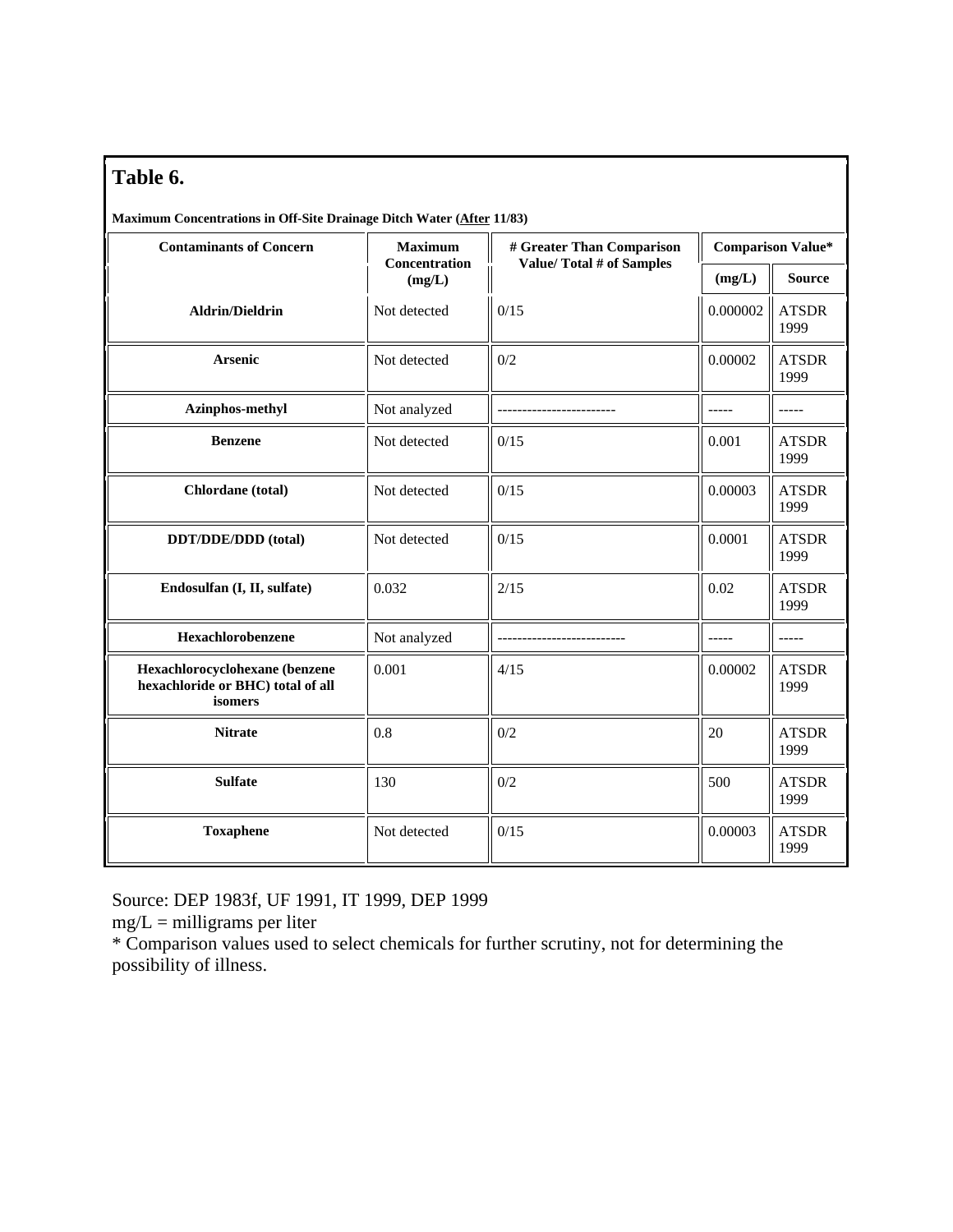| <b>Maximum Concentrations in Off-Site Drainage Ditch Sediments (Before 11/83)</b> |  |  |
|-----------------------------------------------------------------------------------|--|--|
|                                                                                   |  |  |

| <b>Contaminants of Concern</b>                                              | <b>Maximum</b>                  | # Greater Than Comparison | <b>Comparison Value*</b> |                      |  |
|-----------------------------------------------------------------------------|---------------------------------|---------------------------|--------------------------|----------------------|--|
|                                                                             | <b>Concentration</b><br>(mg/kg) | Value/Total # of Samples  | (mg/kg)                  | <b>Source</b>        |  |
| <b>Aldrin/Dieldrin</b>                                                      | 1.0                             | 2/3                       |                          | <b>ATSDR</b><br>1999 |  |
| <b>Arsenic</b>                                                              | Not analyzed                    |                           |                          |                      |  |
| Azinphos-methyl                                                             | Not analyzed                    |                           | -----                    |                      |  |
| <b>Benzene</b>                                                              | Not analyzed                    |                           | -----                    |                      |  |
| Chlordane (total)                                                           | 3.0                             | 2/3                       | 0.5                      | <b>ATSDR</b><br>1999 |  |
| DDT/DDE/DDD (total)                                                         | 0.6                             | 0/3                       | $\overline{2}$           | <b>ATSDR</b><br>1999 |  |
| Endosulfan (I, II, sulfate)                                                 | 17                              | 0/18                      | 100                      | <b>ATSDR</b><br>1999 |  |
| Hexachlorobenzene                                                           | Not analyzed                    |                           |                          |                      |  |
| Hexachlorocyclohexane (benzene<br>hexachloride or BHC) total of all isomers | 0.5                             | 1/15                      | 0.4                      | <b>ATSDR</b><br>1999 |  |
| <b>Nitrate</b>                                                              | Not analyzed                    |                           |                          |                      |  |
| <b>Sulfate</b>                                                              | Not analyzed                    |                           | -----                    |                      |  |
| <b>Toxaphene</b>                                                            | 460                             | 15/18                     | 0.6                      | <b>ATSDR</b><br>1999 |  |

Source: OH Materials 1983, PELA 1983, EPA 1983

mg/kg = milligrams per kilogram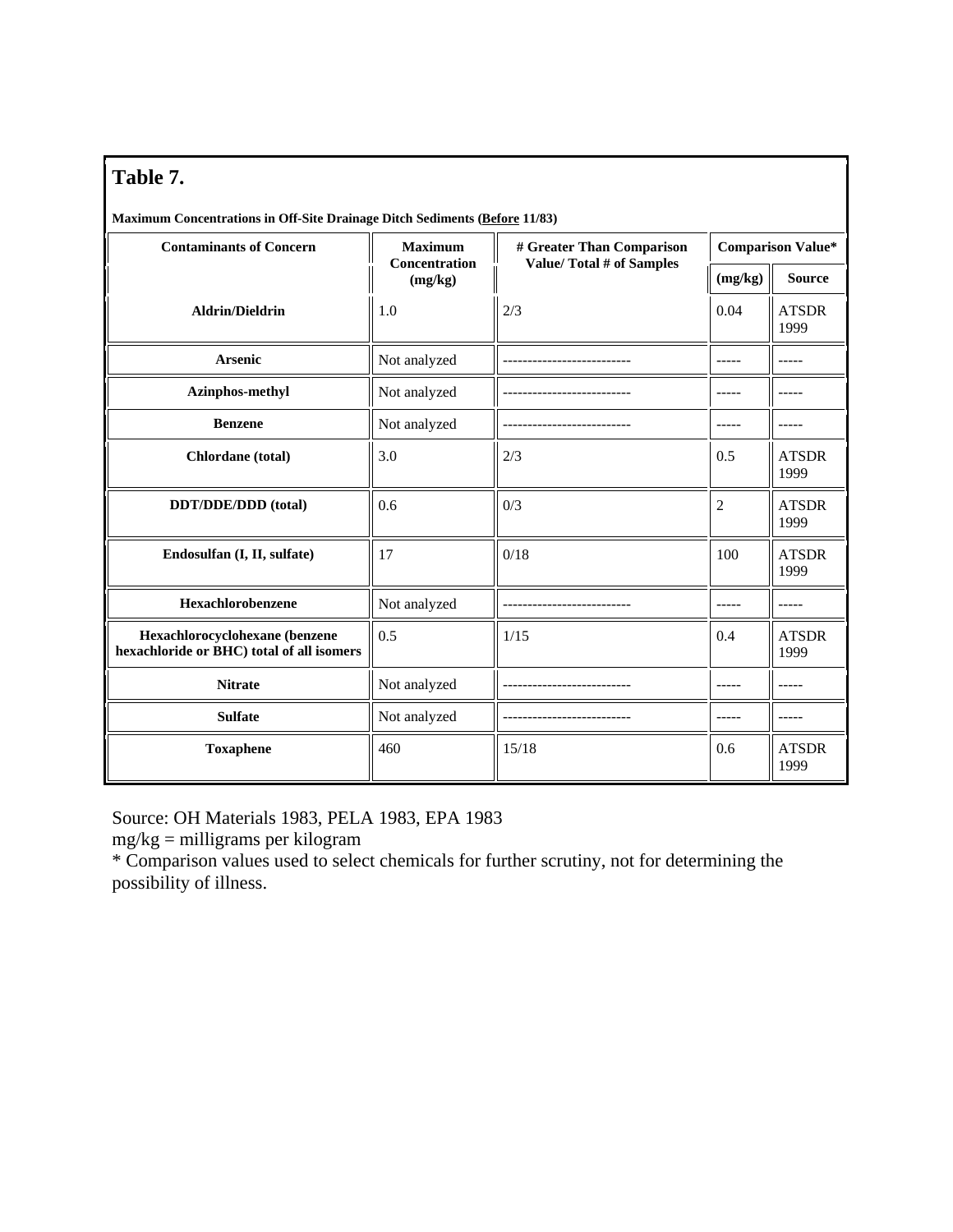| <b>Maximum Concentrations in Off-Site Drainage Ditch Sediments (After 11/83)</b> |  |  |  |  |
|----------------------------------------------------------------------------------|--|--|--|--|

| <b>Contaminants of Concern</b>                                              | <b>Maximum</b><br><b>Concentration</b> | # Greater Than Comparison | <b>Comparison Value*</b> |                      |  |
|-----------------------------------------------------------------------------|----------------------------------------|---------------------------|--------------------------|----------------------|--|
|                                                                             | (mg/kg)                                | Value/Total # of Samples  | (mg/kg)                  | <b>Source</b>        |  |
| <b>Aldrin/Dieldrin</b>                                                      | 0.26                                   | 3/14                      | 0.04                     | <b>ATSDR</b><br>1999 |  |
| <b>Arsenic</b>                                                              | 110                                    | 4/4                       | 0.5                      | <b>ATSDR</b><br>1999 |  |
| Azinphos-methyl                                                             | Not analyzed                           |                           |                          |                      |  |
| <b>Benzene</b>                                                              | Not detected                           | 0/3                       | 20                       | -----                |  |
| Chlordane (total)                                                           | 3.2                                    | 4/14                      | 0.5                      | -----                |  |
| DDT/DDE/DDD (total)                                                         | 1.0                                    | 0/14                      | $\overline{c}$           | <b>ATSDR</b><br>1999 |  |
| Endosulfan (I, II, sulfate)                                                 | 0.2                                    | 0/14                      | 100                      | <b>ATSDR</b><br>1999 |  |
| Hexachlorobenzene                                                           | Not detected                           | 0/3                       | 0.4                      | <b>ATSDR</b><br>1999 |  |
| Hexachlorocyclohexane (benzene<br>hexachloride or BHC) total of all isomers | 0.4                                    | 0/14                      | 0.4                      | <b>ATSDR</b><br>1999 |  |
| <b>Nitrate</b>                                                              | Not analyzed                           |                           | -----                    | -----                |  |
| <b>Sulfate</b>                                                              | Not analyzed                           |                           | -----                    | -----                |  |
| <b>Toxaphene</b>                                                            | 27                                     | 1/14                      | 0.6                      | <b>ATSDR</b><br>1999 |  |

Source: PELA 1984a, UF 1991, TTEM 1999

mg/kg = milligrams per kilogram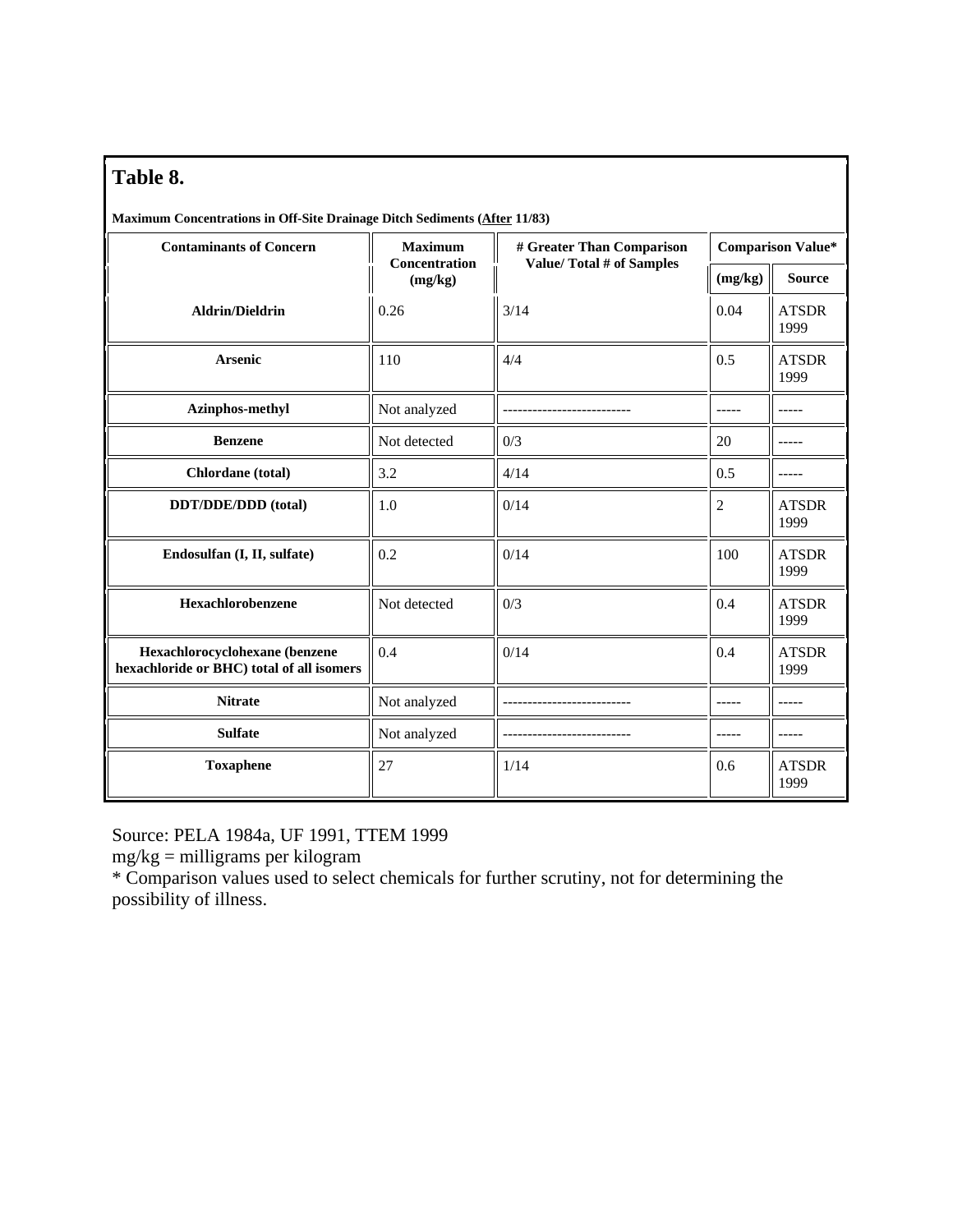| Table 9.                                                                       |                                 |                                                        |                      |               |  |  |  |  |  |
|--------------------------------------------------------------------------------|---------------------------------|--------------------------------------------------------|----------------------|---------------|--|--|--|--|--|
| <b>Maximum Concentrations in Off-Site Fish</b>                                 |                                 |                                                        |                      |               |  |  |  |  |  |
| <b>Contaminants of Concern</b>                                                 | <b>Maximum</b><br>Concentration | # Greater Than Comparison Value/<br>Total # of Samples | Comparison<br>Value* |               |  |  |  |  |  |
|                                                                                | (mg/kg)                         |                                                        | (m/kg)               | <b>Source</b> |  |  |  |  |  |
| <b>Aldrin/Dieldrin</b>                                                         | Not detected                    | 0/1                                                    | -----                | $- - - - -$   |  |  |  |  |  |
| <b>Arsenic</b>                                                                 | Not analyzed                    |                                                        |                      |               |  |  |  |  |  |
| Azinphos-methyl                                                                | Not analyzed                    |                                                        |                      |               |  |  |  |  |  |
| <b>Benzene</b>                                                                 | Not analyzed                    |                                                        | -----                | -----         |  |  |  |  |  |
| Chlordane (total)                                                              | Not detected                    | 0/1                                                    | -----                | -----         |  |  |  |  |  |
| DDT/DDE/DDD (total)                                                            | Not detected                    | 0/1                                                    |                      |               |  |  |  |  |  |
| Endosulfan (I, II, sulfate)                                                    | Not detected                    | 0/1                                                    | -----                |               |  |  |  |  |  |
| Hexachlorobenzene                                                              | Not detected                    | 0/1                                                    |                      |               |  |  |  |  |  |
| Hexachlorocyclohexane<br>(benzene hexachloride or BHC) total<br>of all isomers | 0.1                             | $-1/1$                                                 | none                 |               |  |  |  |  |  |
| <b>Nitrate</b>                                                                 | Not analyzed                    |                                                        |                      |               |  |  |  |  |  |
| <b>Sulfate</b>                                                                 | Not analyzed                    |                                                        | -----                |               |  |  |  |  |  |
| <b>Toxaphene</b>                                                               | 1.0                             | $-1/1$                                                 | none                 |               |  |  |  |  |  |

Source: DEP 1983e

mg/kg = milligrams per kilogram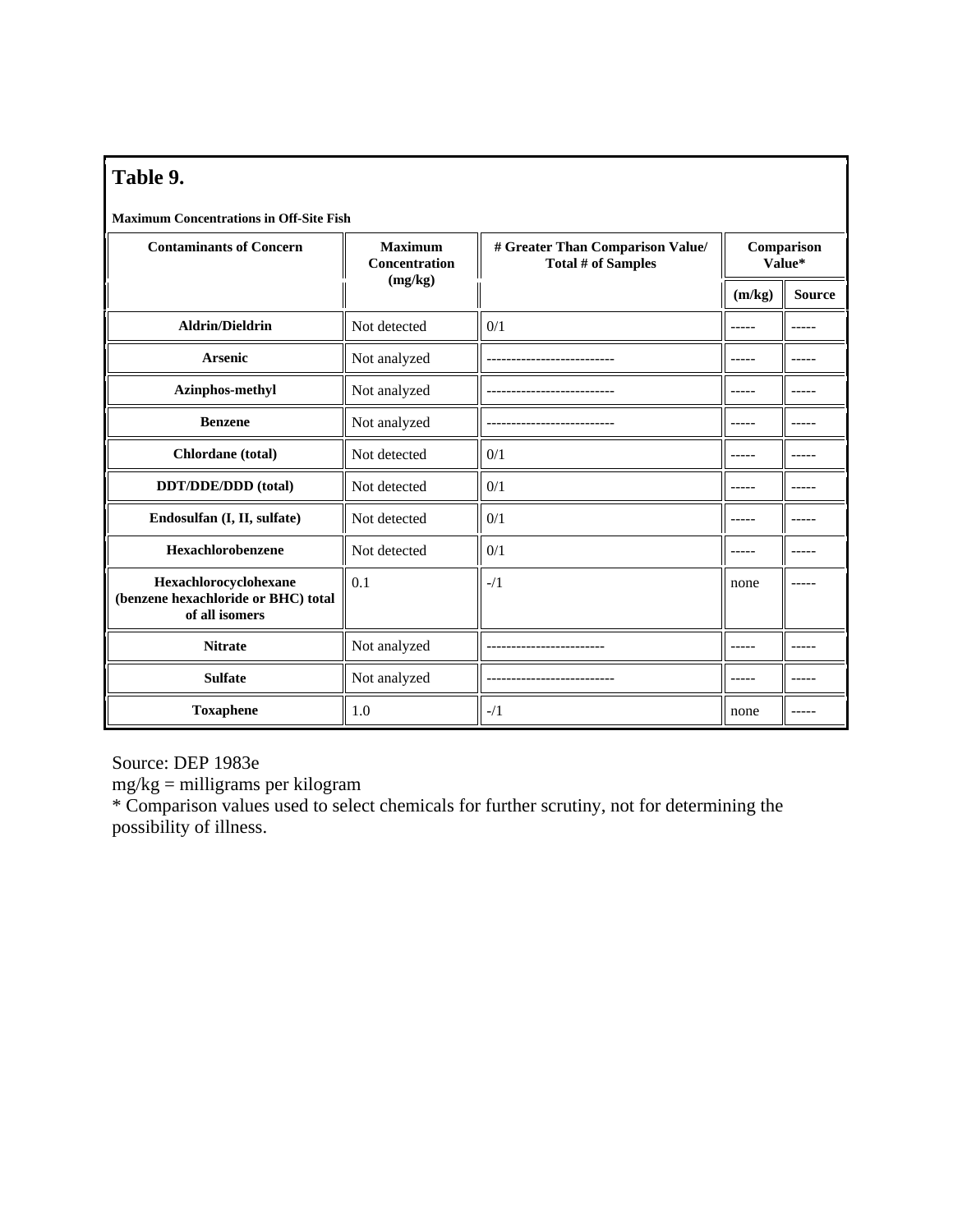# **Table 10.**

#### **Completed Exposure Pathways**

|                                                                      | <b>EXPOSURE PATHWAY ELEMENTS</b>                                 |                                           |                                                                              |                                            |                                                                            |                                    |  |
|----------------------------------------------------------------------|------------------------------------------------------------------|-------------------------------------------|------------------------------------------------------------------------------|--------------------------------------------|----------------------------------------------------------------------------|------------------------------------|--|
| <b>PATHWAY</b><br><b>NAME</b>                                        | <b>SOURCE</b>                                                    | <b>ENVIRONMENTAL</b><br><b>MEDIA</b>      | POINT OF<br><b>EXPOSURE</b>                                                  | <b>ROUTE OF</b><br><b>EXPOSURE</b>         | <b>EXPOSED</b><br><b>POPULATION</b>                                        | <b>TIME</b>                        |  |
| Azinphos-<br>methyl Fire                                             | On-site<br>azinphos-<br>methyl fire                              | Air                                       | Off-site homes                                                               | Inhalation                                 | About 200<br>nearby residents                                              | May<br>1983                        |  |
| <b>Drainage</b><br><b>Ditch</b><br><b>Pesticide</b><br><b>Vapors</b> | Pesticides in<br>water from<br>ditch draining<br>the site        | Air                                       | Off-site homes<br>along drainage<br>ditch                                    | Inhalation                                 | About 100<br>residents along<br>ditch draining the<br>site                 | Past<br>$(1940)$ to<br>1983)       |  |
| <b>Drainage</b><br><b>Ditch Water</b>                                | Pesticides in<br>water from<br>site-runoff                       | Ditch water<br>Ditch draining<br>the site |                                                                              | Skin<br>About 50<br>children<br>absorption |                                                                            | Past<br>$(1940)$ to<br>1983)       |  |
| <b>Drainage</b><br><b>Ditch</b><br><b>Sediments</b>                  | Pesticides in<br>sediments of<br>ditch draining<br>the site      | Ditch sediments                           | Ditch draining<br>the site                                                   | Skin<br>absorption                         | About 50<br>children                                                       | Past<br>$(1940)$ to<br>1983)       |  |
| Fish<br>Consumption                                                  | Fish in<br>stormwater<br>ponds and<br>Itchepacke-<br>sassa Creek | Fish                                      | Eating fish<br>from<br>stormwater<br>ponds and<br>Itchepacke-<br>sassa Creek | Ingestion                                  | About 100<br>people who ate<br>fish from ponds/<br>Itchepacesassa<br>Creek | Past<br>$(1940)$ to<br>1983)       |  |
| <b>Incidental</b><br><b>Soil Ingestion</b>                           | Contaminated<br>off-site soils                                   | Soil                                      | Nearby homes<br>& businesses                                                 | Ingestion and<br>skin<br>absorption        | About 100<br>people at nearby<br>homes and<br>businesses                   | Past.<br>present.<br>and<br>future |  |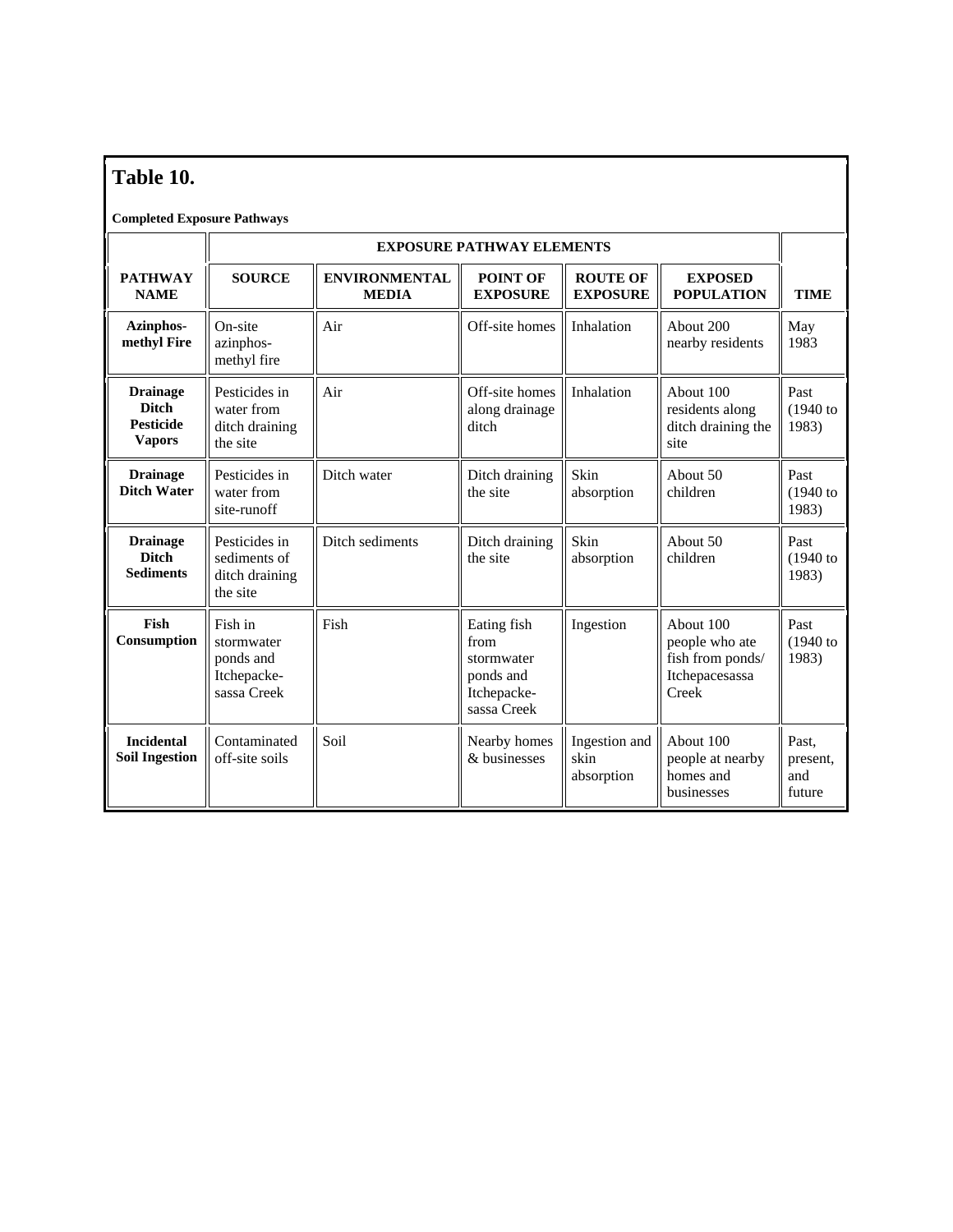| Table 11.                          |                                    |                                      |                                                          |                                     |                                                                        |             |  |  |
|------------------------------------|------------------------------------|--------------------------------------|----------------------------------------------------------|-------------------------------------|------------------------------------------------------------------------|-------------|--|--|
| <b>Potential Exposure Pathways</b> |                                    |                                      |                                                          |                                     |                                                                        |             |  |  |
| <b>PATHWAY</b>                     |                                    |                                      | <b>POTENTIAL EXPOSURE PATHWAY ELEMENTS</b>               |                                     |                                                                        | <b>TIME</b> |  |  |
| <b>NAME</b>                        | <b>SOURCE</b>                      | <b>ENVIRONMENTAL</b><br><b>MEDIA</b> | POINT OF<br><b>EXPOSURE</b>                              | <b>ROUTE OF</b><br><b>EXPOSURE</b>  | <b>EXPOSED</b><br><b>POPULATION</b>                                    |             |  |  |
| Ground<br>Water                    | Contam-<br>inated On-<br>Site Soil | Ground Water                         | On- and off-site<br>wells (monitor,<br>irrigation, etc.) | Ingestion and<br>skin<br>absorption | About 150 users of<br>about 60 wells<br>within one mile of<br>the site | Future      |  |  |
| <b>On-Site Soil</b>                | On-Site<br>Surface<br>Soil         | Soil                                 | On-site                                                  | Incidental<br>ingestion             | Depends on future<br>land use changes                                  | Future      |  |  |
| <b>Contaminated</b><br><b>Dust</b> | Contam-<br>inated On-<br>Site Soil | Soil                                 | Nearby homes<br>and businesses                           | Inhalation                          | About 100 people at<br>nearby homes and<br>businesses                  | Future      |  |  |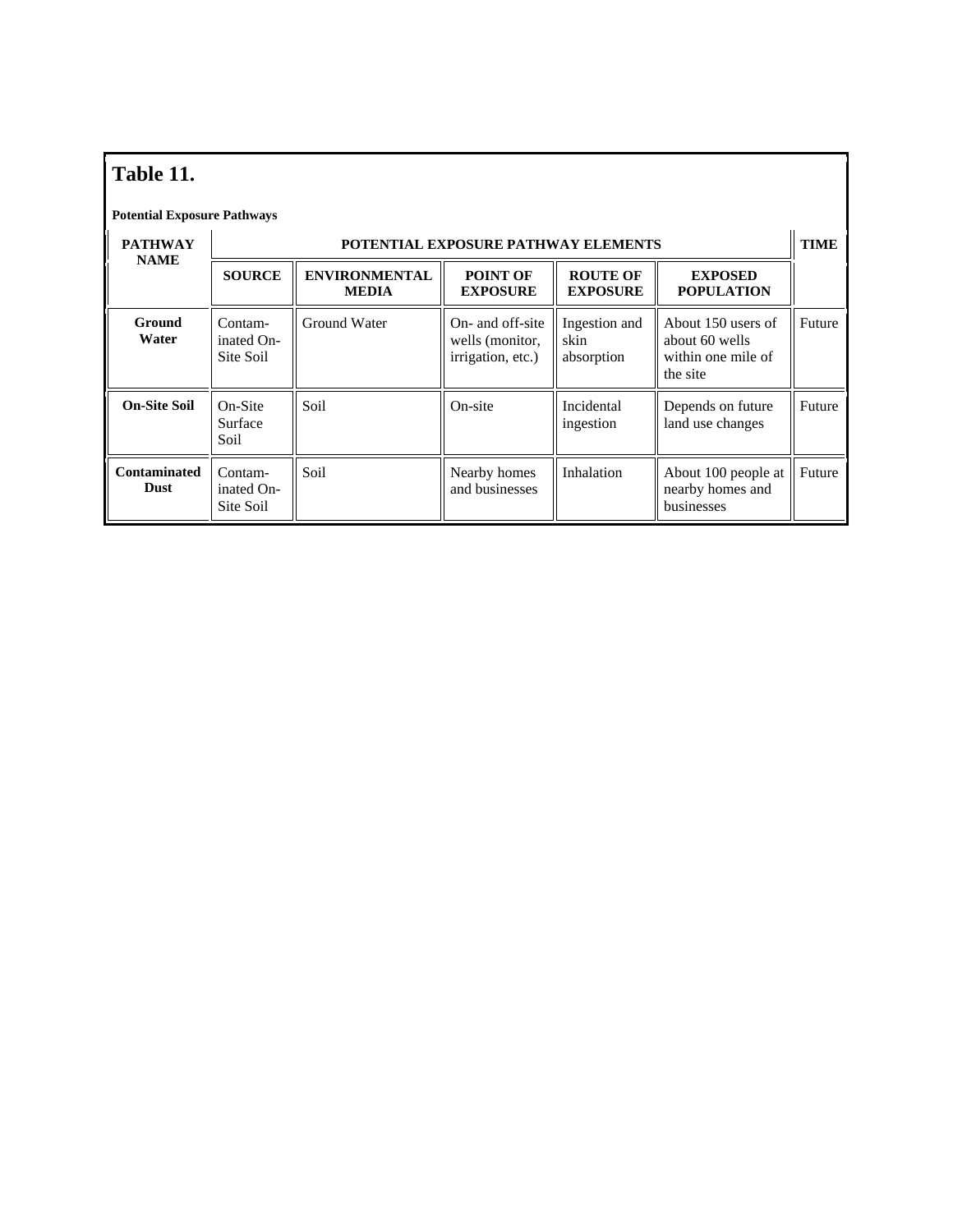| Table 12. |  |
|-----------|--|
|-----------|--|

**Estimated Maximum Exposure Dose (mg/kg/day)** 

|                                            | On-site        |       |       | Off-site |       |       |       |                                  | <b>ATSDR Oral</b> |                                     |                                    |
|--------------------------------------------|----------------|-------|-------|----------|-------|-------|-------|----------------------------------|-------------------|-------------------------------------|------------------------------------|
|                                            | child<br>adult |       |       | child    |       |       | adult |                                  |                   | <b>Minimal</b><br><b>Risk Level</b> |                                    |
|                                            | soil           | g.w.  | soil  | g.w.     | soil  | g.w.  | fish  | soil                             | g.w.              | fish                                | (MRL)                              |
| <b>Aldrin/Dieldrin</b>                     | 0.007          | 1x10  | 7x10  | 6x10     | 0.005 | 7x10  | N.D.  | 5x10                             | 3x10              | N.D.                                | $3x10^{-5}$ C*<br>$2x10^{-3}$ A*   |
| <b>Arsenic</b>                             | 0.1            | 0.1   | 0.01  | 0.04     | 1x10  | 0.05  | N.A.  | 1x10                             | 0.02              | N.A.                                | $3x10^4$ C                         |
| Azinphos-methyl                            | N.A.           | N.A.  | N.A.  | N.A.     | N.A.  | N.A.  | N.A.  | N.A.                             | N.A.              | N.A.                                | none                               |
| <b>Benzene</b>                             | N.D.           | 0.001 | N.D.  | 6x10     | N.D.  | 2x10  | N.A.  | N.D.                             | 9x10              | N.A.                                | none                               |
| <b>Chlordane</b> (total)                   | 0.006          | 4x10  | 6x10  | 2x10     | 0.005 | 1x10  | N.D.  | 6x10                             | 6x10              | N.D.                                | $6x10^{-4}$ C&I<br>$1x10^{-3}$ A   |
| DDT/DDE/DDD (total)                        | 0.03           | 0.005 | 0.003 | 0.002    | 0.001 | 5x10  | N.D.  | 1x10                             | 2x10              | N.D.                                | $5x10^{-4}$ I&A                    |
| Endosulfan<br>(I, II, sulfate)             | 0.004          | 0.001 | 4x10  | 6x10     | 8x10  | 1x10  | N.D.  | 9x10                             | 6x10<br>6         | N.D.                                | $2x10^{-3}$ C<br>$5x10^{-3}$ I     |
| Hexachlorobenzene                          | 0.03           | 3x10  | 0.003 | 1x10     | N.D.  | N.D.  | N.D.  | N.D.                             | N.D.              | N.D.                                | $2x10^{-5}$ C<br>$8x10^{-3}$ A     |
| Hexachlorocyclohexane<br>total all isomers | 0.03           | 0.04  | 0.003 | 0.02     | 1x10  | 0.002 | 3x10  | 2x10<br>$\overline{\phantom{0}}$ | 8x10              | 1x10<br>5                           | $1x10^{-5}$ I**<br>$1x10^{-2}$ A** |
| <b>Nitrate</b>                             | 0.05           | 141   | 0.006 | 61       | 1x10  | 248   | N.A.  | 1x10                             | 107               | N.A.                                | none                               |
| <b>Sulfate</b>                             | 0.5            | 2,144 | 0.05  | 928      | 0.5   | 261   | N.A.  | 0.05                             | 113               | N.A.                                | none                               |
| <b>Toxaphene</b>                           | 0.03           | 0.004 | 0.003 | 0.002    | 0.002 | 0.003 | 3x10  | 2x10                             | 0.001             | 1x10                                | $1x10^{-3}$ I<br>$5x10^{-3}$ A     |

mg/kg/day = milligrams of contaminant per kilogram body weight per day, g.w. = ground water, \* Aldrin, \*\* gamma isomer (Lindane)

N.D. = not detected, N.A. = not analyzed

C = chronic length exposure ( $>$  365 days), I = intermediate length exposure (14-165 days), A = acute length exposure (<14 days)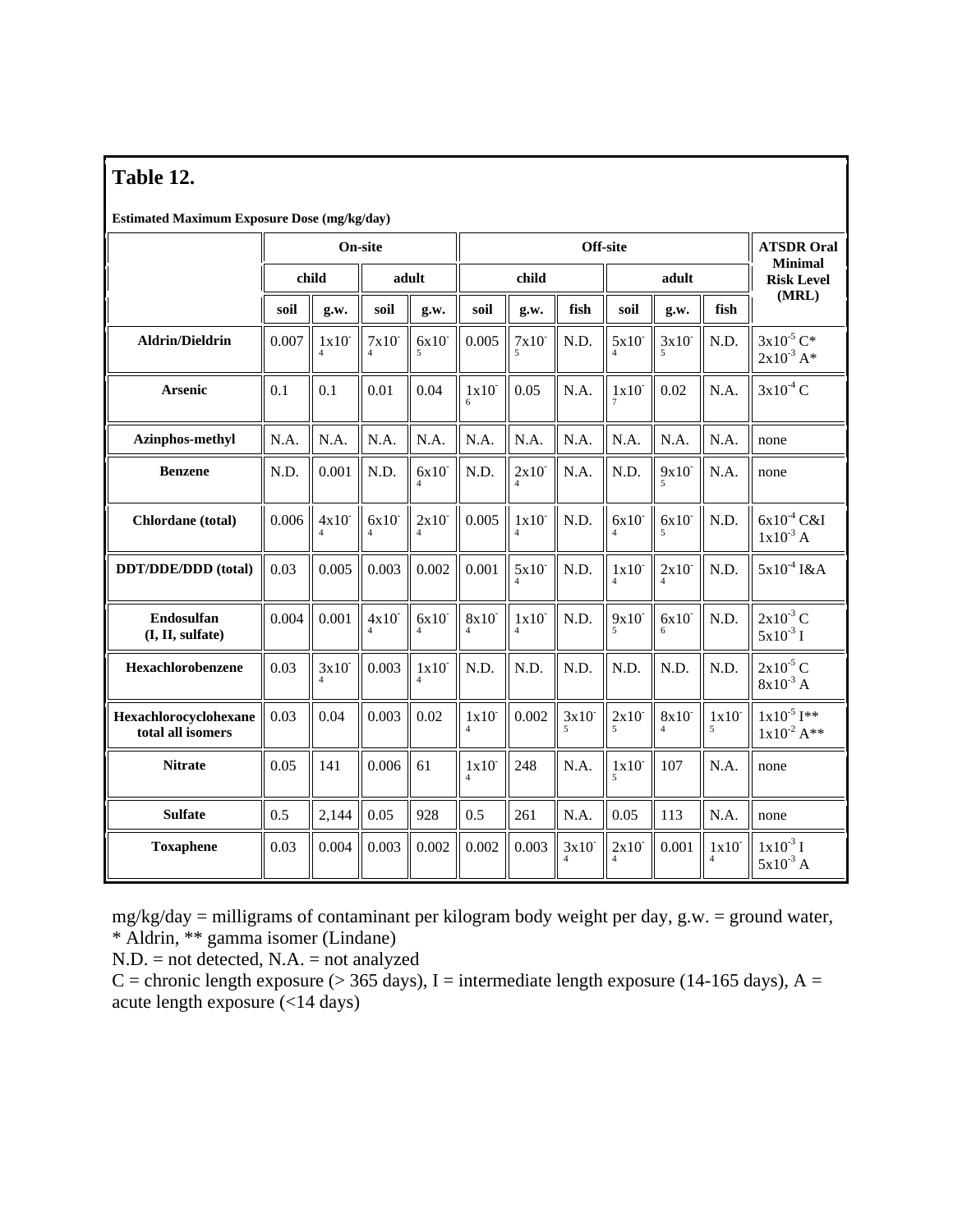#### **APPENDIX C. RISK OF ILLNESS, DOSE RESPONSE/THRESHOLD, AND UNCERTAINTY IN PUBLIC HEALTH ASSESSMENTS**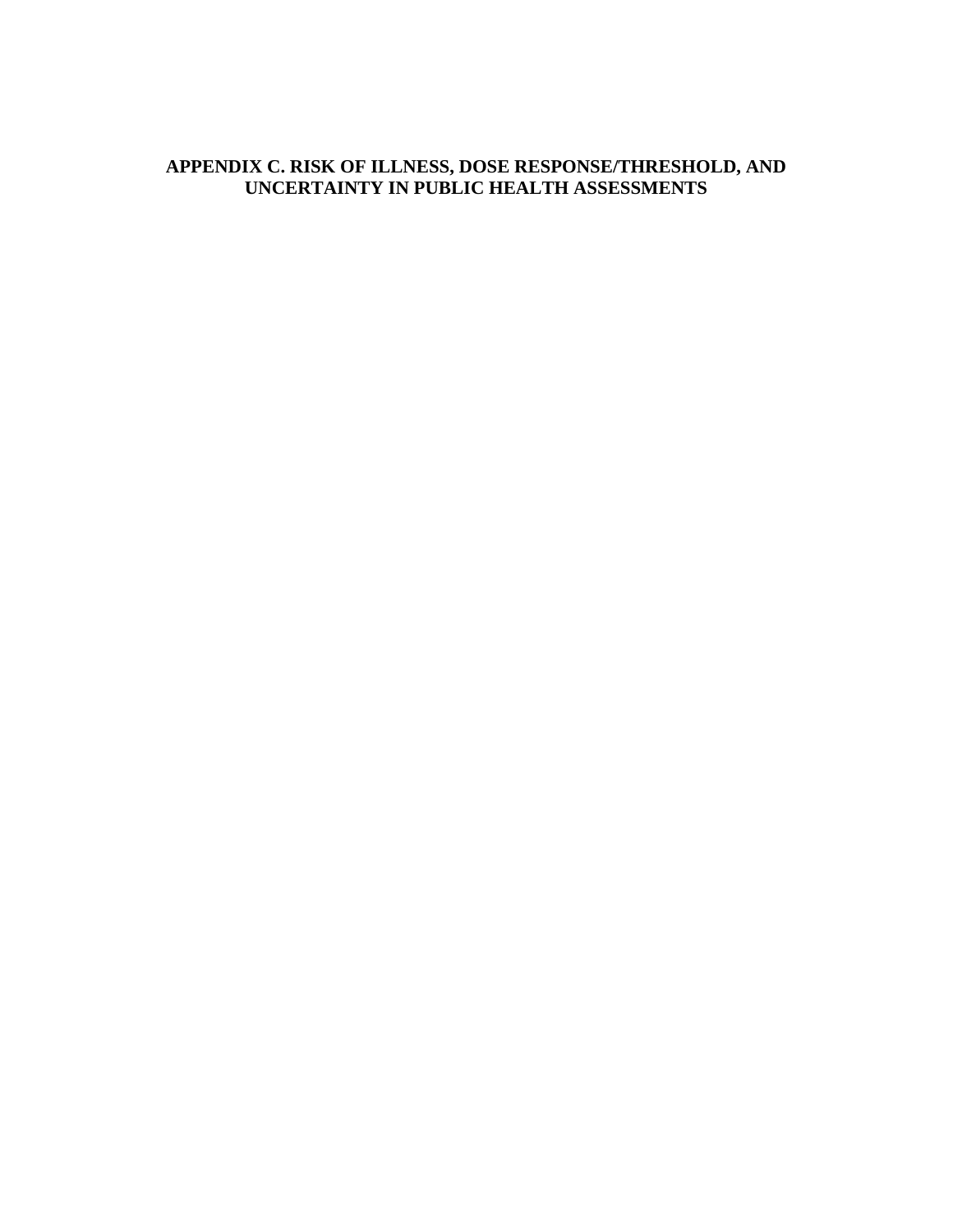#### **Risk of Illness**

In this health assessment, the risk of illness is the chance that exposure to a hazardous contaminant is associated with a harmful health effect or illness. The risk of illness is not a measure of cause and effect; only an in-depth health study can identify a cause and effect relationship. Instead, we use the risk of illness to decide if a follow-up health study is needed and to identify possible associations.

The greater the exposure to a hazardous contaminant (dose), the greater the risk of illness. The amount of a substance required to harm a person's health (toxicity) also determines the risk of illness. Exposure to a hazardous contaminant above a minimum level increases everyone's risk of illness. Only in unusual circumstances, however, do many people become ill.

Information from human studies provides the strongest evidence that exposure to a hazardous contaminant is related to a particular illness. Some of this evidence comes from doctors reporting an unusual incidence of a specific illness in exposed individuals. More formal studies compare illnesses in people with different levels of exposure. However, human information is very limited for most hazardous contaminants, and scientists must frequently depend upon data from animal studies. Hazardous contaminants associated with harmful health effects in humans are often associated with harmful health effects in other animal species. There are limits, however, in only relying on animal studies. For example, scientists have found some hazardous contaminants are associated with cancer in animals, but lack evidence of a similar association in humans. In addition, humans and animals have differing abilities to protect themselves against low levels of contaminants, and most animal studies test only the possible health effects of high exposure levels. Consequently, the possible effects on humans of low-level exposure to hazardous contaminants are uncertain when information is derived solely from animal experiments.

#### **Dose Response/Thresholds**

The focus of toxicological studies in humans or animals is identification of the relationship between exposure to different doses of a specific contaminant and the chance of having a health effect from each exposure level. This dose-response relationship provides a mathematical formula or graph that we use to estimate a person's risk of illness. The actual shape of the doseresponse curve requires scientific knowledge of how a hazardous substance affects different cells in the human body. There is one important difference between the dose-response curves used to estimate the risk of noncancerous illnesses and those used to estimate the risk of cancer: the existence of a threshold dose. A threshold dose is the highest exposure dose at which there is no risk of illness. The dose-response curves for noncancerous illnesses include a threshold dose that is greater than zero. Scientists include a threshold dose in these models because the human body can adjust to varying amounts of cell damage without illness. The threshold dose differs for different contaminants and different exposure routes, and we estimate it from information gathered inhuman and animal studies. In contrast, the dose-response curves used to estimate the risk of cancer assume there is no threshold dose (or, the cancer threshold dose is zero). This assumes a single contaminant molecule may be sufficient to cause a clinical case of cancer. This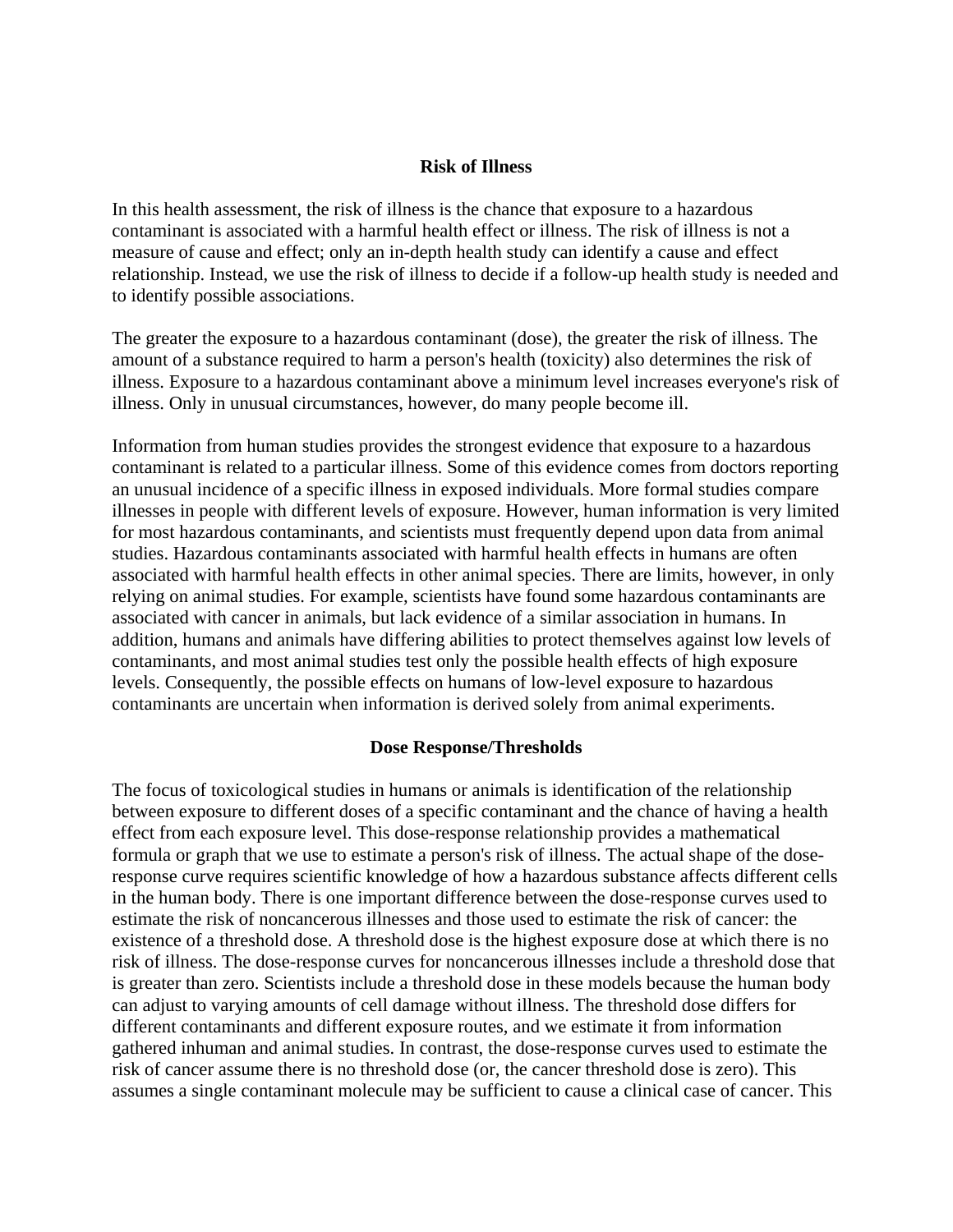assumption is very conservative, and many scientists believe a threshold dose greater than zero also exists for the development of cancer.

#### **Uncertainty**

All risk assessments, to varying degrees, require the use of assumptions, judgements, and incomplete data. These contribute to the uncertainty of the final risk estimates. Some more important sources of uncertainty in this public health assessment include environmental sampling and analysis, exposure parameter estimates, use of modeled data, and present toxicological knowledge. These uncertainties may cause risk to be overestimated or underestimated to a different extent. Because of the uncertainties described below, this public health assessment does not represent an absolute estimate of risk to persons exposed to chemicals at or near the Landia Chemical Company and Florida Favorite Fertilizer Company site.

Environmental chemistry analysis errors can arise from random errors in the sampling and analytical processes, resulting in either an over- or underestimation of risk. We can control these errors to some extent by increasing the number of samples collected and analyzed, and by sampling the same locations over several different periods. The above actions tend to minimize uncertainty contributed from random sampling errors.

There are two areas of uncertainty related to exposure parameter estimates. The first is the exposure-point concentration estimate. The second is the estimate of the total chemical exposures. In this assessment we used maximum detected concentrations as the exposure point concentration. We believe using the maximum measured value to be appropriate because we cannot be certain of the peak contaminant concentrations, and we cannot statistically predict peak values. Nevertheless, this assumption introduces uncertainty into the risk assessment that may over- or underestimate the actual risk of illness. When selecting parameter values to estimate exposure dose, we used default assumptions and values within the ranges recommended by the ATSDR or the EPA. These default assumptions and values are conservative (health protective) and may contribute to the overestimation of risk of illness. Similarly, we assumed the maximum exposure period occurred regularly for each selected pathway. Both assumptions are likely to contribute to the overestimation of risk of illness.

There are also data gaps and uncertainties in the design, extrapolation, and interpretation of toxicological experimental studies. Data gaps contribute uncertainty because information is either not available or is addressed qualitatively. Moreover, the available information on the interaction among chemicals found at the site, when present, is qualitative (that is, a description instead of a number) and we cannot apply a mathematical formula to estimate the dose. These data gaps may tend to underestimate the actual risk of illness. In addition, there are great uncertainties in extrapolating from high to low doses, and from animal-to-human populations. Extrapolating from animals to humans is uncertain because of the differences in the uptake, metabolism, distribution, and body organ susceptibility between different species. Human populations are also variable because of differences in genetic constitution, diet, home and occupational environment, activity patterns, and other factors. These uncertainties can result in an over- or underestimation of risk of illness. Finally, there are great uncertainties in extrapolating from high to low doses, and controversy in interpreting these results. Because the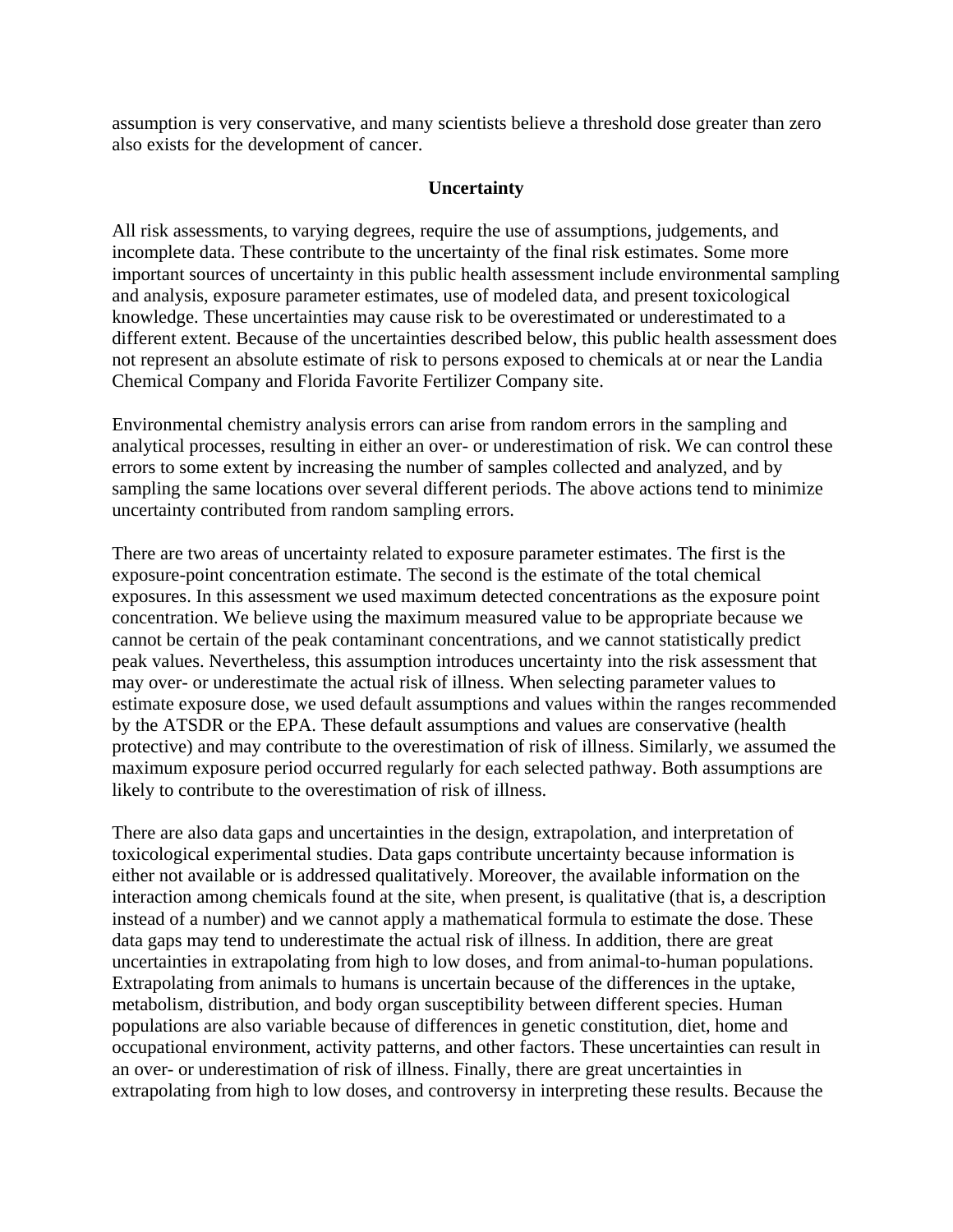models used to estimate dose-response relationships in experimental studies are conservative, they tend to overestimate the risk. Techniques used to derive acceptable exposure levels account for such variables by using safety factors. Currently, there is much debate in the scientific community about how much we overestimate the actual risks and what the risk estimates really mean.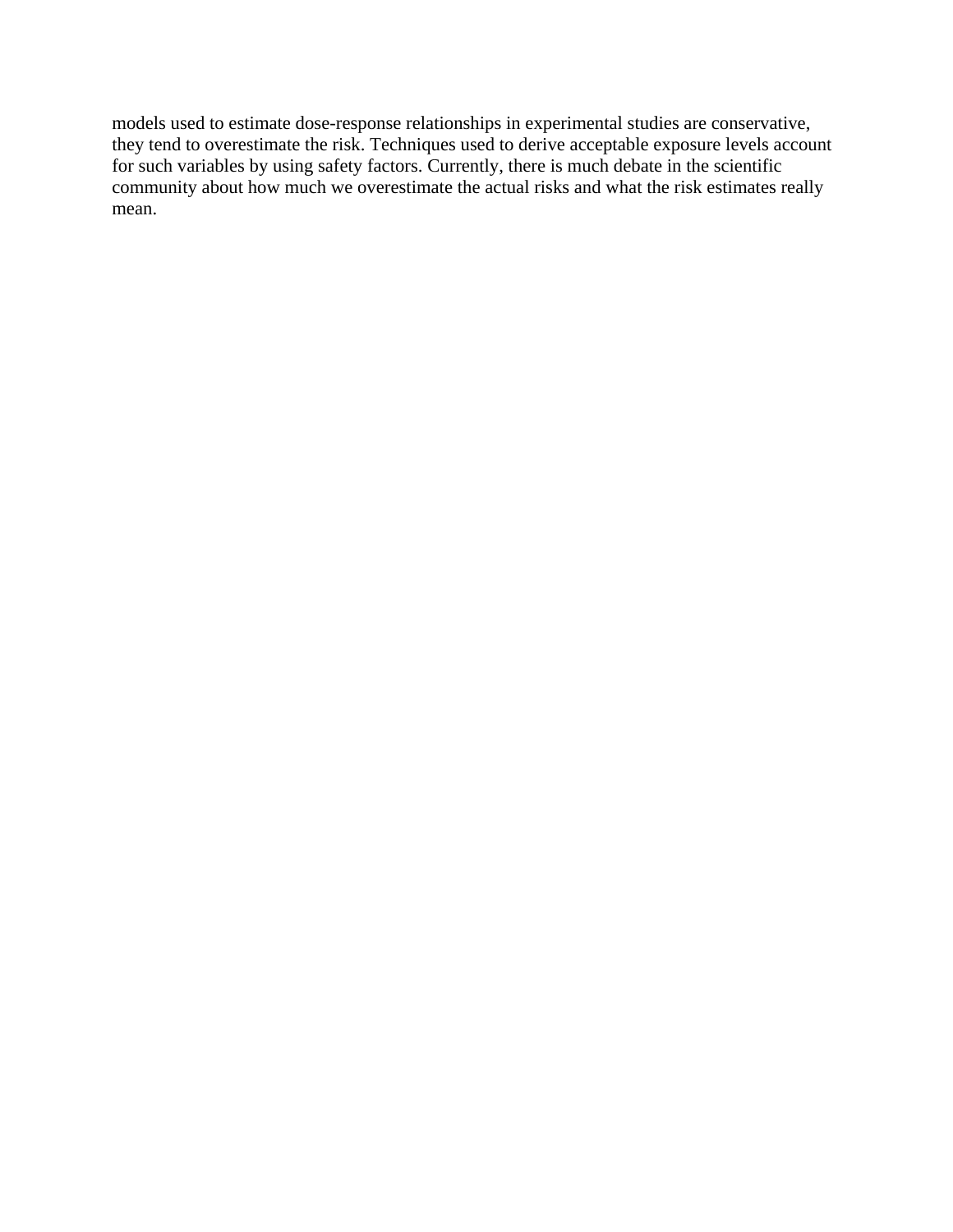#### **APPENDIX D. JULY 8, 1999 CONTAMINATED GROUND WATER ADVISORY**

Florida Dept. of Health and Polk County Health Dept. - July 1999

Contaminated Ground Water Advisory

Lakeland's Westgate Neighborhood

The Florida Department of Health advises against any use of ground water from irrigation wells in a 10 block area of Lakeland's Westgate neighborhood. Chemicals from Landia Chemical/Florida Favorite Fertilizer hazardous waste site have contaminated ground water in this area. If irrigation well water is mixed with infant formula, nitrates in the water could cause "blue baby" syndrome. "Blue baby" syndrome can be fatal. Sulfates in the water can also cause diarrhea in children and adults. Homes and businesses in this area are supplied with city water. City Water is not affected and is safe to use. The U.S. Environmental Protection Agency is requiring the owners of this hazardous waste site to conduct more tests to determine the full extent of the ground water contamination.

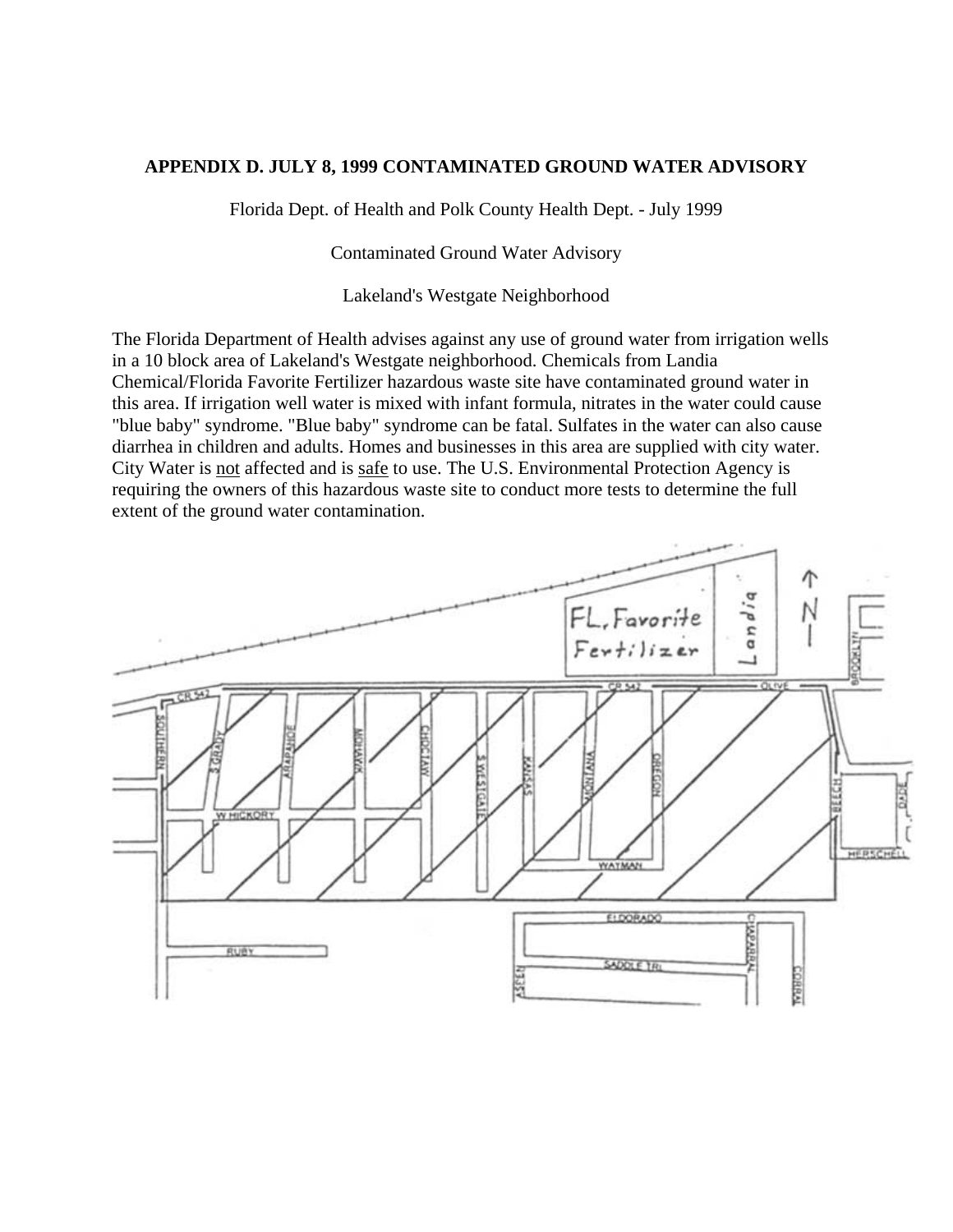#### **For More Information About This Advisory and Public Health, Contact:**

Randy Merchant FL Dept. of Health Environmental Toxicology, Bin C22 2020 Capitol Circle, SE Tallahassee, FL 32399-1742 (850) 488-3385

Gene Jeffers Polk County Health Department Environmental Engineering 1290 Golfview Avenue Bartow, FL 33830-6740 (941) 533-3398 ext. 135

#### **For More Information About Cleanup at This Hazardous Waste Site, Contact:**

Bill Denman U.S. Environmental Protection Agency 61 Forsyth Street, SW Atlanta, GA 30303-3104 (800) 435-9234 ext. 2-8939

David Gerard FL Dept. of Environmental Protection 3804 Coconut Palm Drive Tampa, FL 33619-8318 (813) 744-6100 ext. 420